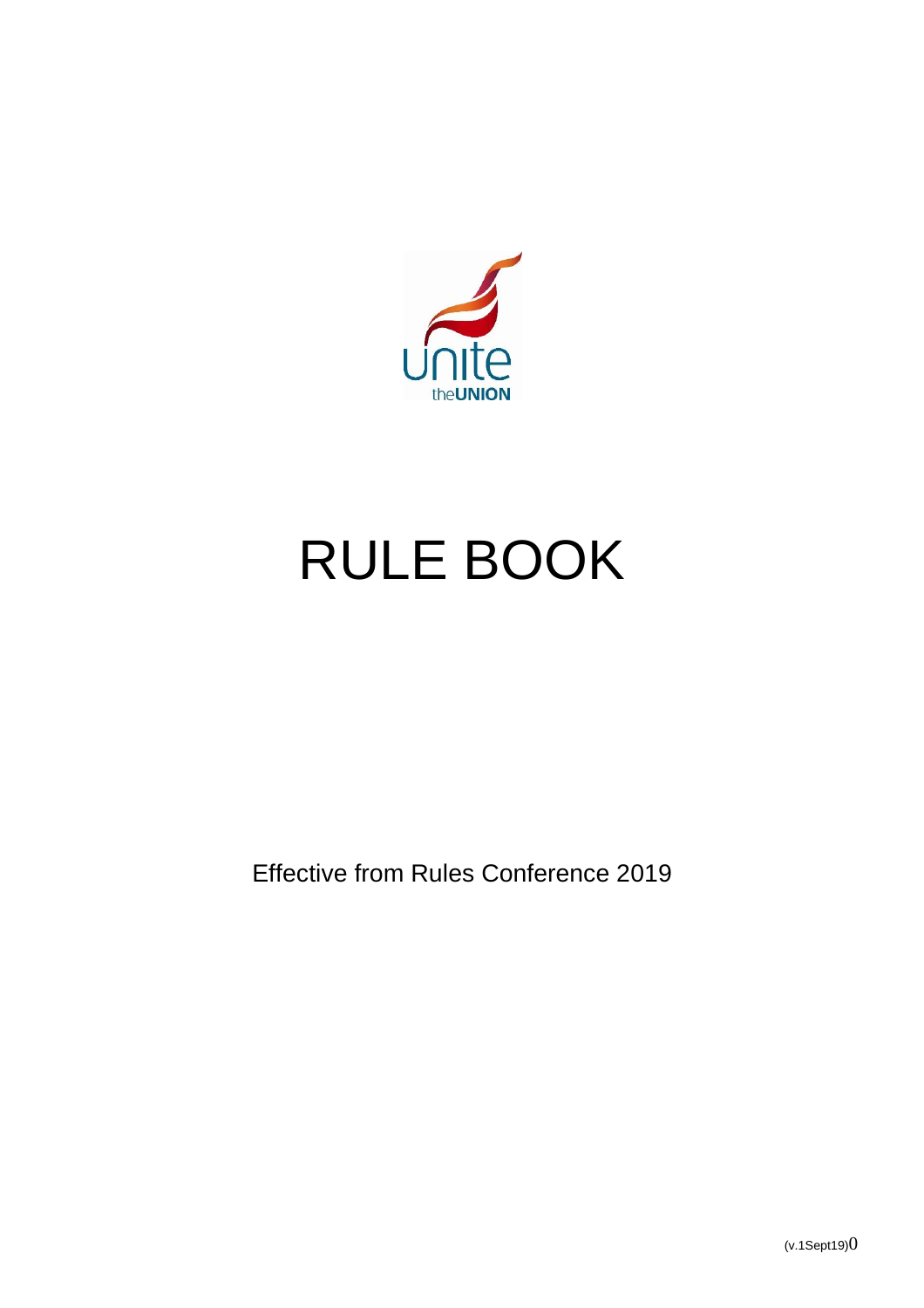## **CONTENTS**

|  |  | Contents |
|--|--|----------|
|  |  |          |

| RULE 1.            |                                                                       |  |  |
|--------------------|-----------------------------------------------------------------------|--|--|
| RULE 2.            |                                                                       |  |  |
| RULE 3.            |                                                                       |  |  |
| RULE 4.            |                                                                       |  |  |
| RULE 5.            |                                                                       |  |  |
| RULE 6.            |                                                                       |  |  |
| RULE 7.            |                                                                       |  |  |
| RULE 8.            |                                                                       |  |  |
| RULE 9.            |                                                                       |  |  |
| <b>RULE 10.</b>    |                                                                       |  |  |
|                    |                                                                       |  |  |
|                    |                                                                       |  |  |
|                    |                                                                       |  |  |
|                    |                                                                       |  |  |
|                    |                                                                       |  |  |
|                    | RULE 16. ELECTION OF EXECUTIVE COUNCIL MEMBERS AND THE GENERAL        |  |  |
|                    |                                                                       |  |  |
|                    |                                                                       |  |  |
|                    |                                                                       |  |  |
|                    |                                                                       |  |  |
|                    |                                                                       |  |  |
|                    |                                                                       |  |  |
|                    |                                                                       |  |  |
|                    |                                                                       |  |  |
|                    |                                                                       |  |  |
|                    | RULE 25. REPUBLIC OF IRELAND - STRIKES AND OTHER INDUSTRIAL ACTION 40 |  |  |
|                    |                                                                       |  |  |
|                    |                                                                       |  |  |
| RULE 28            |                                                                       |  |  |
| RULE <sub>29</sub> |                                                                       |  |  |
| RULE 30            |                                                                       |  |  |
|                    |                                                                       |  |  |
|                    |                                                                       |  |  |
|                    | RULE 33. EXERCISE OF UNION POWERS IN THE PENSION SCHEMES  47          |  |  |
|                    |                                                                       |  |  |
|                    |                                                                       |  |  |
|                    |                                                                       |  |  |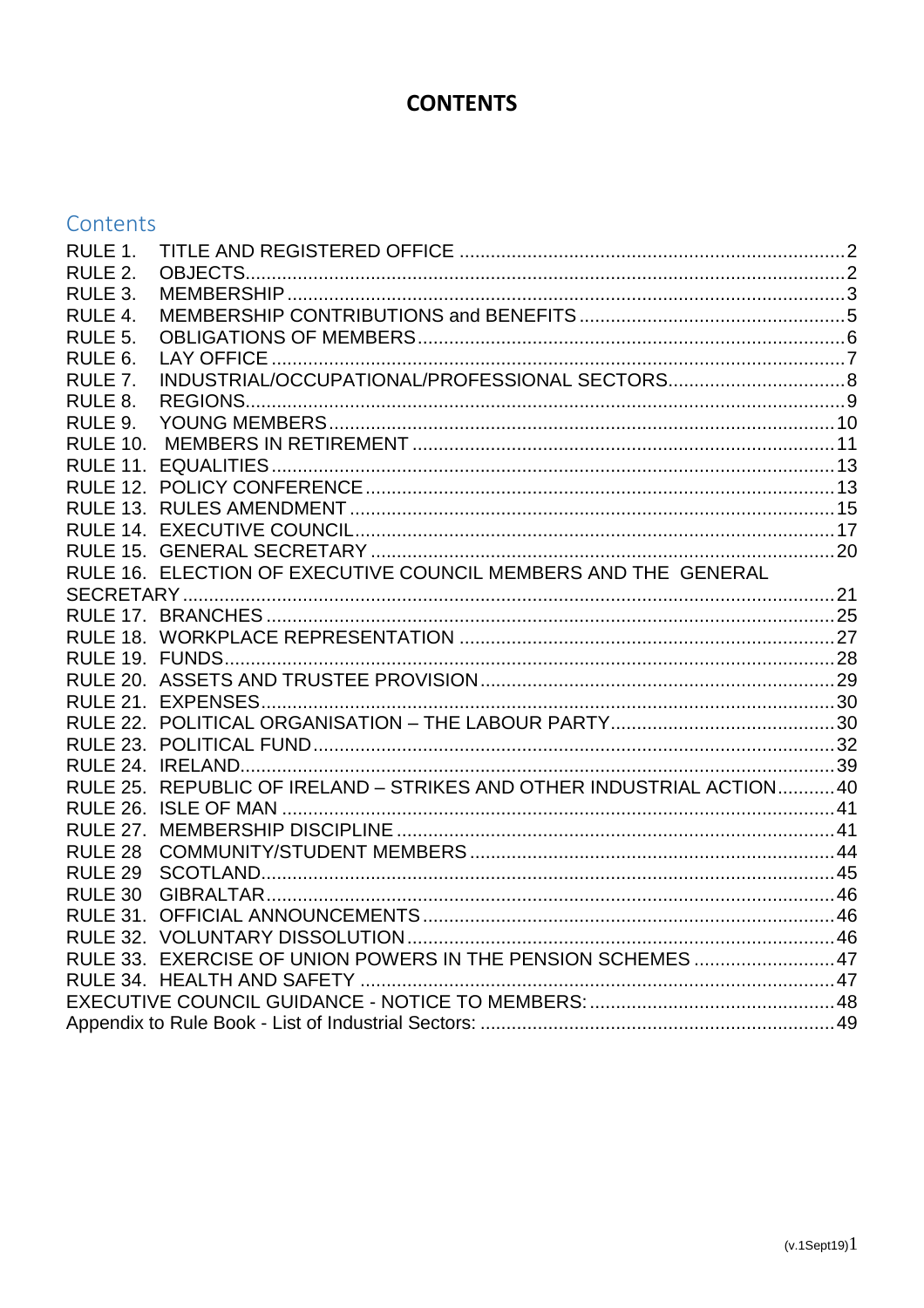## <span id="page-2-0"></span>**RULE 1. TITLE AND REGISTERED OFFICE**

- 1.1 The Union formed under these rules (hereinafter called the Union) shall be known by the title of "Unite the Union".
- 1.2 This Rule Book applies to all members of the Union, and represents the entirety of the rules applicable to members of the Union, save as explicitly provided for under this Rule Book.
- 1.3 The Registered Office of the Union shall be Unite House, 128 Theobalds Road, London WC1X 8TN or such other place as may be decided upon by the Executive Council.

## <span id="page-2-1"></span>**RULE 2. OBJECTS**

- 2.1 The objects of the Union shall be:
	- 2.1.1 To organise, recruit and represent workers, and strengthen workplace organisation, to encourage membership involvement and participation to achieve real union power for its members.
	- 2.1.2 To defend and improve its members' wages and working conditions including the pursuit of equal pay for work of equal value and extend collective bargaining. This being the best and most effective means of distributing wealth, improving the wages and conditions of workers, and giving workers collective power in the workplace. To help our members win in the workplace, using the union's resources to assist in that process, and to support our members in struggle including through strike action.
	- 2.1.3 To defend and improve the social and economic well-being of members and their families, both directly and via commensurate policies in relation to society both domestically and abroad.
	- 2.1.4 To have a strong political voice, fighting on behalf of working peoples' interests, and to influence the political agenda locally, regionally, nationally and internationally, so as to promote a socialist vision for
		- a more equal society in which wealth is distributed from the rich to the poor, including by means of progressive taxation and other regulatory measures to restrict excessive wealth
		- a collective society in which public services are directly provided on the basis of public need and not private greed, and a fair system of welfare and benefits to support those in need
		- public ownership of important areas of economic activity and services, including health, education, water, post, rail and local passenger transport.
	- 2.1.5 To further political objectives including by affiliation to the Labour Party.
	- 2.1.6 To promote equality and fairness for all, including actively opposing prejudice and discrimination on grounds of gender, race, ethnic origin, religion, class, marital status, sexual orientation, gender identity, age, disability or caring responsibilities.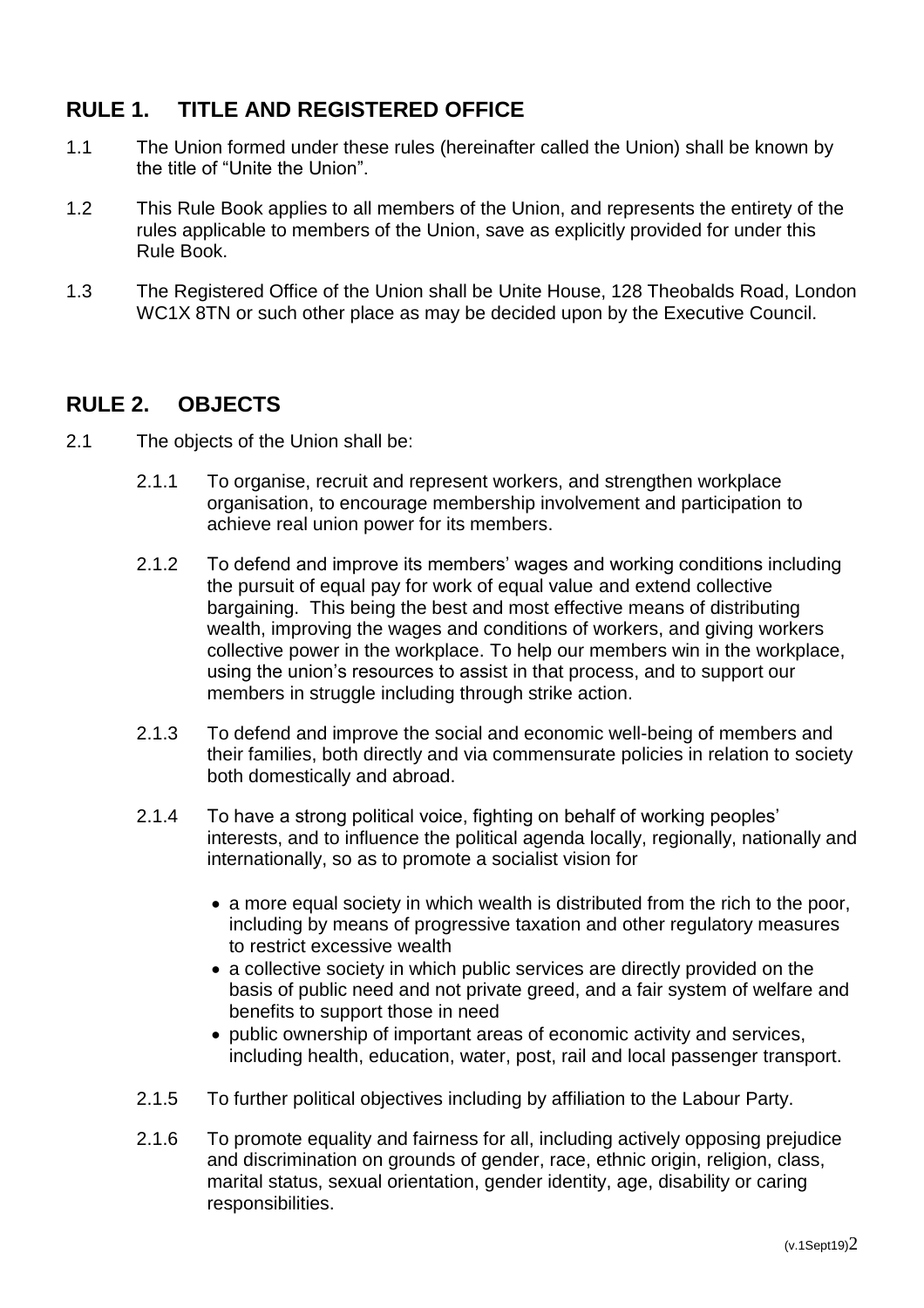- 2.1.7 To affiliate to the TUC, ICTU, Welsh and Scottish TUCs and other appropriate trade union cooperation/coordination bodies domestically and internationally.
- 2.1.8 To promote constructive cooperation between trade unions internationally to further the interests of members of the Union and those in other unions in dealing with the direct and indirect impact of globalisation.
- 2.1.9 To promote education and training; both vocational and industrial and otherwise as conducive to these objects.
- 2.1.10 To provide such financial and other benefits and legal assistance to members as may be specified in these rules.
- 2.1.11 To do all such other things as may in the opinion of the Executive Council be incidental or conducive to the attainment of these objects.
- 2.1.12 To communicate information to members about union activities, campaigns, services and/or benefits, so as to encourage participation and further these objects.
- 2,1,13 The Union's procurement policy shall be based, wherever possible, on sourcing assets and services from organised labour within the UK or internationally, if unavailable in the UK. The union will maintain a list of union recognised sources of asset and service providers. Periodically, the union will consult with the relevant industrial sectors to ensure the list remains comprehensive and accurate.
- 2.1.14 The union will conduct its procurement process in line with the Ethical Trading Initiative (ETI) Base Code. The ETI Base Code is based on internationally recognised standards of the International Labour Organisation, the UN agency responsible for labour standards, which the UK and Ireland has signed up to.

## <span id="page-3-0"></span>**RULE 3. MEMBERSHIP**

- 3.1 The Executive Council shall define the categories of membership. Where the Union organises or represents persons engaged in an occupation or seeks to do so, any person engaged in that occupation shall be eligible for membership of the Union, subject to these rules.
- 3.2 There shall be other categories of membership as may from time to time be determined by the Executive Council. These categories shall include:
	- Retired Members Plus
	- Community/Student Member
	- Back to Work Member
	- Apprentice/Trainee Member

The Executive Council shall determine the qualifications for membership of these categories as well as the level of contribution and entitlement to benefit. Membership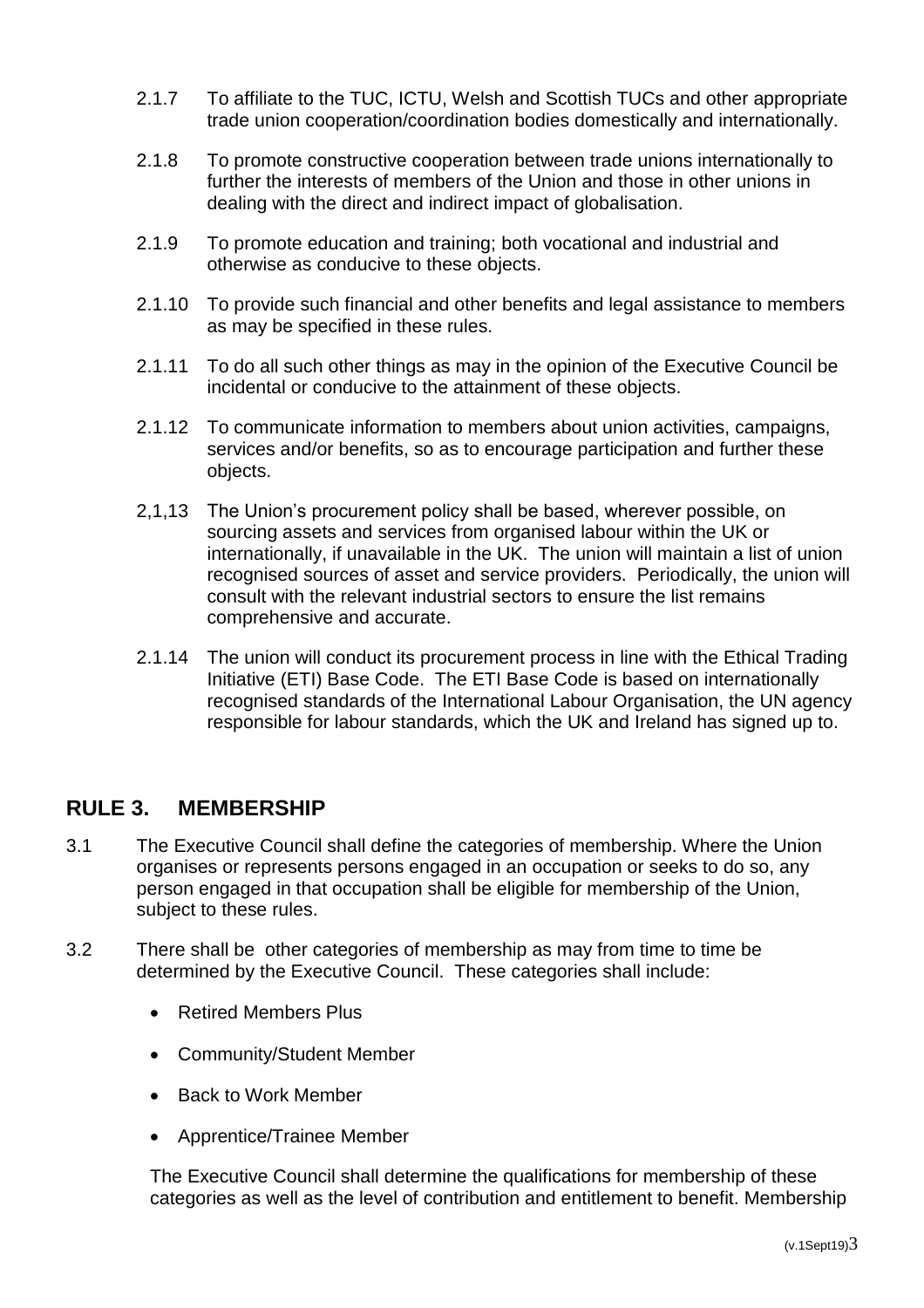of Retired Members Plus and Community/Student Membership shall not accord an entitlement to vote in any ballot or election held by the Union other than:

- I. An election to the office of General Secretary under Rule 15 and 16.
- II. Elections within Retired Members Plus and community/Student Member structures, or:
- III. As otherwise specified in these Rules or any ballot or election in which all members must by statute be accorded an unconditional entitlement to vote.
- 3.3 Members of the union who upon retirement wish to remain in membership but not as Retired Members Plus shall be organised as "ordinary" retired members. Such "ordinary" retired members shall not be afforded any entitlement to vote in any ballot or election held by the Union.
- 3.4 Any eligible person may apply for membership by completing the appropriate application form agreeing to be bound by the rules of the Union and submitting it to the Union office or by electronic means as may be provided for via the Union's website. An applicant shall become a member when his/her application has been approved and he/she has been entered into the register of members. Such approval process may require receipt by the Union of the contribution applicable under these rules.
- 3.5 Each member must notify the Union's membership department of any subsequent change of address, and in the absence of such notice the Union shall be entitled to treat the address shown on that member's application form as the member's address for all correspondence.
- 3.6 Each member must notify the Union's membership department of any subsequent change of workplace or contribution category status.
- 3.7 If an applicant has previously been a member of the Union (or any of its predecessors), the Executive Council may, as a condition of re-admission, require the applicant to pay some or all of any monies owed by the applicant to the Union (or any of its predecessors).
- 3.8 The Executive Council may reject an application if in its opinion the conduct of the applicant has at any time been such as would justify a disciplinary charge under these rules against a member of the Union who behaved in a similar fashion.
- 3.9 Any period of continuous membership of a predecessor union at the point of amalgamation or transfer shall count as continuous membership of the Union for the purposes of these rules.
- 3.10 For the purposes of producing a Membership Audit Certificate as required by Sections 24ZA, 24ZB and 24ZD of the Trade Union and labour Relations (Consolidated) Act 1992, the Union is required to appoint an assurer. The assurer must be qualified in accordance with Section 24ZB and the appointment and removal of the assurer shall be subject to the provisions of Section 24ZC of the Trade Union and Labour Relations (Consolidation) Act 1992.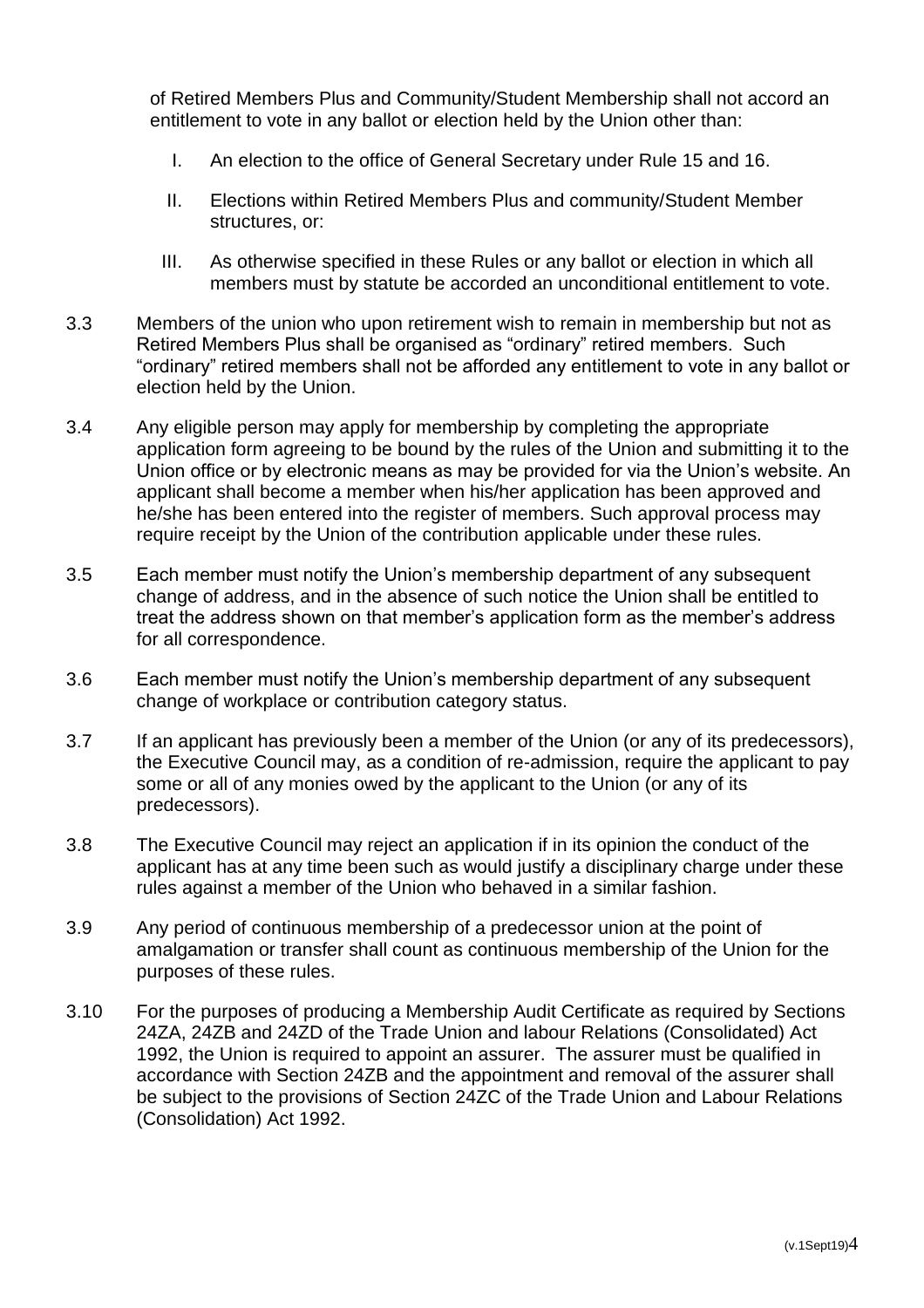## <span id="page-5-0"></span>**RULE 4. MEMBERSHIP CONTRIBUTIONS and BENEFITS**

- 4.1 It shall be the personal responsibility of the member to maintain contributions and avoid arrears in all circumstances. Any period during which a member's contributions are 13 or more weeks in arrears shall break continuity of membership for the purpose of the qualification required to be an officer employed by the Union set out in Rule 14 and lose entitlement to vote in any election or ballot held by the Union, save where a member establishes to the satisfaction of the Executive Council that the arrears arose through no fault of that member. A member whose contributions are recorded by the Union as more than 39 weeks in arrears will be excluded from membership by the Union communicating notice to that effect to the member. A member so excluded from membership may apply for reinstatement which may be allowed on such terms as to the payment of outstanding arrears as the Executive Council may consider appropriate.
- 4.2 The Executive Council shall determine the period of membership necessary prior to the member attaining eligibility for benefits, and any period during which contributions are in arrears which shall remove such eligibility.
- 4.3 The Executive Council shall determine the level of contributions for each category of membership.
- 4.4 The Executive Council shall determine the scope and level of benefits.
	- 4.4.1 Such benefits may include such things as: DriverCare, funeral, incapacity, personal accident (death, loss of limb/eye, permanent disability), maternity/adoption, paternity, convalescence, professional liability insurance, etc. Without interference to the overriding authority granted by this rule to the Executive Co (to determine the scope and level of benefits), funeral benefit shall be paid to all non-retired working members as at the 1<sup>st</sup> Day of September 2009 at the same rate.
	- 4.4.2 Maximum sum assured. The Union shall not have the power to assure for any member/individual provident benefits amounting to more than £4,000 by way of a gross sum or £825 by way of an annuity.
- 4.5 The Union shall pay dispute benefit in such circumstances and on such terms as are decided by the Executive Council from time to time.
- 4.6 The Union will provide legal assistance, as follows:
	- 4.6.1 A member who is entitled to benefit who suffers injury or disease arising out of or in connection with his/her employment (or the dependants of such a member who has died) shall be entitled to such legal advice and representation, and on such terms, as the Executive Council may consider appropriate.
	- 4.6.2 A member seeking legal assistance must ensure that a request in the appropriate form is lodged at the appropriate Union office in sufficient time and with sufficient information to enable the request to be considered and appropriate action taken.
	- 4.6.3 A member who requires advice and/or representation on a problem relating to the member's employment which first arose at a time when the member was entitled to benefit and which cannot be resolved through the member's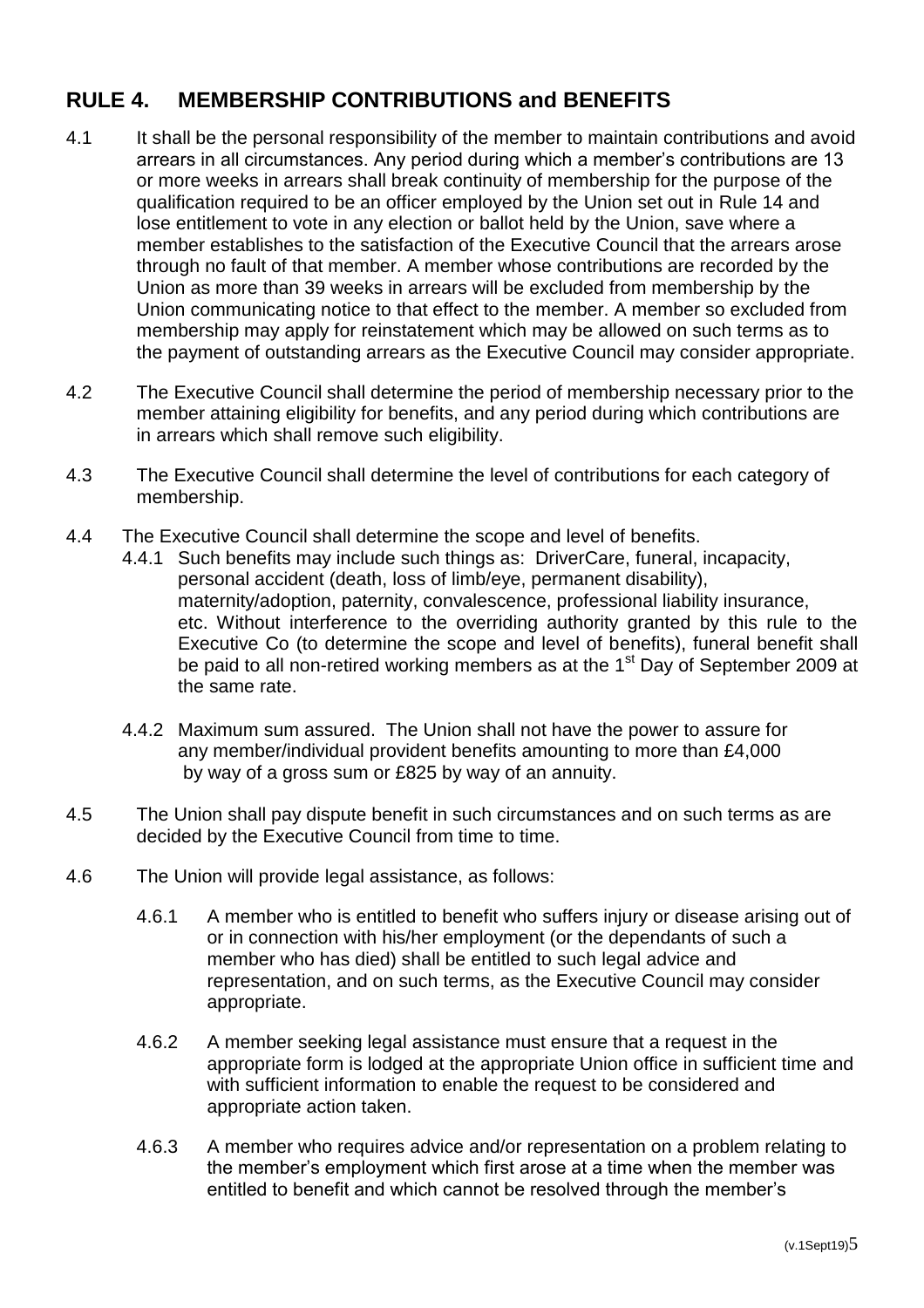workplace representative should refer the matter to the appropriate Regional Officer. The Union may provide such advice and/or representation as the Executive Council shall consider appropriate, whether by a full time officer or otherwise, and on such terms as the Executive Council shall consider appropriate.

- 4.6.4 The Executive Council may provide such additional legal advice and representation to members and to members' families as it may consider appropriate.
- 4.6.5 The Executive Council may extend legal assistance to a member who is not otherwise entitled to benefits.
- 4.6.6 A member who is given advice and/or representation under this rule shall provide all relevant information and co-operate fully with the compilation of evidence for any legal proceedings and shall comply with any other obligations and/or conditions set out in any arrangements for the provision of legal assistance. If a member fails to do so or provides false or misleading information or fails to act upon the advice of those appointed to represent him/her, the Executive Council may at its absolute discretion annul all legal assistance or withdraw any further legal assistance to that member.
- 4.7 The Executive Council shall have discretion to provide additional benefits.
- 4.8 Before reinstating a lapsed member's membership it will be ascertained that they have not been previously expelled from the Union. They will also be advised that they will not receive representation or advice on any employment issue that has arisen during the period where the lapse has occurred.
- 4.9 The Executive Council may provide, agree and permit other organisations to provide to members and their households insurance, financial, legal, consumer and other services and products and loyalty or other similar schemes and Unite may provide information by direct mailing or otherwise to members concerning such services, products and schemes.

## <span id="page-6-0"></span>**RULE 5. OBLIGATIONS OF MEMBERS**

- 5.1 A member of the Union must comply with these rules and with any duty or obligation imposed on that member by or pursuant to these rules whether in his/her capacity as a member, a holder of a lay office or as an employee of the Union. .
- 5.2 A member must not knowingly, recklessly or in bad faith provide the Union with false or misleading information or malicious false complaints relating to a member including those holding lay office as accountable representatives of workers or employees of the Union or any aspect of the Union's activities.
- 5.3 A motion shall not be submitted by or on behalf of the Union or any group or body within the Union to an organisation or body outside the Union if that motion is inconsistent with existing Union policy.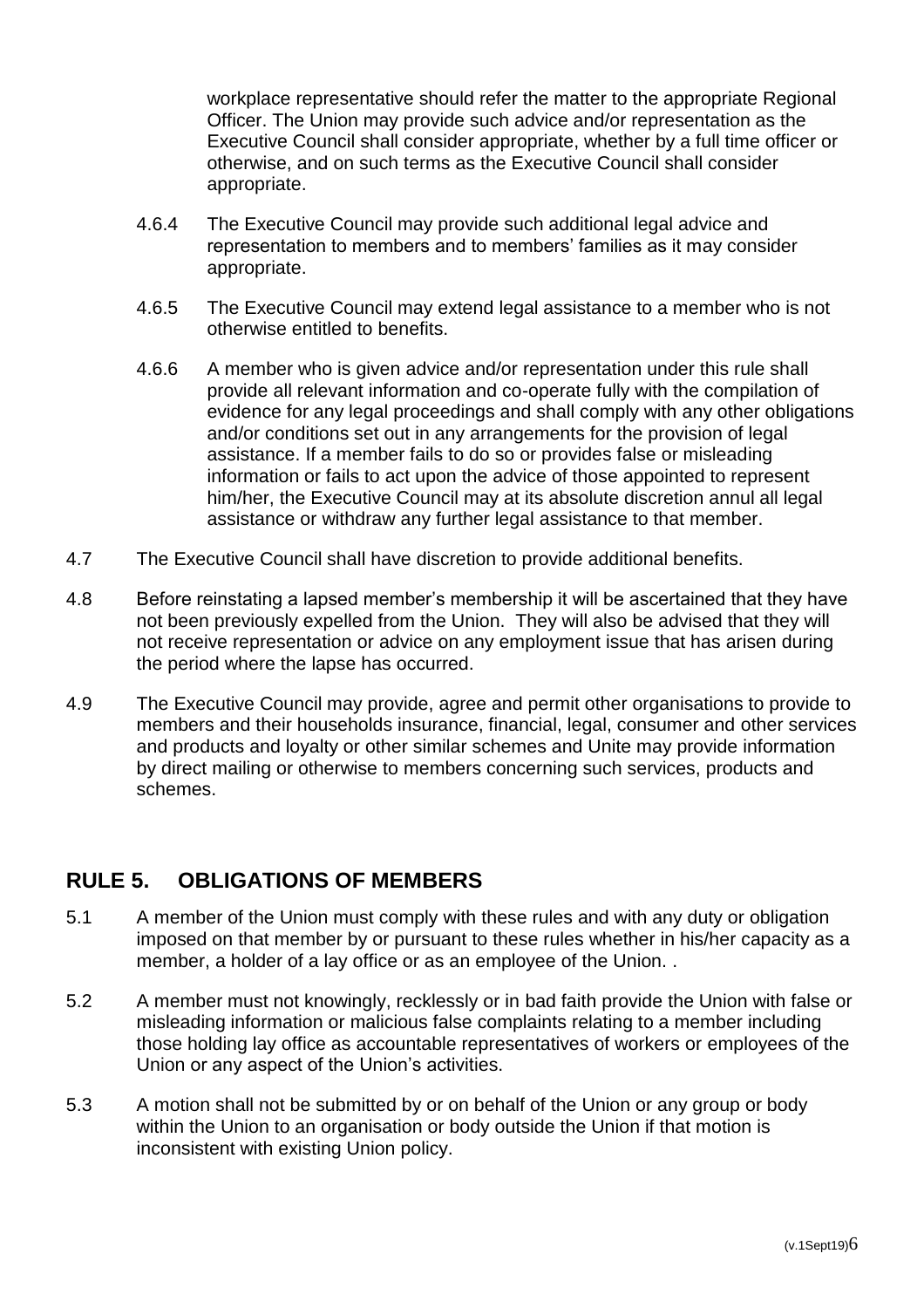5.4 When acting as a representative of the Union at a meeting of an organisation or body outside the Union a member shall speak and vote in accordance with the policy of the Union and with any decision taken by the Union's representatives at that meeting which is consistent with the Union's policy.

## <span id="page-7-0"></span>**RULE 6. LAY OFFICE**

- 6.1 The Executive Council shall make provision to ensure accountability of Regional, Industrial and Equalities Executive Council members and those Executive Council members elected pursuant to rule 14 shall meet with their respective National Industrial Sector, National Equalities or Regional Committees at least four times per year.
- 6.2 In order to be eligible to be a candidate for election to the Executive Council and/or any committee, council, or other body of the Union provided for by these rules, the member in question must be an accountable representative of workers, with the exception of Area Activists Committees and Regional Labour Party Liaison Committees and the young members' structure, other than the Young Members' delegate to the Executive Council and Regional Committees as specified elsewhere in these rules.
- 6.3 The definition of the term "accountable representative of workers" shall be in the exclusive power of the Executive Council, which is empowered to take into account changing industrial realities and the unique nature of some industries (e.g. construction, contracting, leisure, rural etc) in formulating such a definition. It must nevertheless include branch executive officers who are in employment when employed by an organisation that is not Unite the union, shop stewards, health & safety, equalities and learning representatives elected at their place of work.
- 6.4 It is further required that a fair procedure be developed by the Executive Council to deal sympathetically with cases where a member's eligibility to stand for election or continue to hold office may be affected by employer victimisation.
- 6.5 The electoral period to hold lay office shall be three years unless otherwise provided for under these rules.
- 6.6 The Executive Council shall issue guidance to establish the right of recall over members elected to lay office.
- 6.7 All Unite fulltime officers assigned to the Union's constitutional committees are responsible for maintaining an up to date record of constitutional committee members' credentials in order to ensure compliance with Rule 6. This record is to be reported to all constitutional committee meetings and included in the Minutes.
- 6.8 To be eligible to stand for election as an accountable representative of workers members must be committed to the Objects of the Union as defined in Rule 2 including strengthening the workplace organisation and resources of the Union.

Members who are engaged in the recruitment of members to a union that is not Unite the Union are excluded from standing as accountable representatives of workers within Unite the Union.

In the case of any such restriction imposed on a member, an appeal may be made to the Regional Committee in line with the provisions of Rule 27.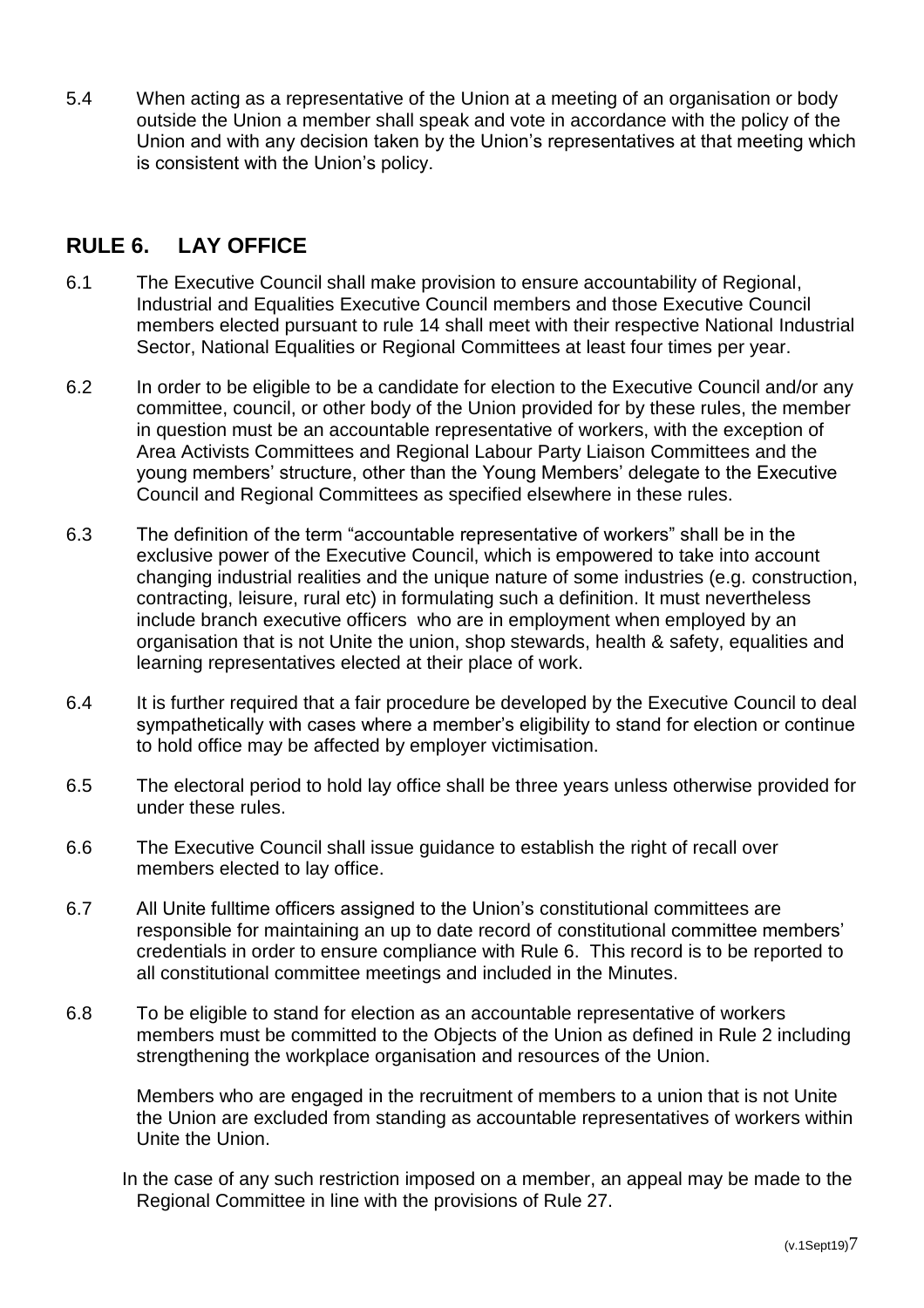6.9 Members seeking election as accountable representatives of workers must have made at least thirteen weeks financial contributions and not be more than thirteen weeks in arrears.

This clause may not be applied in the case of newly organised workplaces.

## <span id="page-8-0"></span>**RULE 7. INDUSTRIAL/OCCUPATIONAL/PROFESSIONAL SECTORS**

- 7.1 Members in employment shall be allocated to the Industrial Sector in which they are employed. The term 'Industrial Sector' is a generic term including occupational and professional sectors.
- 7.2 There shall be organisation and representation of union members at both regional and national level by reference to their Industrial Sector.
- 7.3 These Industrial Sectors shall be determined by the Executive Council, which shall and after full consultation and approval of the sectors can amalgamate existing sectors as seems expedient on the basis of industrial logic and developing patterns of membership organisation (see appendix for full current list).
	- 7.3.1. Prior to the transfer of a workplace, company or occupation from an existing sector to an alternative sector, the Executive Council shall consult the National Industrial Sector Committee.
- 7.4 Each Industrial Sector shall be led by a National Industrial Sector Committee, to be elected from the appropriate Regional Industrial Sector Committees in such proportion, as may be determined by the Executive Council. The Executive Council shall have the power to determine additional special constituencies (which may be on a national basis) where they deem it necessary in light of the particular industrial circumstances of the sector. Regional Industrial Sector Committees shall be elected at triennial meetings of Regional Industrial Sector Conferences. Every elected lay representative (Rule 6 compliant) listed in Rules 17 and 18 is entitled to attend the triennial conference.
- 7.5 National Industrial Sector Committees shall enjoy full autonomy in the conduct of their own proper industrial business, which must include comprehensive minutes of constitional meetings. The conduct must not be inconsistent with the general policy and objectives of the Union.
- 7.6 Each Industrial Sector shall hold a national conference, with delegates elected from amongst the membership in that sector, once every two years to determine its own industrial policies provided that they are not inconsistent with the general policy and objectives of the Union. That the Executive Council shall determine the size and composition of each National Industrial Sector Conference and shall ensure that in each case it is larger than the number of seats on the corresponding National Industrial Sector Committee.
- 7.7 Each Industrial Sector shall, where practicable, be divided into Regional Industrial Sectors, in conformity with the territorial Regions of the Union. There shall be a Regional Industrial Sector Committee in each Region where a Regional Industrial Sector is established elected in such proportion, as may be determined by the Executive Council, to reflect Branch and workplace organisation including geographical and industrial sub-sector distribution of the sector membership.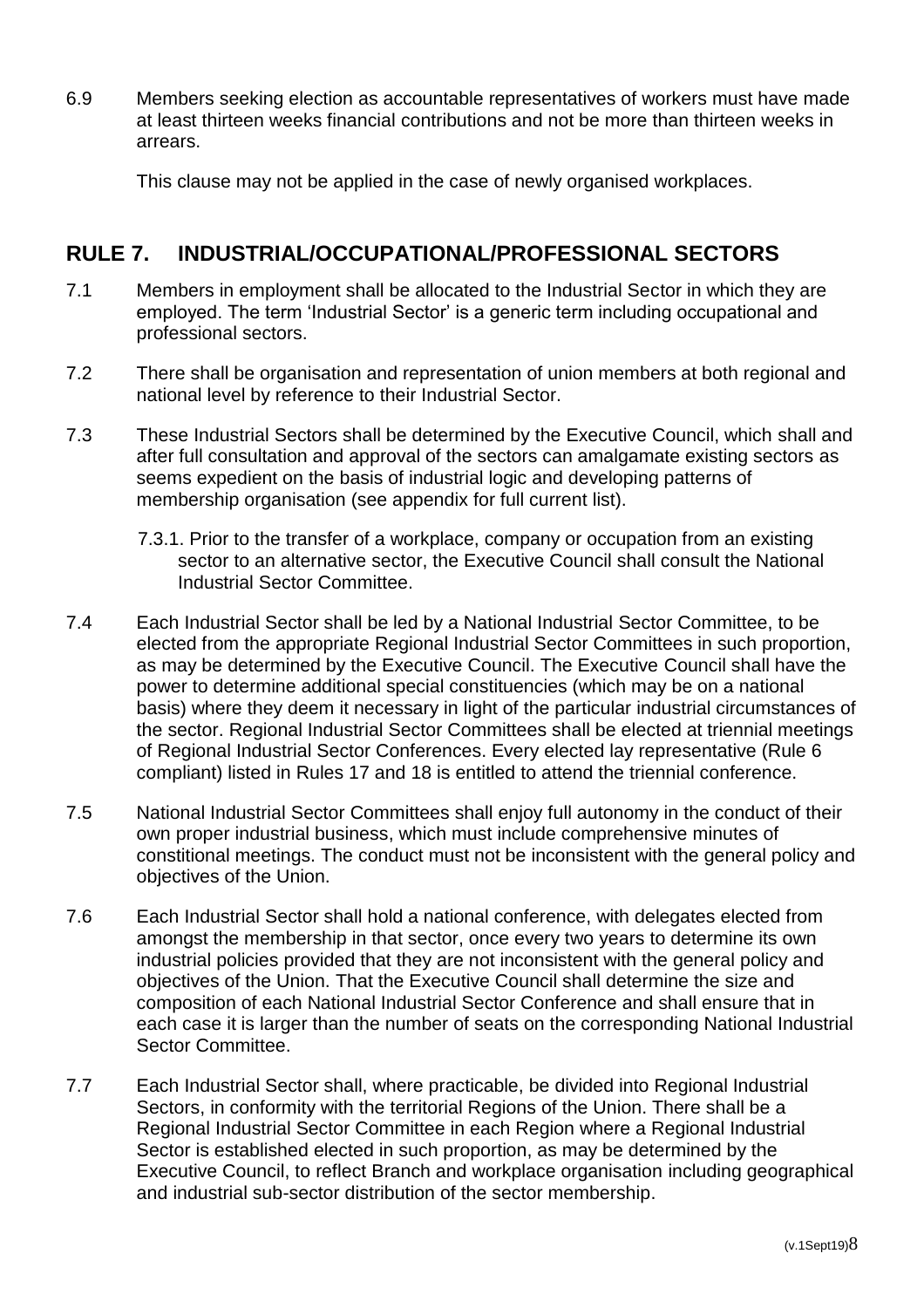- 7.8 Each National and Regional Industrial Sector Committee shall be empowered to fill vacancies arising from the failure of any Committee member, without good reason, to attend 3 consecutive Committee meetings or following the resignation of any member.
	- 7.8.1 Any member who is replaced or removed will be prohibited from seeking reelection within the electoral period.
- 7.9 Members employed in managerial, professional, supervisory, technical and/or clerical grades may, where appropriate, be organised and represented separately from other members in the same sector.
- 7.10 Special sub-sectors and/or advisory committees of Industrial Sectors
	- 7.10.1 The Executive Council shall constitute special sub-sectors and/or advisory committees of Industrial Sectors as may seem expedient, on the basis of company or occupation, and shall have discretion to maintain the autonomy of specific craft or professional groupings which may not have the status of industrial committees.
	- 7.10.2 The Executive Council may approve byelaws to govern the activities of a group or association or other body or organisation of members. In the event of a conflict between these rules and the byelaws of a group or association or other body or organisation of members, these rules shall prevail. Any amendment to the byelaws of a group or association or other body or organisation of members shall require the consent of the Executive Council
	- 7.10.3 Any group or association or other body or organisation of members existing immediately before these rules came into force which had its own constitution, byelaws, regulations or rules shall treat that constitution, those byelaws, regulations or rules as being byelaws for the purposes of these rules. Accordingly, in the event of a conflict between these rules and the constitution, byelaws, regulations or rules of a group or association or other body or organisation of members, these rules shall prevail. Further, any amendment to such constitution, byelaws, regulations or rules shall require the consent of the Executive Council which may also amend such constitution, byelaws, regulations or rules after consultation with the relevant group or association or other body or organisation of members.

## <span id="page-9-0"></span>**RULE 8. REGIONS**

8.1 For the purpose of regional administration the Union shall constitute Regions for Ireland, Scotland and Wales with England divided into 7 Regions on the basis of Regional Development Agency boundaries (as at 1st January 2006) as follows:

North West; North East, Yorkshire and Humberside; West Midlands; East Midlands; South West; South East; and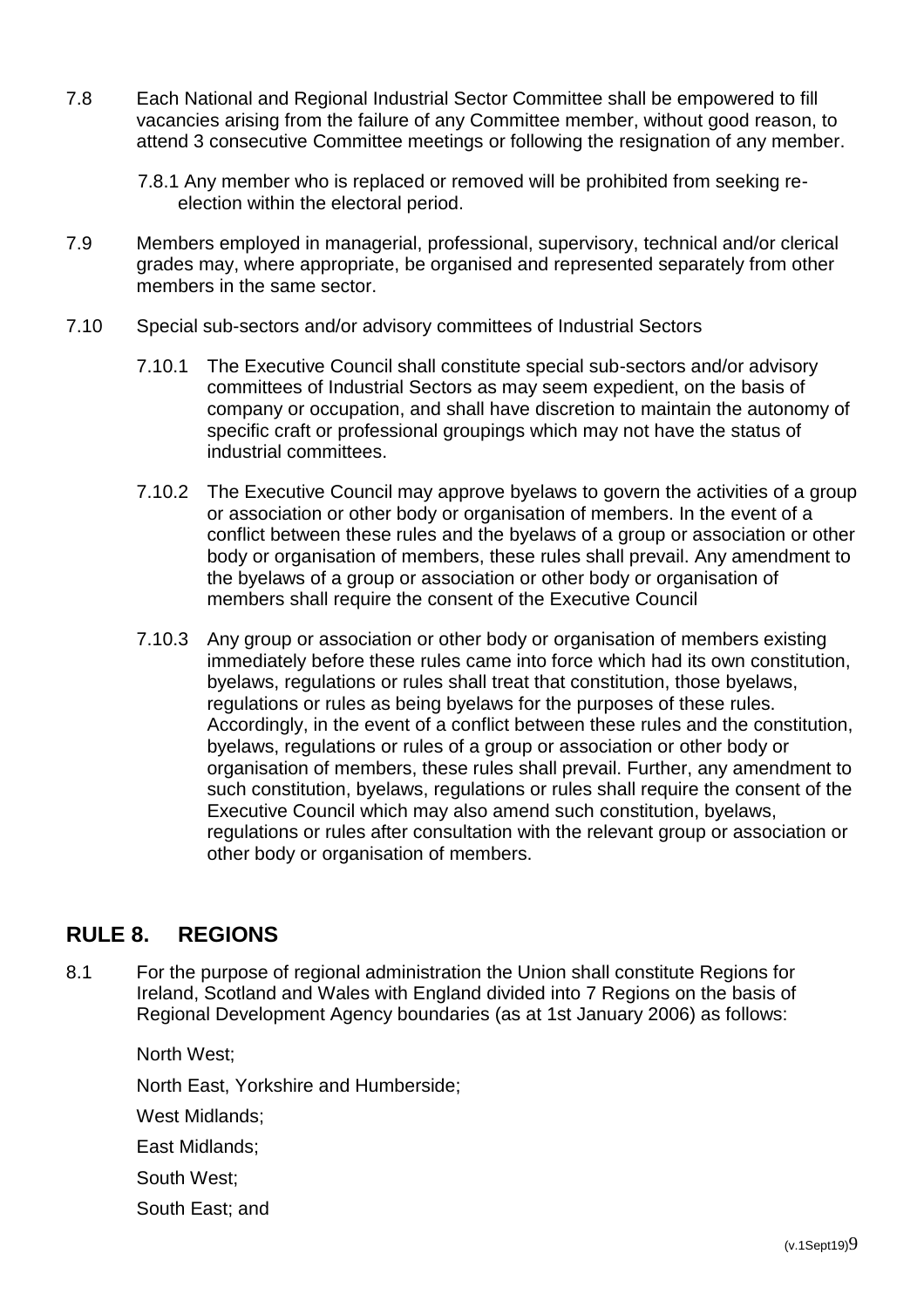London and Eastern

- 8.2 Each Region shall have a Regional Committee of lay members elected from the Regional Industrial Sector Committees, Area Activists Committees where established, Regional Equalities Committees and as otherwise provided for by these rules in such proportions, as may be determined by the Executive Council and one member elected from the Regional Retired Members Co-ordinating Committee. Should any seat become vacant on the Regional Committee, then the Regional Secretary shall write to the nominating committee seeking a replacement delegate.
- 8.3 The Regional Committees shall have responsibility for the management of the Union's affairs in their Regions in conformity with decisions of the Executive Council and responsible to it.
- 8.4 The Regional Committees shall have their own funds not exceeding 1% of the membership income attributable to members within that Region. Regional Committees shall be responsible for the affiliation of union organisations to Trades Councils and appropriate public bodies within their Region.
- 8.5 Regions shall constitute Area Activists meetings between activists in different companies, sectors and Branches, across geographical areas within a Region, subject to the approval of the Executive Council. The first of these meetings in an electoral period shall elect Area Activists Committees, the size and composition of which being determined by the respective Regional Committee, subject to the approval of the Executive Council. Thereafter Regions may convene further Area Activists meetings, up to four times a year. All activists shall be eligible to stand for election to Area Activists Committees.
- 8.6 The Regional Committee shall meet once a quarter or more frequently if, in the opinion of the Regional Secretary, the business renders it necessary. The Regional Secretary is responsible for convening all meetings.
- 8.7 A special Regional Committee meeting can be called by 50% +1 of the members of the Regional Committee, either by a show of hands at a Regional Committee meeting or by written requisition.
- 8. 8 The Regional Committee shall have power to appoint one or more sub-committees from among its members and, except where otherwise determined by the Executive Council, shall have the power to delegate to any such sub-committee all or any of its powers including therein the conduct of hearings, appeals, inquiries, investigations or any other proceedings or functions whatever which it is authorised by these rules to undertake.
- 8.9 Each Regional Committee shall be empowered to fill vacancies arising from the failure of any Regional Committee member, without good reason, to attend three consecutive Regional Committee meetings or following the resignation of any member.

## <span id="page-10-0"></span>**RULE 9. YOUNG MEMBERS**

9.1 In each Region there shall be a young members' forum open to all members up to and including the age of 30 in that Region commencing from the 2021/2024 election cycle. (The qualifying age remains at 27 until the 2021/2024 electoral cycle)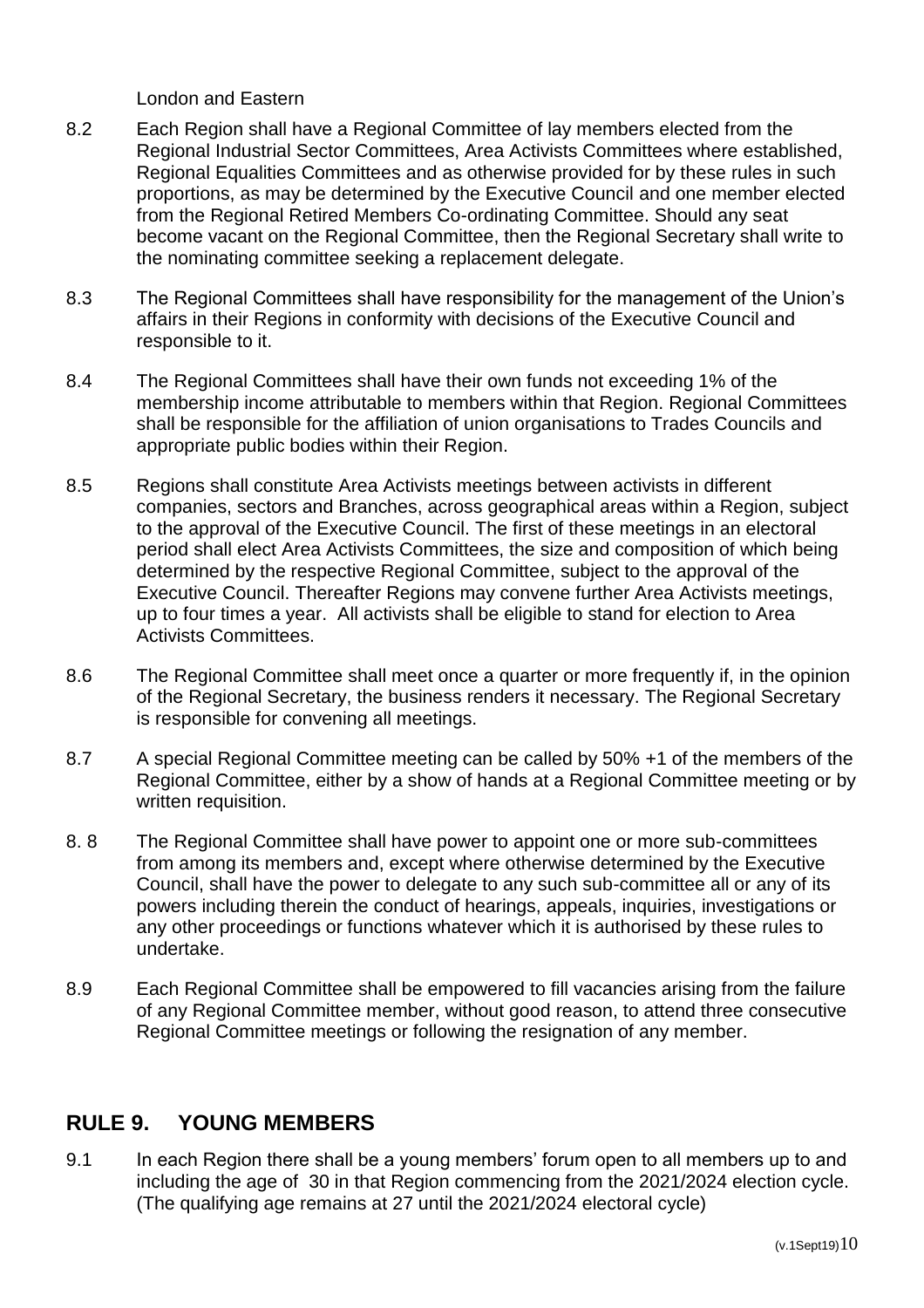- 9.2 The purpose of the young members structure shall be to advocate the industrial and social interests of young workers, to cement links with the Union's industrial and community members youth organizations both within the labour movement and beyond and to promote relevant policies provided that they are not inconsistent with the general policy and objectives of the Union.
- 9.3 There shall be conferences in each Region every three years for young members. The Regional Secretary shall be responsible for convening these conferences. The Executive Council shall determine the number of delegates to the regional conferences and how they shall be appointed or elected.
- 9.4 There shall be a Regional Young Members Committee charged with developing, organising and delivering the young members' strategy in the Region, elected at the Regional Young Members' Conference in such proportion, as may be determined from time to time by the Executive Council. The Regional Young Members Committee shall elect a delegate to the Regional Committee.
- 9.5 There shall be a national conference every two years for young members which the Executive Council shall be responsible for convening. The Executive Council shall determine the number of delegates to the national conference and how they shall be appointed or elected.
- 9.6 Young member activists are entitled to attend Area Activists Meetings and to stand for election to at least 2 defined young members' seats on the Area Activists' Committee, elected by young members attending the Meeting.
- 9.7 Young members who are also Unite branch CLP GC delegates and up to four nominees (who must be members of the Labour Party) from the Regional Young Members' Committee, elected by members of that Committee, are entitled to attend the Regional Labour Party Liaison Conference and are eligible to stand for election to two additional young Members' seats on the Regional Labour Party Liaison Committee.
- 9.8 There shall be a Young Members National Committee elected from each Young Members Regional Committee in such proportion, as may be determined from time to time by the Executive Council.
- 9.9 There shall be a Young Members designated seat on every Regional Industrial Sector Committee and National Industrial Sector Committee.

## <span id="page-11-0"></span>**RULE 10. MEMBERS IN RETIREMENT**

- 10.1 Members in retirement may be organised as "retired members plus" or as ordinary retired members. Only "retired members plus" members or members in retirement who choose to pay full contributions may hold office in any retired members' structures that the Union may establish which shall include attendance at Regional Retired Members' Conference. Separate arrangements may apply in the Republic of Ireland, Channel Islands, Isle of Man and Gibraltar.
- 10.2 Unite retired members, working through retired members' structures, shall campaign for and promote the interests of senior citizens and the communities in which they live by working with the wider structures of the Union as well as other bodies involved with the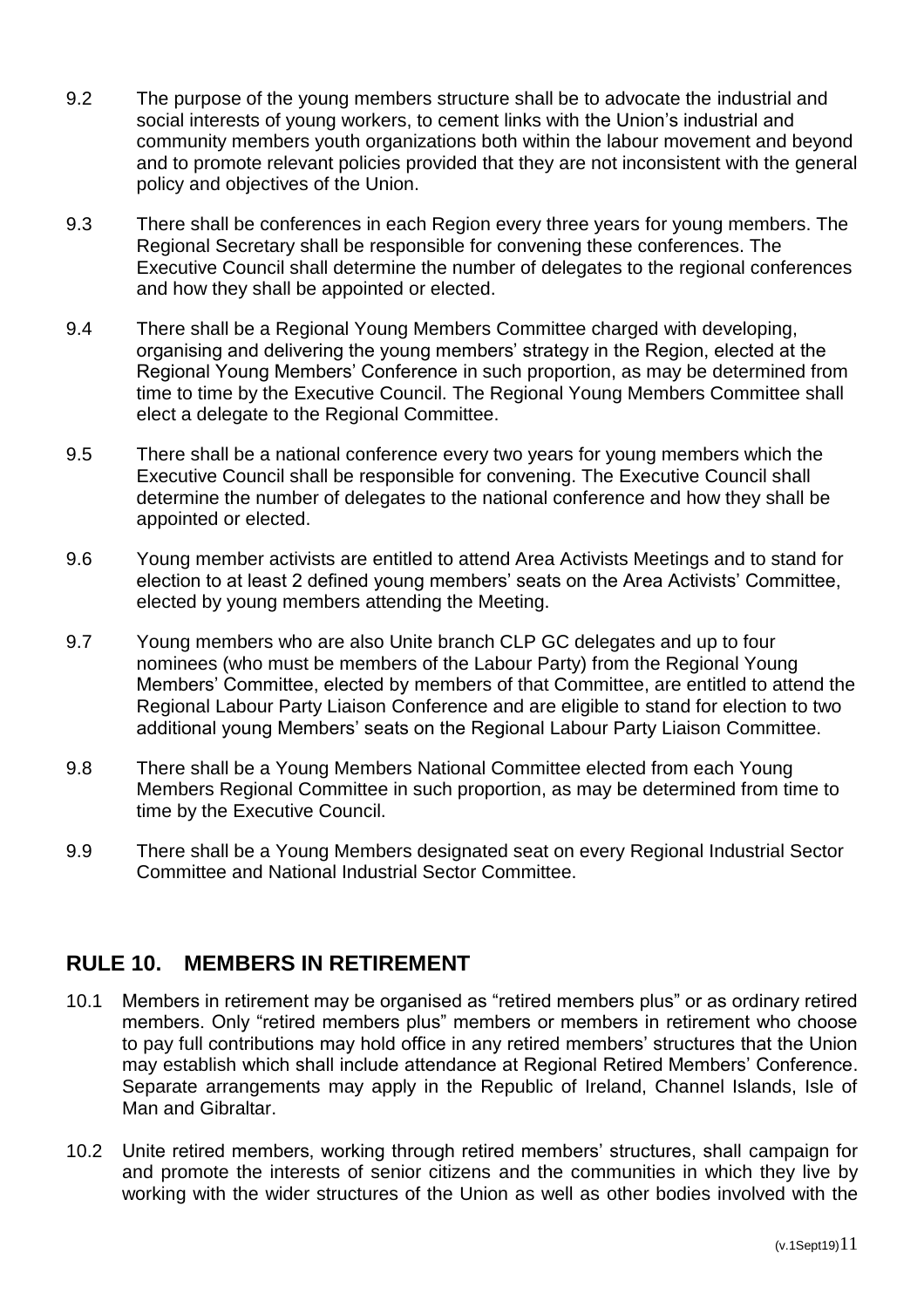retired, cementing links with the Union and ensuring support both within Unite and beyond.

- 10.3 The retired members' structures shall harness the support of retired members in promoting the Union's political and campaigning objectives.
- 10.4 Retired members may be members of the workplace, local or national branches of the union (as defined in Rule 17) or may be organised in retired members' branches. Members in retirement may not simultaneously be members of more than one branch of the union.
- 10.5 In each Region there shall be a triennial conference of retired members representatives which shall be defined as officers of Retired Members' branches and retired members who may hold office in other types of branch. The Regional Secretary shall be responsible for convening the conference.
- 10.6 There shall be Regional Co-ordinating Committees for retired members, elected from the regional conference, in such proportion as may be determined by the Executive Council. These Committees shall elect a delegate to their respective Regional Committee of the union as a whole.
- 10.7 Retired member activists are entitled to attend the triennial Area Activists Meetings and general Area Activists Meetings, and to stand for election for up to 2 defined retired members' seats on Area Activists Committees, elected by retired members attending the meeting.
- 10.8 Retired members who are also Unite branch CLP GC delegates plus up to four nominees (who must be a members of the Labour Party) from the Regional Retired Members' Coordinating Committee, elected by the members of that Committee, are entitled to attend the Regional Labour Party Liaison Conference and are eligible to stand for election to at least two additional retired members seats on Regional Labour Party Liaison Committees.
- 10.9 There shall be a national conference of retired members' representatives held every two years. The Executive Council shall be responsible for convening this conference which shall be made up of delegates elected by the regional retired members' structures.
- 10.10 There shall be a National Committee for retired members, elected from the Regional Coordinating Committees in such proportion as may be determined by the Executive Council. This Committee shall elect a lay Chair and Co-ordinator to organise the work of the Committee in co-operation with the responsible National Officer, a delegate to the National Labour Party Co-ordinating Committee who must be a member of the Labour Party as well as delegates to national campaigning and labour movement organisations.
- 10.11 No member who is in receipt of a pension from any funds of the union shall be eligible for election to the delegate positions as set out in Clauses 10.6 and 10.10 of this Rule.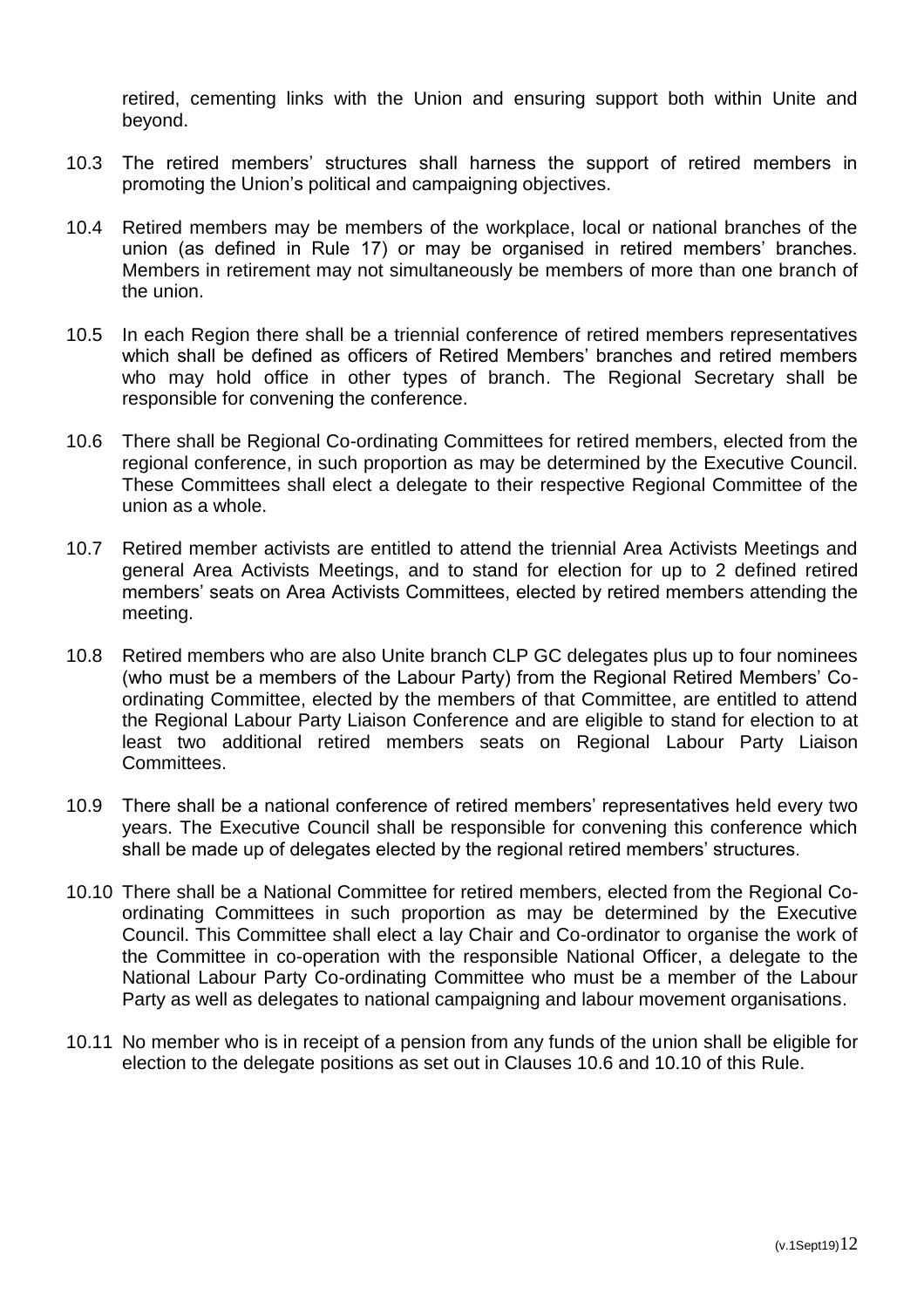## <span id="page-13-0"></span>**RULE 11. EQUALITIES**

- 11.1 The Union shall strive to have elected equalities representatives recognized and active in all workplaces and who participate in the work of the Union's industrial structure.
- 11.2 All constitutional conferences and committees of the Union shall have a gender and ethnic balance of elected representatives at least reflecting the proportion of the Black and Asian ethnic minority and women membership which they represent. The Executive Council shall ensure the implementation of this rule and shall report on its implementation to the Policy Conference of the Union.
- 11.3 There shall be separate conferences in each Region every three years for women members; Black and Asian ethnic minority members; disabled members; and lesbian, gay, bisexual and trans + members. The Regional Secretary shall be responsible for convening these conferences.
- 11.4 There shall be Regional Committees for women members; Black and Asian ethnic minority members; disabled members; and lesbian, gay, bisexual and trans + members, elected in Sector based constituencies of at least one member per regional Sector at the appropriate regional conference in 11.3, to advance the area of equalities, and to represent and report to the Regional Industrial Sector Committees in such proportion, as may be determined by the Executive Council. Members elected to such Sector based seats shall become full members of the Regional Industrial Sector Committee, provided that they are an accountable representative of workers. These committees shall each elect a delegate to their respective Regional Committee of the Union as a whole.
- 11.5 Each National and Regional Equalities Committee shall be empowered to fill vacancies arising from the failure of any appropriate regional Equalities Committee member, without good reason, to attend 3 consecutive Regional Equalities Committee meetings or following the resignation of any member.
- 11.6 There shall be separate national conferences every two years for women members; Black and Asian ethnic minority members; disabled members; and lesbian, gay, bisexual and trans + members. The Executive Council shall be responsible for convening these conferences which shall be made up of delegates elected at each of the appropriate Regional Equalities Committees.
- 11.7 There shall be National Committees for women members; Black and Asian ethnic minority members; disabled members; and lesbian, gay, bisexual and trans + members, elected from their respective Regional Equalities Committees in such proportion, as may be determined by the Executive Council.

## <span id="page-13-1"></span>**RULE 12. POLICY CONFERENCE**

12.1 The supreme policy making body of the Union shall be a Policy Conference held every two years consisting so far as is reasonably practicable of one lay delegate for each one thousand three hundred working members of the Union. Only elected lay delegates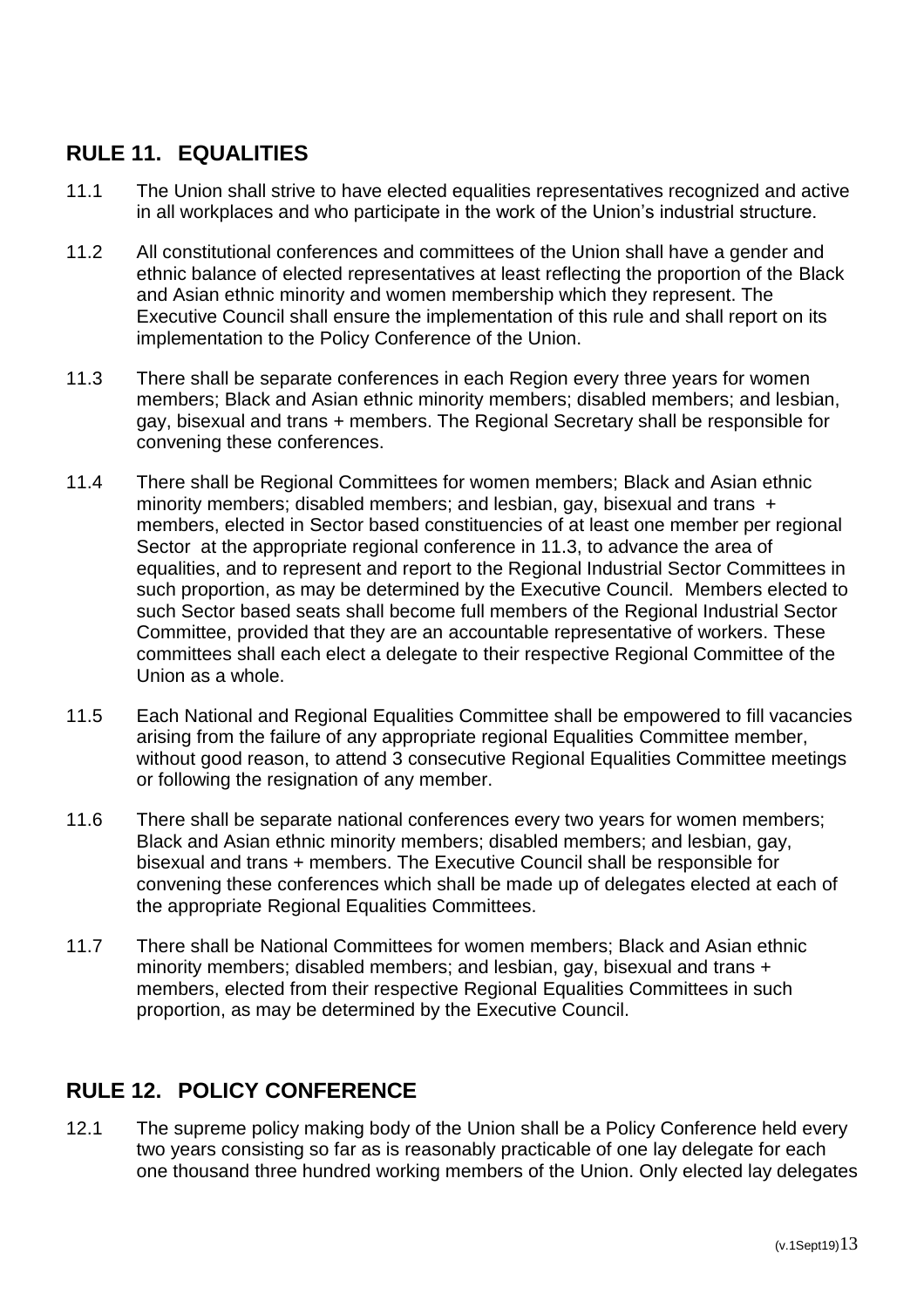shall have the right to vote. No member shall be a lay delegate if they are currently employed by the Union.

- 12.2 Motions to the Policy Conference shall be confined to the general policies of the Union and shall not deal with matters relating to the interpretation or amendment of rule or which are concerned solely with the Union's policy within an Industrial Sector. Following the conference any motion which commits the Union to expenditure of funds must be put to the Executive Council for consideration and ratification before implementation.
- 12.3 The General Secretary will present a financial report to the Policy Conference.
- 12.4 The Executive Council shall determine the procedure for nomination, qualification and election of delegates and the constituencies from which they shall be elected.
	- 12.4.1 In addition there shall be:
		- 12.4.1.1 Five delegates one each representing the National Women's, National Black and Asian ethnic minorities, National LGBT+, National Disabled Members' and National Young Members' Committees, and
		- 12.4.1.2 In addition each Regional Committee shall elect the following delegates to Policy Conference directly:
		- a) Three delegates from the Regional Committee (at least one of which must be a woman)
		- b) two Lesbian, Gay, Bisexual or Trans + members
		- c) Two disabled members,
		- d) Two young members.
		- e) One Retired Member
- 12.5 The Executive Council shall be in attendance at any Policy Conference, and its members may speak upon but may not vote on any subject.
- 12.6 Each delegate shall hold office until the next Policy Conference.
- 12.7 The Executive Council shall determine the number of policy motions which may be submitted by the Branch; regional; industrial and equalities structures, and from the Executive Council itself.

12.7.1 The National Retired Members Committee and Regional Retired Members Coordinating Committees may submit one motion each to the Policy Conference on matters solely pertaining to members in retirement.

- 12.8 The Policy Conference shall be chaired by the Chair of the Executive Council.
- 12.9 The Policy Conference may be recalled by the Executive Council in an emergency. It shall deal only with the business for which it is summoned.
- 12.10 The Executive Council shall draft the standing orders for the Policy Conference. A Standing Orders Committee shall be constituted on the basis of at least one delegate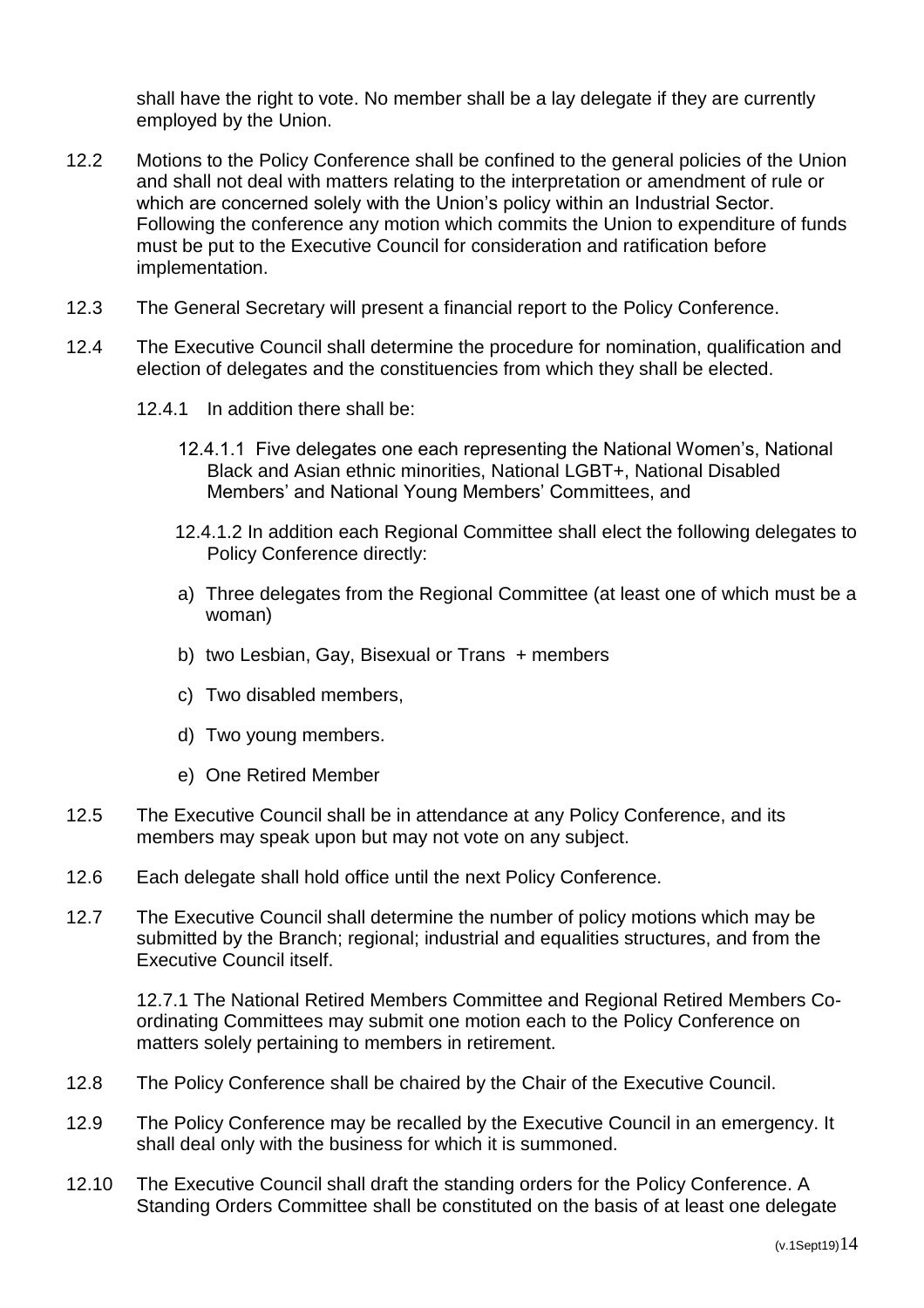from each Region, under a procedure to be agreed by the Executive Council. No member of the Executive Council shall be eligible to serve on the Standing Orders Committee. The Chair of conference may attend the meetings of the Committee and may issue directions prior to the Conference, subject to those directions being upheld by the Conference itself.

- 12.10.1 A member of the Standing Orders Committee may not simultaneously be a delegate to the Conference, but for the purpose of electing the next Policy Conference Standing Orders committee members will be treated as being a delegate to Conference and may be nominated and elected to serve on the next Standing Orders Committee.
- 12.11 No member of the Executive Council, employee of the Union or retired employee of the Union, or any member who is in receipt of a pension from any of the funds of the Union, no tutor employed by the Education Department or registered for delivery of Unite education, , and no member who is employed on Union business on a full-time or parttime basis with remuneration paid from funds which are raised from special contributions paid by Branch members as distinct from Union contributions, shall be eligible for nomination as a delegate to the Policy Conference.

## <span id="page-15-0"></span>**RULE 13. RULES AMENDMENT**

- 13.1 For the revision of the rules and constitution of the Union there shall be a Rules Conference which shall meet in every fourth year. No member shall be a lay delegate if they are currently employed by the Union.
- 13.2 The Rules Conference shall consist, in so as is reasonably practicable, of one lay delegate for each four thousand working members of the union.

13.2.1 In addition there shall be:

- 13.2.1.1 Five delegates one each representing the National Women's, National Black and Asian Ethnic Minority, National Lesbian, Gay, Bisexual and Trans +, National Disabled Members' and National Young Members Committees; and
- 13.2.1.2 Each Regional Committee shall elect 2 delegates to Rules Conference (at least one of which must be a woman).
- 13.7.1 Each Region may nominate one Retired Member as a delegate to the Rules Conference.
- 13.3 Amendments to rule may be approved by a simple majority of those voting. Only elected lay delegates shall have the right to vote.
- 13.4 Following the conference any amendment to rule which commits the Union to expenditure of funds must be put to the Executive Council for consideration and ratification before implementation.
- 13.5 The Executive Council shall be entitled to submit amendments to the rules to a Rules Conference and if an urgent issue arises it may do so at short notice.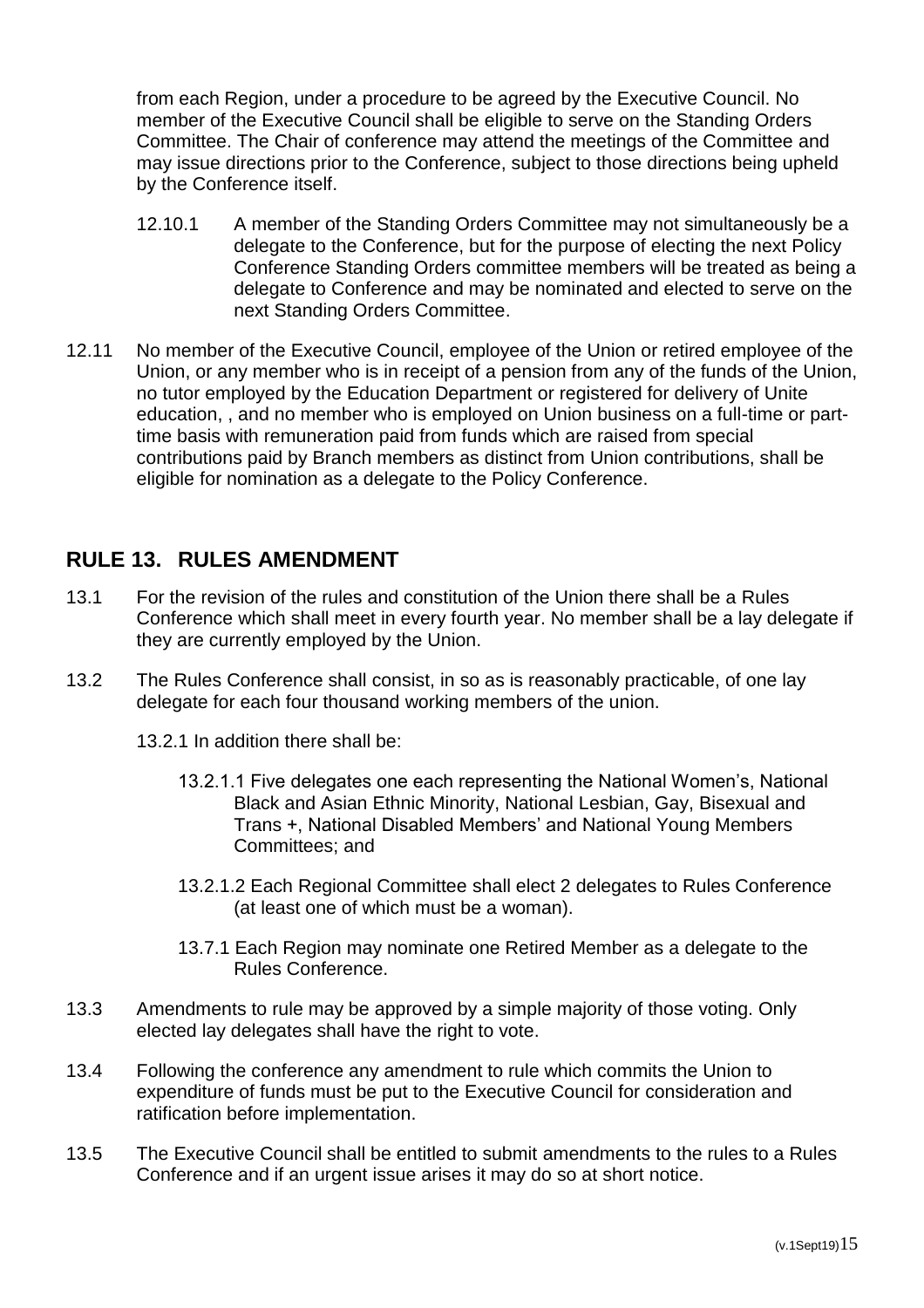- 13.6 If in the opinion of the Executive Council there is an urgent need to amend the rules between Rules Conferences, the Executive Council may amend the rules by a resolution supported by not less than 75% of its members, provided that amendment shall cease to have effect at the end of the next Rules Conference unless it has been ratified by a resolution of that conference.
- 13.7 The Executive Council shall determine the procedure for nomination, qualification and election of delegates and the constituencies from which they shall be elected.
- 13.8 The Executive Council shall be in attendance at any Rules Conference, and its members may speak upon but may not vote on any subject.
- 13.9 Each delegate shall hold office until the next Rules Conference.
- 13.10 The Executive Council shall determine the number of rules motions which may be submitted by from the Branch; regional; industrial and equalities structures, and from the Executive Council itself.

13.10.1 The National Retired Members Committee and Regional Retired Members Co-ordinating Committees may submit one amendment each to the Rules Conference solely pertaining to members in retirement.

- 13.11 The Rules Conference shall be chaired by the Chair of the Executive Council.
- 13.12 The Rules Conference may be recalled by the Executive Council in an emergency. It shall deal only with the business for which it is summoned.
- 13.13 The Executive Council shall draft the standing orders for the Rules Conference. A Standing Orders Committee shall be constituted on the basis of at least one delegate from each Region under a procedure to be agreed by the Executive Council. No member of the Executive Council shall be eligible to serve on the Standing Orders Committee. The Chair of conference may attend the meetings of the Committee and may issue directions prior to the Conference, subject to those directions being upheld by the Conference itself
	- 13.13.1 A member of the Standing Orders Committee may not simultaneously be a delegate to the Conference, but for the purpose of electing the next Rules Conference Standing Orders Committee members will be treated as being a delegate to the Conference and may be nominated and elected to serve on the next Standing Orders Committee.
- 13.14 No member of the Executive Council, employee of the Union or retired employee of the Union, or any member who is in receipt of a pension from any of the funds of the Union, no tutor registered for delivery of Unite education by the Education Department, and no member who is employed on Union business on a full-time or part-time basis with remuneration paid from funds which are raised from special contributions paid by Branch members as distinct from Union contributions, shall be eligible for nomination as a delegate to the Rules Conference.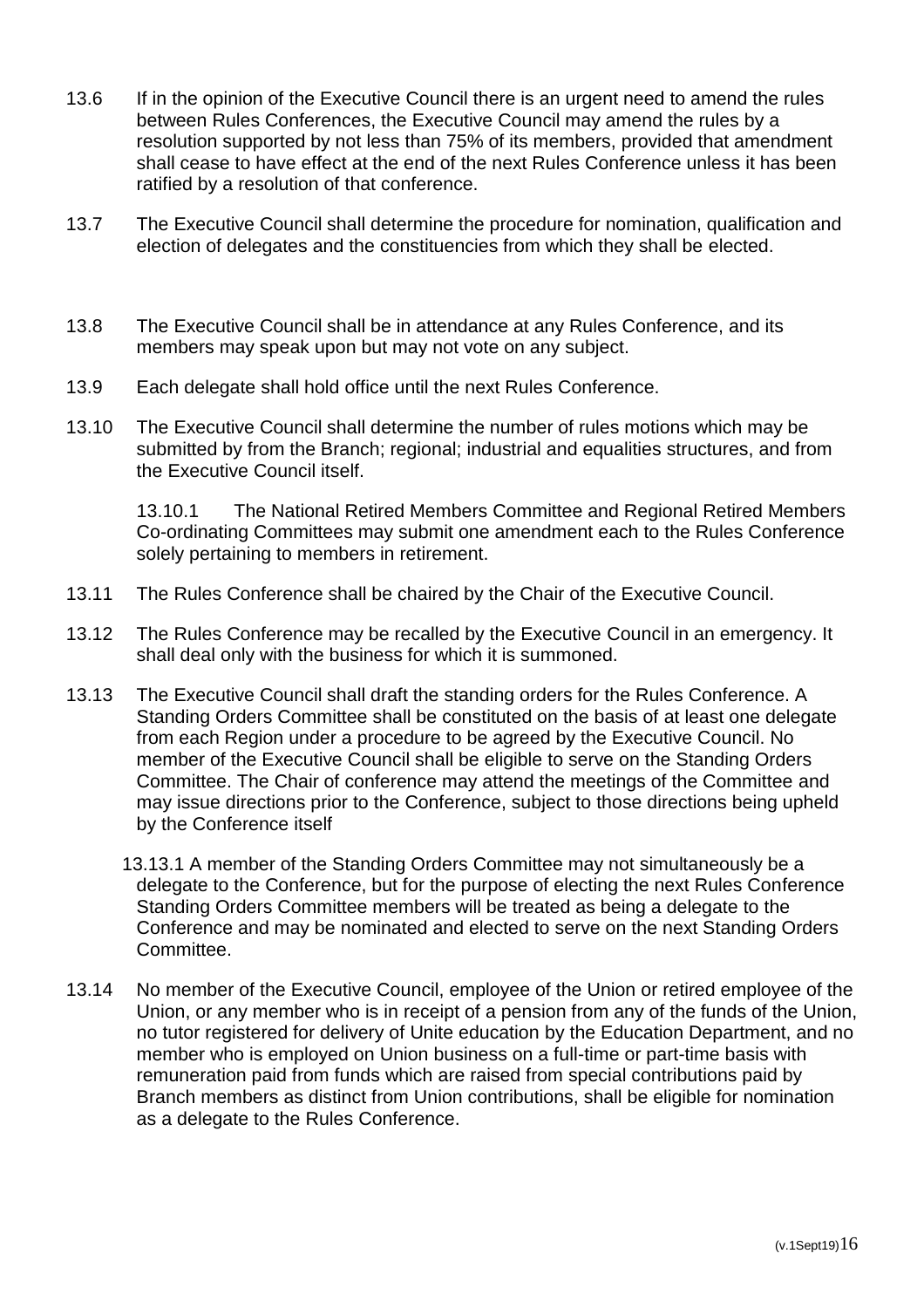# <span id="page-17-0"></span>**RULE 14. EXECUTIVE COUNCIL**

- 14.1 Election of the Executive Council
	- 14.1.1 The election of the Executive Council shall be on the basis of representatives from the Union's regional structure, representatives from the Union's Industrial Sectors and National Representatives of the Union's women and Black and Asian ethnic minority, disabled, LGBT+, Young membership and Retired membership.
	- 14.1.2 Elections to the Executive Council shall be conducted in conformity with guidance issued by the Executive Council Such guidance will ensure equality and fairness throughout the election and balloting process. All nominees gaining the required number of nominations will be provided with the same appropriate access to branch secretaries, workplaces and constitutional committees information and promotion throughout the union.
- 14.2 Election to the Executive Council shall be on the basis of electoral constituencies determined by the Executive Council. A full audit of each Industrial Sector's membership will take place at the September Executive Council meeting in the year prior to the election of the Executive Council to determine Executive Election Constituencies. These constituencies shall ensure the fair and equitable representation of the working membership and shall include representatives to be elected from the Regions as constituted in the union on the basis of each region with fewer than 150,000 members on the date at which the membership figures are struck having two representatives, each region with 150,000 members but fewer than 200,000 members having three, and each region with 200,000 members or more having four; and shall include representatives from the national industrial sectors, on the basis of each sector with fewer than 50,000 members at the date at which the membership figures is struck having one representative, each sector with 50,000 but fewer than 100,000 members having two and each sector with 100,000 members or more having three. The allocation of constituencies based on this formula will be automatically applied to all Executive Council elections henceforward unless the formula is varied by the Rules Conference.
	- 14.2.1 The Executive Council of the Union shall include designated seats within the electoral constituencies to ensure the proportionate representation of women members and of Black and Asian ethnic minority members.
	- 14.2.2 The term of office for the Executive Council shall be three years**.**
	- 14.2.3 No current or former employee of the Union, nor any current employee of any other union, is eligible to stand for, or hold office on, the Executive Council.
- 14.3 The Executive Council shall meet at least four times a year, with up to a maximum of five days duration per meeting to complete the business at hand. Special meetings of the Executive Council may be called when the General Secretary or when a majority of the Executive Council considers it necessary.
- 14.4 Members of the Executive Council who do not attend two consecutive meetings to which they are summoned, may be removed from office by the Executive Council if they fail to provide a written explanation of that absence to the General Secretary or if any written explanation provided is in the opinion of the Executive Council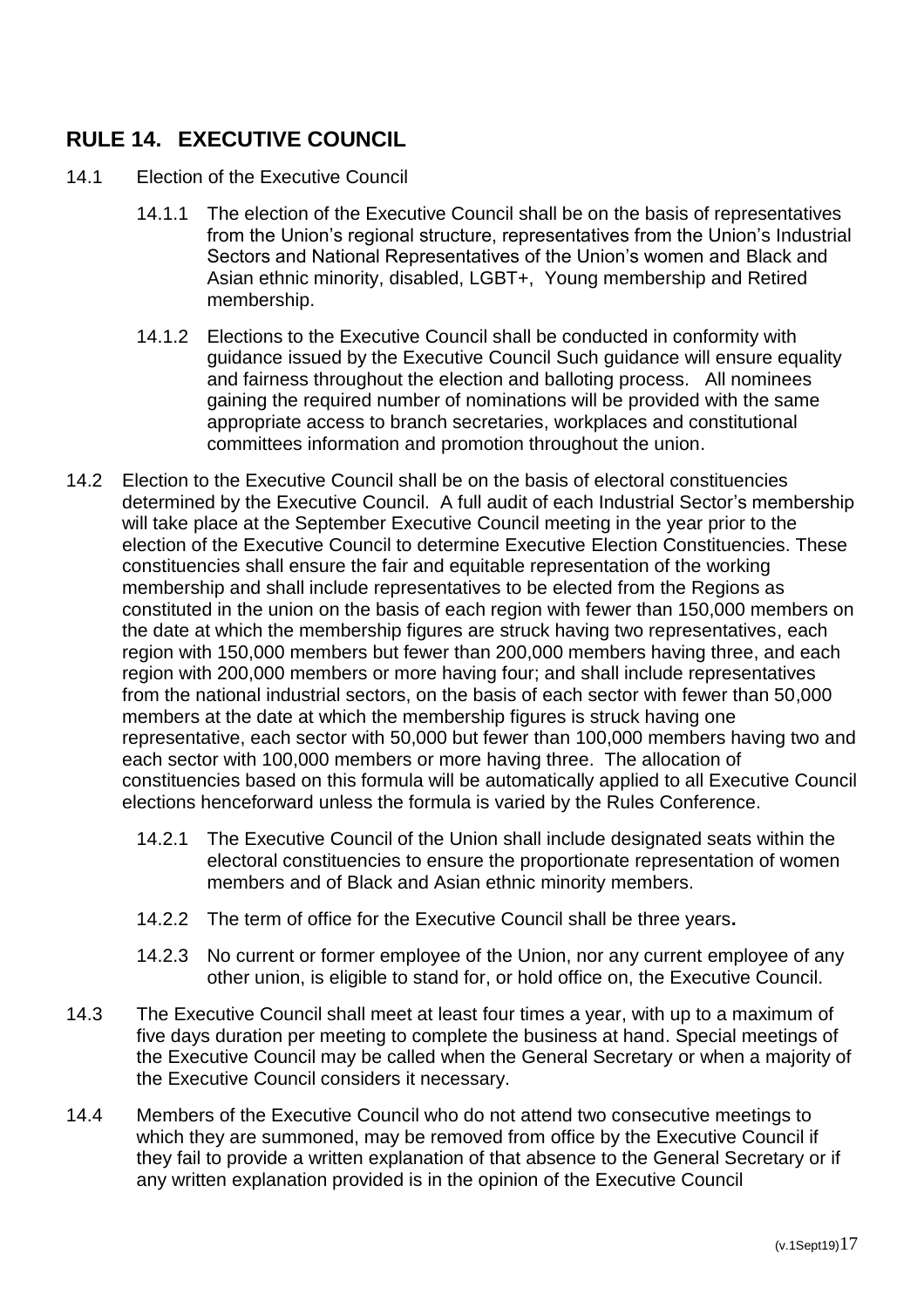unsatisfactory. The Executive Council shall determine the guidance on the application of this rule.

- 14.5 An elected Executive Council member cannot act as a Stand Down Officer during their elected period of office as an Executive Council Member.
- 14.6 The Executive Council shall elect a Finance and General Purposes Committee provided that it shall include the Chair of the Executive Council. The Executive Council shall determine the number of members thereof. This committee shall meet not less than six times a year. This Committee shall also act as an emergency committee, and the Executive Council shall delegate to such Committee all or any of its powers and duties as it may determine, and may modify or revoke such powers.
- 14.7 At the first meeting of the Executive Council following its election there shall be appointed by and from the members a Chair. The Executive Committee will have the power to remove and replace its Chair at any time, and to appoint one or more Vice Chairs for such business and period as it deems fit from time to time.
- 14.8 The Chair shall preside over all Executive Council meetings, see that the business is properly conducted, and sign the minutes of each meeting when passed. The Chair shall also preside at the biennial Policy Conference, the Rules Conference, the Finance and General Purposes Committee and in addition shall be a delegate to the Trades Union Congress and Annual Conference of the Labour Party (where appropriate) held during their term of office, and to such other conferences as the Executive Council may determine.
- 14.9 The Government, management and control of the Union shall be vested in the Executive Council collectively, which may do such things consistent with the rules and objects of the Union as it may consider expedient to promote the interests of the Union or any of its members. In particular and without limiting the general powers conferred on it by these rules the Executive Council shall have the power to:
	- 14.9.1 Ensure that properly prepared management accounts and annual statements of account relating to all financial affairs of the Union are presented at its regular meetings, and it may call for the production of any book, vouchers, or documents.
	- 14.9.2 Direct that special audits or examinations of the books or finances of any part of the Union shall be made by special auditors appointed by the Executive Council.
	- 14.9.3 Appoint and remove the Union's auditor and assurer in relation to membership records for which purpose the members of the Executive Council shall act as the delegates of the members by whom they were elected.
	- 14.9.4 Appoint all officers who are employed as such by the Union (who shall have been paying members of this Union or, if employed by Unite, paying members of another trade union recognised by the union for bargaining purposes, for at least two years immediately preceding the date of application) other than the General Secretary. The promotion of individual officers (up to but excluding the level of General Secretary) and the allocation/reallocation of officer roles shall be subject to the approval of the Executive Council in each case.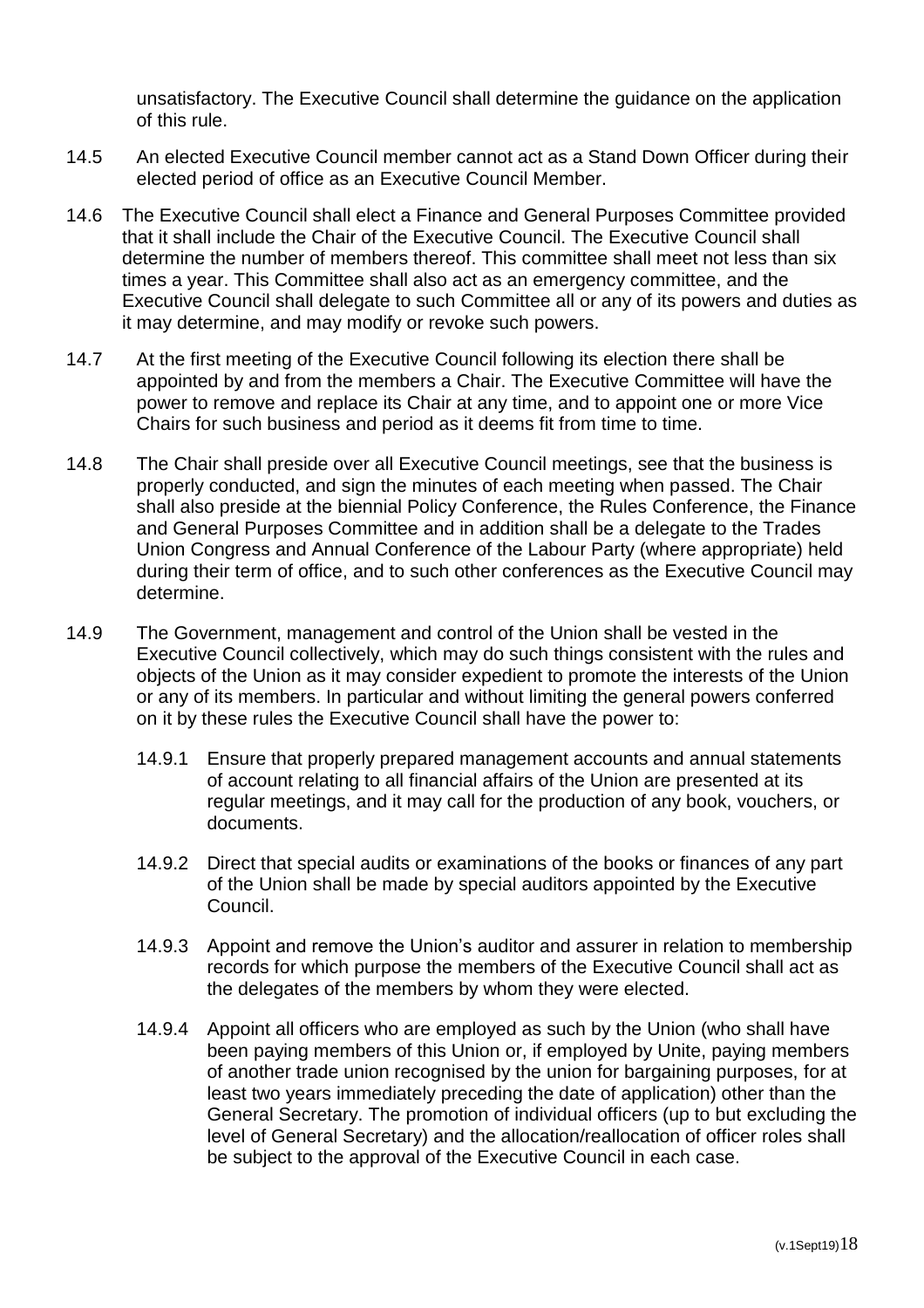- 14.9.5 Determine one or more constitutional committees of lay members to which each officer employed by the Union shall report and be accountable and ensure that the list of these allocations is available to members.
- 14.9.6 Consider all appeals and resolutions addressed to it, subject to where it deems appropriate the Council shall have the power to refer such appeals and references to Regional or National Industrial Committees.
- 14.9.7 Require reports to be submitted to it of all disputes, and shall take such action with regard thereto as it shall deem fit.
- 14.9.8 Raise or borrow money and secure the payment of money or the carrying out of any other obligation of the Union on any of the properties or securities of the Union in such manner as it shall think fit.
- 14.9.9 Decide questions of policy which may arise between Policy Conferences and which have not been decided by a previous decision of such a conference. Any substantive policy decisions made by the Executive Council to be ratified by the next scheduled Policy Conference.
- 14.9.10 Send delegates or deputations to represent the Union, and to delegate power to any person to act on behalf of the Union for any purpose.
- 14.9.11 Sanction payment of benefit in respect of any strike and in respect of any lockout.
- 14.9.12 Expend moneys on any of the purposes authorised by these rules, or on any other purpose which, in their opinion, is expedient in the interests of the Union or its members, including, at its discretion, the provision of legal services to members (and where it additionally and severally sees fit, to members' families), and the taking and defending of legal action by the Union.
- 14.9.13 Suspend, or impose any other penalty on any Branch, Region or other administrative section of the Union for such reasons and on such terms as they deem expedient and their decisions, save as herein provided, shall be final and conclusive for all purposes provided that every Branch, Region or other administrative section shall have the right within 14 days, of the date of notification of the decision of the Executive Council to give notice of appeal, and until the hearing of such appeal the decision of the Council shall be binding.
- 14.9.14 Delegate to any committee constituted under these rules such of their powers as are necessary or expedient and consistent with the powers and duties of such committee as in these rules provided, and may modify or revoke such powers and duties from time to time.
- 14.9.15 Provide training for lay representatives, activists and its employees.
- 14.9.16 Decide its own Standing Orders and procedures in all matters not expressly provided for in these rules.
- 14.9.17 Make standing orders, consistent with these rules, governing the proceedings of Regional Committees, Industrial Committees and any other body provided for by these rules, as it sees fit.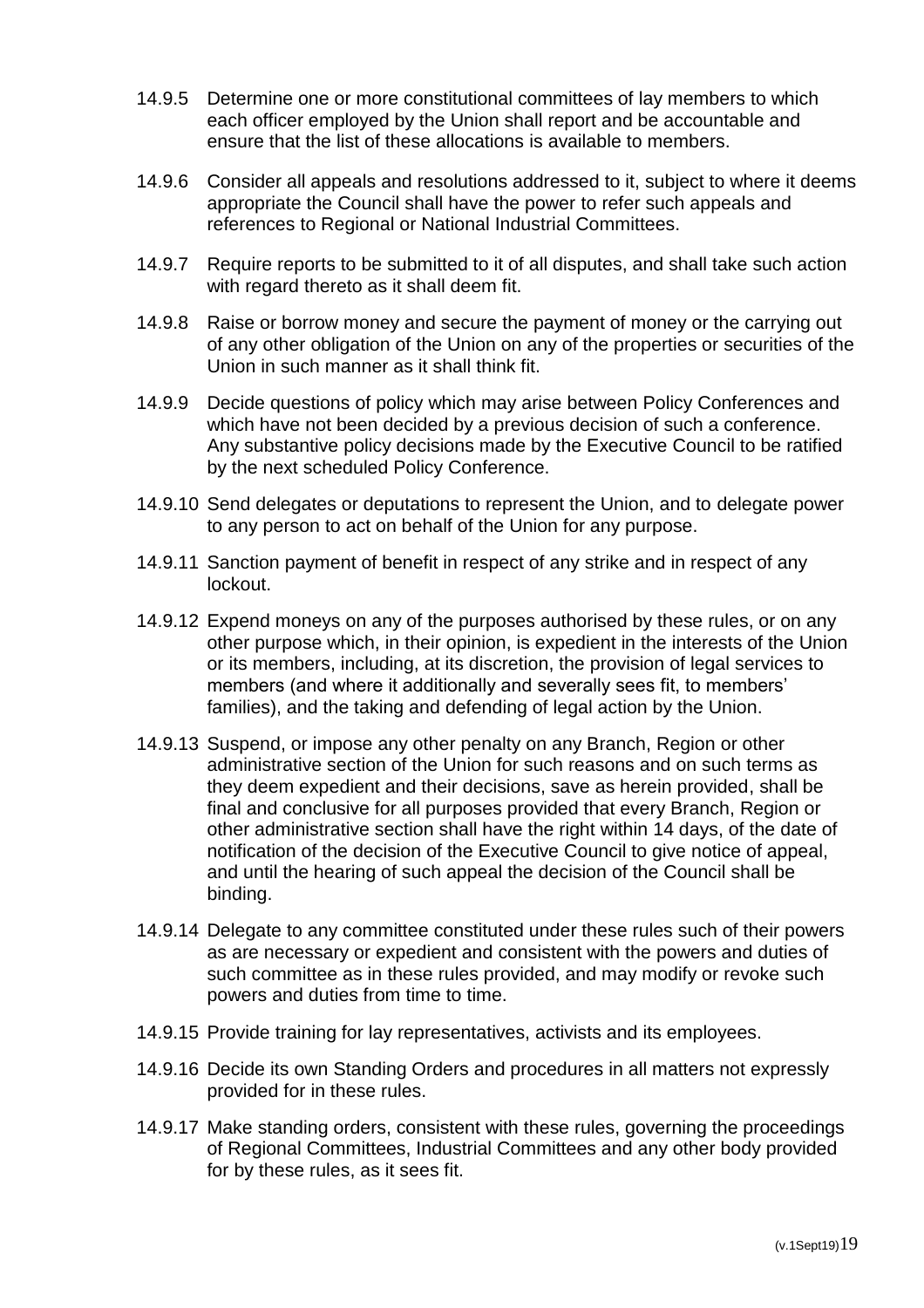- 14.9.18 Decide any question relating to the meaning and the interpretation of these rules or any matter not expressly provided for by these rules which decision shall be binding on all members of the Union.
- 14.10 Recognising the central importance of the organisation of workers into the Union the Executive Council shall devote no less than five per cent of membership income to organising each year and shall aim to move to no less than ten per cent within no less than three years of amalgamation. Organising units shall be maintained by these funds in each Region and shall be controlled by a national organising department under the control of the General Secretary.
- 14.11 In addition to any express powers in these rules provided, the Executive Council shall have power generally to carry on the business of the Union, as it may deem necessary, and do such things and authorise such acts, including the payment of moneys, on behalf of the Union, as it, in the general interests of the Union, may deem expedient, and to delegate to any person or persons the power to represent and to act on behalf of the Union. Between Executive Council meetings the Executive Council's powers under clause 9 above and this clause are delegated to the General Secretary save the following:
	- 14.11.1 regarding appeals and resolutions
	- 14.11.2 regarding delegation of powers from the Executive to any committee
	- 14.11.3 regarding Executive Council procedures
- 14.12 The Executive Council may exercise any power given to it by these rules as it sees fit from time to time.

## <span id="page-20-0"></span>**RULE 15. GENERAL SECRETARY**

- 15.1 All elections for the General Secretary shall be on the basis of a ballot of the whole membership of the Union other than 'ordinary' retired members who shall not be eligible to vote. The fixed term of office for each General Secretary election will be set at 5 years. If the General Secretary position becomes vacant due to retirement, resignation or death within a fixed term of office a General Secretary election will be called.
- 15.2 The General Secretary shall not hold office without re-election for more than 5 years from the last day on which the votes were cast in his/her previous election.
- 15.3 The General Secretary shall be responsible for the administration of the affairs of the Union; including convening the meetings and implementing the decisions of the Executive Council, and such other duties as may be determined by the Executive Council.
- 15.4 All employees of the Union shall be under ultimate control of the Executive Council whose approval shall be required before changing their terms and conditions of employment or superannuation arrangements. Subject to that ultimate control the General Secretary shall be responsible for managing all employees of the Union who,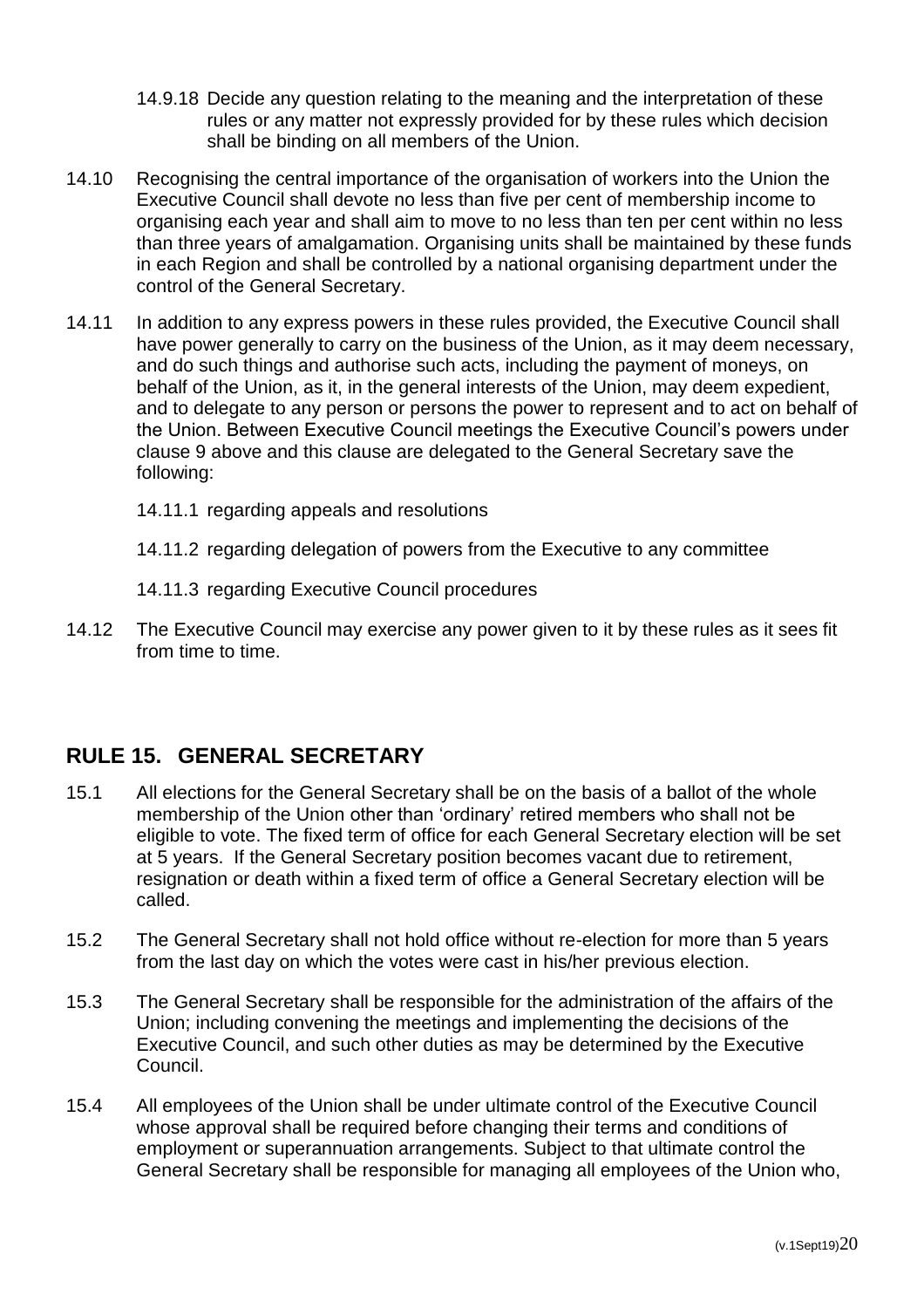subject to their terms and conditions of employment, shall perform such duties and work from such locations as the General Secretary may direct.

- 15.5 The General Secretary shall be under the control of and act in accordance with the directions of the Executive Council.
- 15.6 The General Secretary may delegate to any employee of the Union such of the General Secretary's powers as the Executive Council may consider appropriate.
- 15.7 The General Secretary shall be entitled to attend all meetings of the Union and to take part in their deliberations but shall not have a vote.

## <span id="page-21-0"></span>**RULE 16. ELECTION OF EXECUTIVE COUNCIL MEMBERS AND THE GENERAL SECRETARY**

- 16.1 Subject to the provisions of these rules and the powers of the independent scrutineer, the election of members of the Executive Council and the General Secretary shall be organised and conducted in accordance with the directions of the Executive Council.
- 16.2 The Executive Council shall appoint an independent scrutineer to supervise the production, storage and distribution of voting papers, to receive and count the voting papers, to report on the election, to retain the voting papers for an appropriate period and to perform such other duties as the Executive Council may specify.
- 16.3 The Executive Council shall appoint a suitable, independent person to act as Election Commissioner to adjudicate on any complaints made under clause (24) of this rule relating to the conduct of the election. In the event that the Electoral Commissioner finds it necessary to carry out an investigation in the conduct of his or her duties under rule all members and employees of the Union are required to afford him or her every assistance in this regard.
- 16.4 The Executive Council shall appoint an independent Returning Officer to deal with the conduct of the election between the Executive Council meetings and may delegate to him/her its powers relating to the conduct of that election provided that the Returning Officer shall not act inconsistently with any decision of the Executive Council and shall report directly to the Executive Council all actions taken and decisions made in respect of that election.
- 16.5 A candidate in an election shall play no part in any deliberations of or decision by the Executive Council which relates specifically to the conduct of an election in the constituency in which an individual is a candidate.
- 16.6 Only for the purpose of the Executive Council Member elections and the General Secretary election any workplace with more than 50 members that is not constituted as a workplace branch will be classified as a workplace branch for the purpose of nominating candidates for the Executive Council election and General Secretary election.
- 16.7 Executive Council candidates for election to represent a Region shall be nominated by at least three Branches within that Region or that part of a Region as the case may be. A branch shall be entitled to make only such number of nominations as there are members to be elected from that Region or part thereof.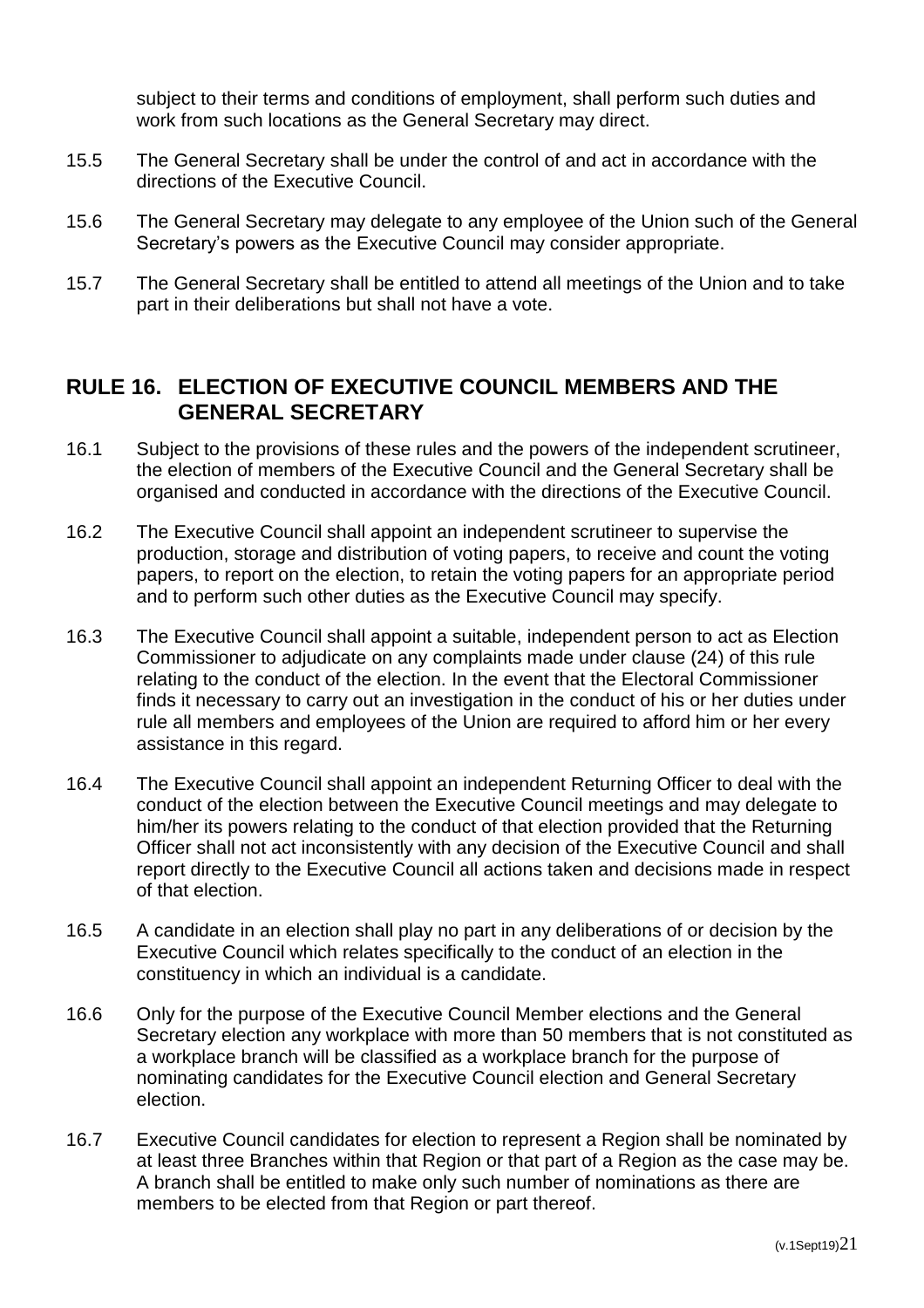- 16.8 Executive Council candidates for election to represent a particular Industrial Sector constituency shall be nominated by branches which have members in the particular Industrial Sector constituency concerned.
- 16.9 In every case no nomination shall be valid unless a meeting of the Branch has been convened and that nomination has been endorsed by the meeting. The Executive Council guidance shall state whether and how a nomination may be made by a Branch (in relation to Industrial Sector seats).
- 1610 A member is required to receive at least three nominations. On receipt of such nominations the candidate shall be invited to confirm in writing that she/he accepts the nomination. Each member who does so and who is otherwise eligible shall be a candidate in the election for that constituency.
- 16.11 Executive Council candidates for election to represent a constituency under any equalities provision of these rules shall be nominated by Branches.
- 16.12 Executive Council candidates must be a member of the electoral constituency they wish to represent.
- 16.13 Nominations of Candidates for election of General Secretary may be made by each branch. A candidate must be eligible to vote in the election; have at least 5 years continuous membership of the union; and have received nominations from at least 5% of the total number of branches subject to the total including nominations from more than two regions. In every case no nomination will be valid unless a meeting of the branch has been convened and that nomination has been endorsed by the meeting. The Executive Council guidance will state whether and how a nomination may be made by a branch.
- 16.14 Prospective nominees for the Executive Council and General Secretary elections will be covered and bound by the election directions of the Executive Council, from when the prospective nominee 150 word statement is released and circulated by the union with the letter inviting nominations.
- 16.15 All candidates in Executive Council and General Secretary elections receiving the required nominations will be provided an election webpage on Unite's website for campaign material which will be visible and open to all members to view and download campaign material. The election webpages will be governed by the directions provided by the Executive Council.
- 16.16 If the number of candidates does not exceed the number of vacancies to be filled by that constituency, the candidate(s) shall be declared elected. If there are more candidates than vacancies, the election shall be conducted by a secret postal ballot.
- 16.17 Executive Council constituencies to be based on paying membership allocations as reported at the September Executive Council in the year prior to the Executive Elections.
- 16.18 The election shall not be concluded until the Executive Council has received the independent scrutineer's report and declared which candidate(s) has been elected. This should take place as soon as reasonably practicable after the votes have been counted. If the Election Commissioner advises the Executive Council that it should not declare the outcome of an election until he/she has adjudicated on a complaint, it shall comply with that request.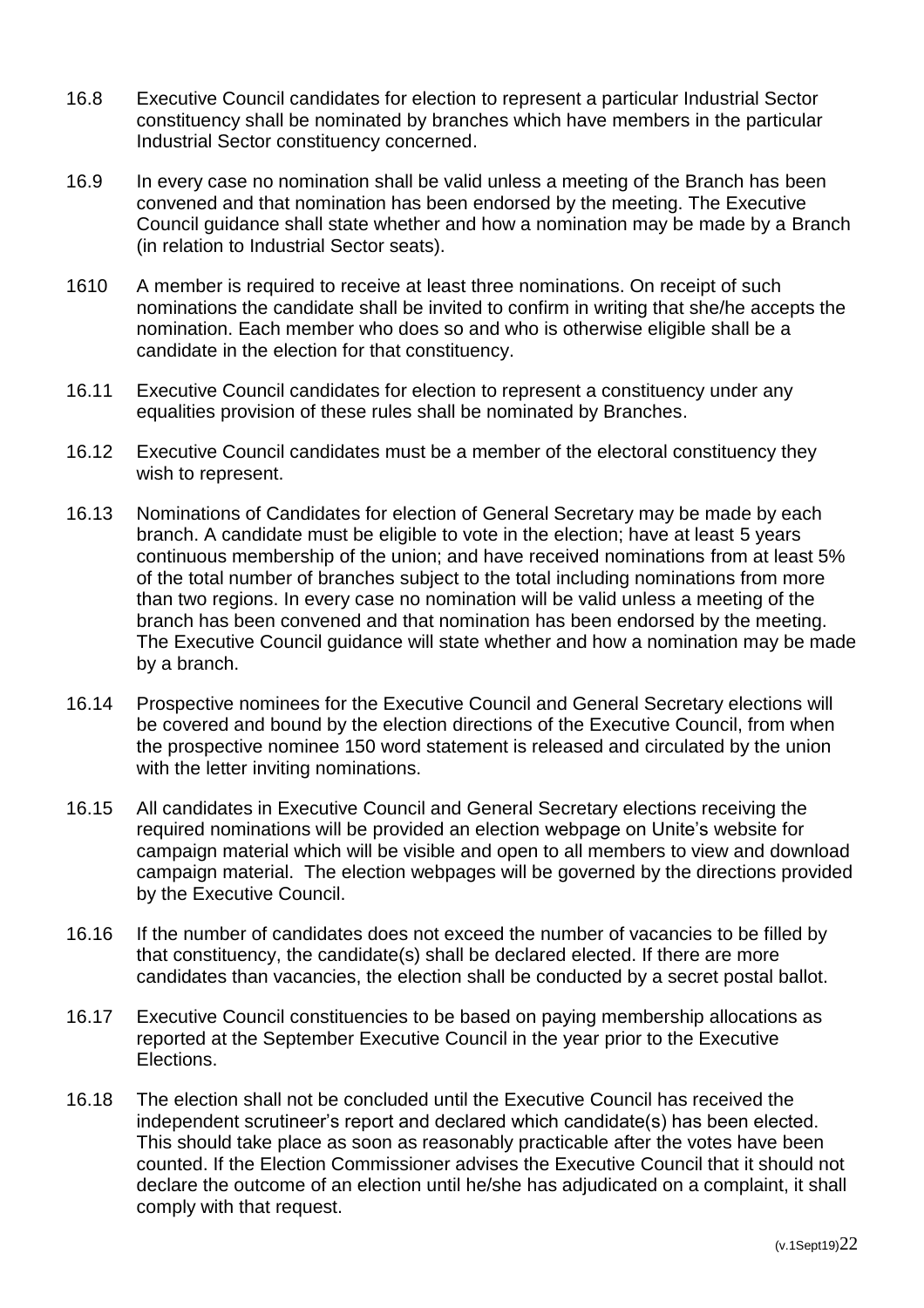- 16.19 The Executive Council may decide that members who have joined the Union after a prescribed date shall not be eligible to vote, provided the date shall not be more than 13 weeks before the first day on which voting is due to take place in that election.
- 16.20 Members of a territorial Region shall be accorded equally an entitlement to vote in the election for a representative from their own territorial Region (but no other territorial Region) to the Executive Council. A member's Region for the purposes of this rule shall be the Region to which their Branch is allocated by the Executive Council. In the case of Branches covering more than one Region the method of establishing a member's individual Region shall be determined by the Executive Council.
- 16.21 Members of a particular Industrial Sector shall be accorded equally an entitlement to vote in the election for a representative from their own Industrial Sector Constituency (but no other Industrial Sector Constituency) to the Executive Council.
- 16.22 In relation to the election of the National Representative(s) for Women Members; members who are women shall be accorded equally an entitlement to stand and vote.
- 16.23 In relation to the election of the National Representative(s) for Black and Asian ethnic minority Members; members who are Black and Asian ethnic minority members shall be accorded equally an entitlement to stand and vote.
- 16.24 In relation to the election of the National Retired Member Representative only members who contribute at the rate of Retired Member Plus shall be accorded equally an entitlement to stand and vote.
- 16.25 In relation to the election of the National LGBT+ and Disabled Member Representatives, from the electoral period 2022/2025, only members who are LGBT+ or Disabled shall be accorded equally an entitlement to stand and vote.
- 16.26 In relation to clauses 18 and 19 above, the Union shall rely on its membership records and shall endeavour to collect and record such relevant information, but shall be entitled to make a presumption of non-entitlement to vote in such election where there is an absence of the relevant qualification information.
- 16.27 A member who is eligible to vote in an election who does not receive a voting paper should contact the Union but the final decision on whether to issue a further voting paper to that member shall be a matter for the independent scrutineer.
- 16.28 Each candidate shall be entitled to attend as an observer the counting of the votes from the constituency in which he/she is a candidate.
- 16.29 If at any stage during an election or within 28 days of the declaration of the outcome a candidate in an election or the Executive Council considers that there has been a breach of these rules or of any other legal requirement relating to the conduct of the election or any other interference with the conduct of the election and that the breach or interference may materially affect or may have materially affected the outcome of the election, he/she or the Executive Council may submit a complaint to the Election Commissioner.
- 16.30 If the Returning Officer or a member who is not a candidate considers that there are grounds for a complaint to the Election Commissioner, he/she should refer the matter directly to the Executive Council.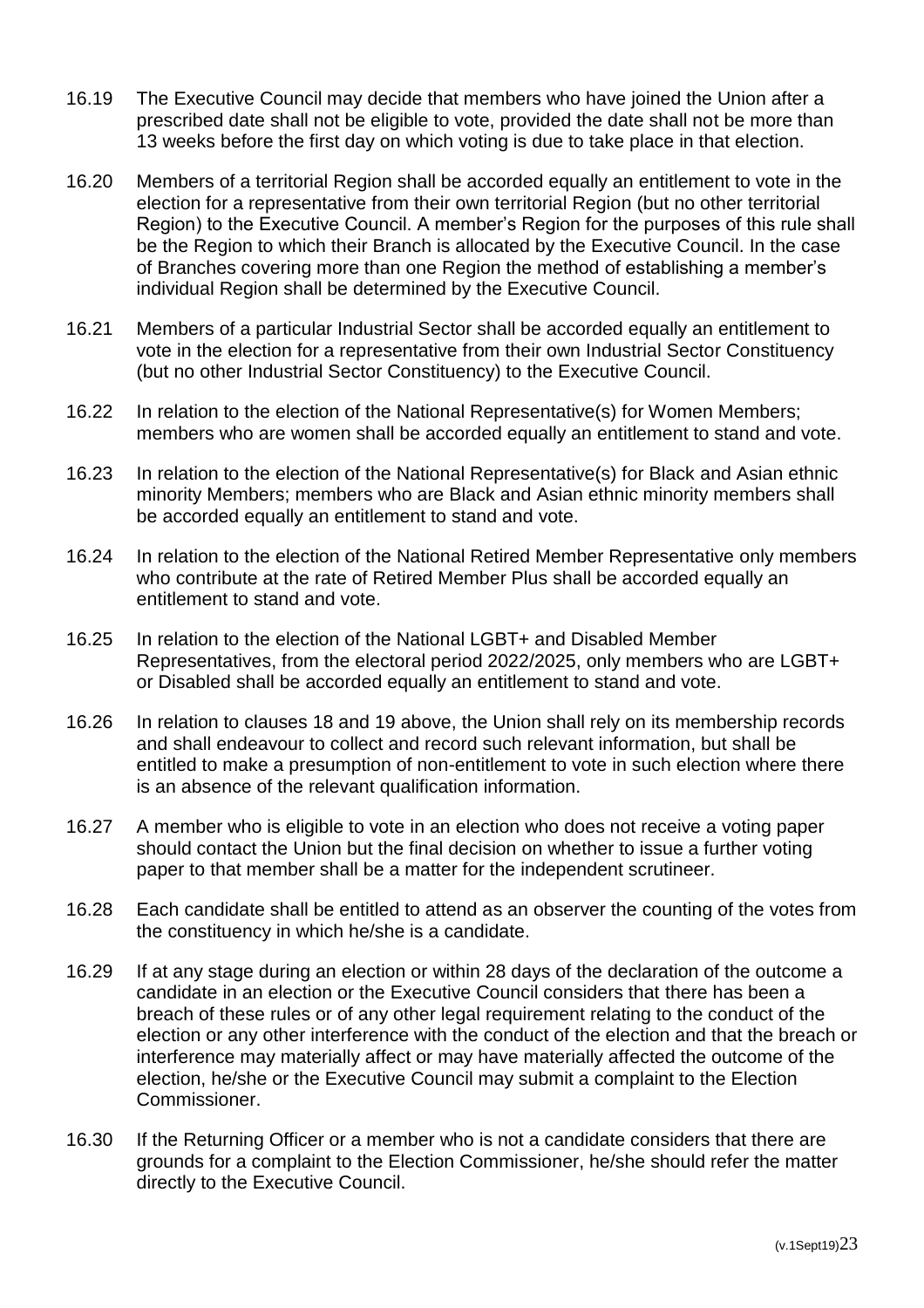- 16.31 A complaint to the Election Commissioner should be made as soon as is reasonably practicable. The Election Commissioner shall not consider any complaint made more than 28 days after the date on which the Executive Council declared the outcome of the election.
- 16.32 A complaint to the Election Commissioner shall be made in writing addressed to the Election Commissioner care of the Returning Officer and accompanied by all the supporting evidence which the complainant wishes to be taken into account.
- 16.33 If when the Election Commissioner receives a complaint the independent scrutineer has not yet reported on the election and the Election Commissioner considers that the complaint raises matters which fall within the jurisdiction of the independent scrutineer, he/she shall refer the complaint (or the part thereof which raise such matters) to the independent scrutineer unless it is not reasonably practicable to do so. When the Election Commissioner has referred a complaint (or part thereof) to the independent scrutineer he/she shall not adjudicate on the complaint until the independent scrutineer has expressed a view on that complaint.
- 16.34 The Election Commissioner may adjudicate on a complaint on the basis of written material submitted with the complaint or, at his/her complete discretion, call for such further information as he/she shall think fit and/or conduct a hearing of the complaint. Subject to the provisions of this rule, the Election Commissioner shall decide his/her own procedures for investigating and adjudicating upon the complaint provided that he/she shall endeavour to adjudicate on the complaint as quickly as is reasonable practicable.
- 16.35 If after considering a complaint the Election Commissioner considers; that there has been a material breach of these rules or of any other legal requirement relating to the conduct of the election or any other material interference with the conduct of the election; and that the breach or interference may materially affect or has or may have materially affected the outcome of the election; the Election Commissioner may recommend that the Executive Council should take one or more of the following measures:-
	- 16.35.1 Declare the ballot and, if it has been declared, the outcome of the election void and call for a fresh ballot to be held;
	- 16.35.2 Disqualify a candidate or candidates and permit the remaining candidates to go forward in the ballot or in any fresh ballot that may be ordered; or
	- 16.35.3 Such other remedial measures as the Election Commissioner considers appropriate.
- 16.36 Subject always to any decision to the contrary by a court, the Certification Officer or any other lawful authority, the Executive Council shall give effect to any recommendation by the Election Commissioner made in accordance with clause (29) of this rule.
- 16.37 If an election is delayed as a result of action taken pursuant to a recommendation by the Election Commissioner, an order of a court, the Certification Officer or other lawful authority, a member who holds the office which is the subject of that election shall be entitled to continue in that office until the election is concluded.
- 16.38 Any casual vacancies on the Executive Council that occur within the first two years of the electoral term shall be filled by a by-election for a replacement delegate. If that casual vacancy occurs in the final year of the electoral term, there shall not be a byelection but that an observer may be elected to represent the section's interests from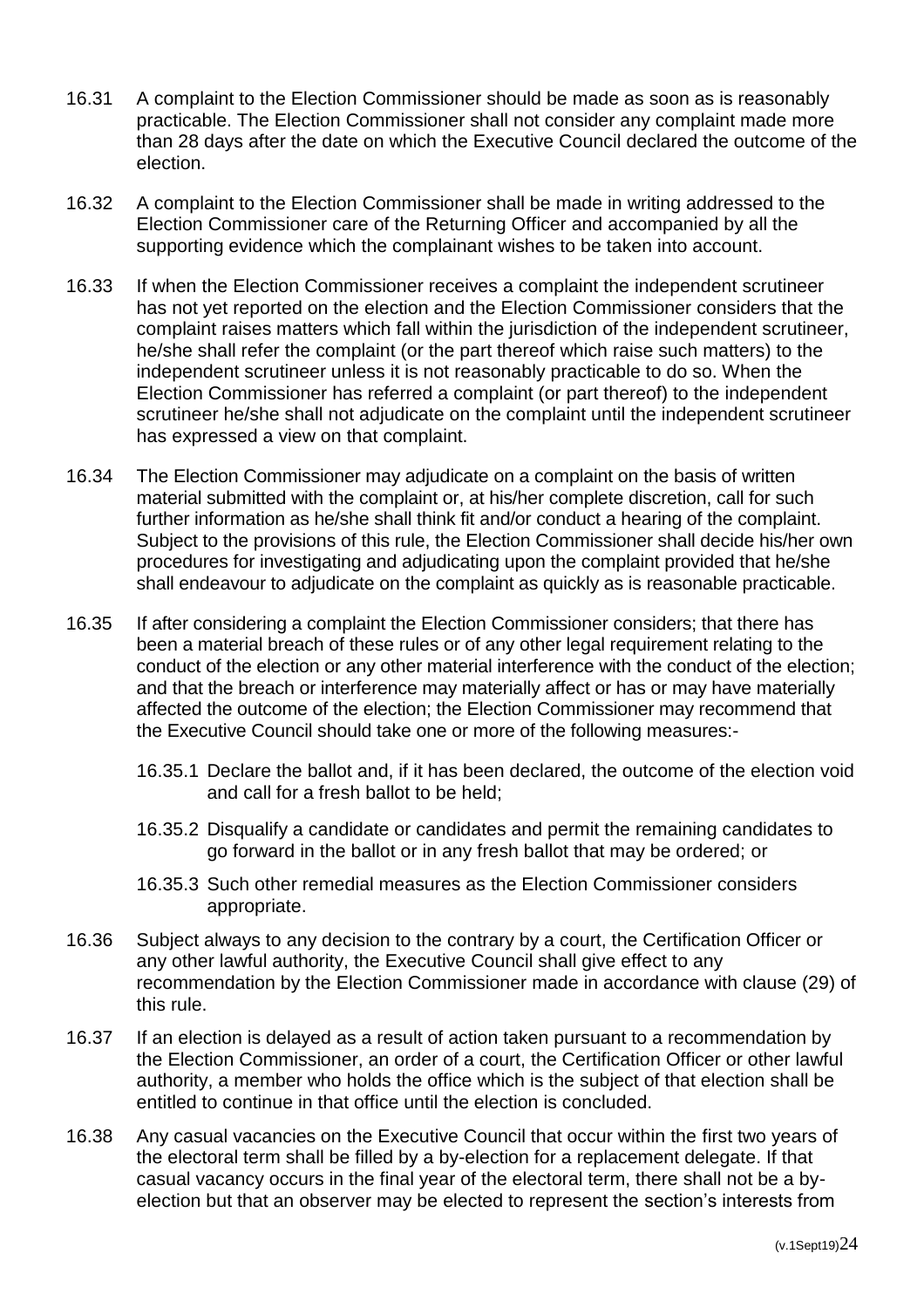the relevant constituency, i.e. NISC, Regional Committee, National Equalities Committee.

## <span id="page-25-0"></span>**RULE 17. BRANCHES**

- 17.1 Wherever possible, Branches shall be based on the workplace, although provision shall also be made for local Branches, including local industrial sector, community and retired branches.
- 17.2 National Industrial Branches shall be approved by the Executive Council only as appropriate and where the local workplace branch model is not deemed suitable. Members of National Industrial Branches may fully participate in the structures of the Union, including the Regional Industrial Sector Conference and the Regional Political Conference (in both cases subject to meeting eligibility criteria), in the Region where they live if different from the Region where the branch is based.
- 17.2 Branch membership shall be allocated on the basis of the workplace if there is a workplace branch at the member's workplace, or the local branch most appropriate for their workplace if there is not a workplace or National Industrial branch.
- 17.3 Branches shall have direct access to a proportion of membership subscriptions. Such a proportion and access arrangements to be determined by the Executive Council, and may be conditional on performed compliance with financial reporting requirements. These funds may be used to meet the cost of administering the Branch; for recruitment and other campaigns approved by the Executive Council; for local affiliations; to assist members or their dependants who have suffered misfortune; or for any other worthy cause, subject to any provisions elsewhere in these rules, and that no general purposes funds shall be used for political objects. Any payments made in connection with any form of industrial action must be made strictly in line with Executive Council guidance applicable at the time. Branch funds shall not be utilised to assist a member or former member in obtaining legal advice, assistance or representation in respect of any court, tribunal or other proceedings brought against (or intended to be brought against) the Union.
- 17.4 All the property of the Branch including the books and other effects of the Branch, shall be the property of the Union and shall, on request by the Executive Council, be produced for inspection and audit. In the event of a closure, merger or dissolution of the Branch, all property of the Branch shall be dealt with as directed by the Regional Committee subject to the overall control of the Executive Council. No branch will be closed and no member will be transferred to another branch without proper consultation with the branch, the member or members concerned.
- 17.5 The Regional Committee shall be required to ensure that each Branch meets at least quarterly and operates in accordance with the standing orders provided for in clause 8 of this rule. Where a Branch fails to meet quarterly of all members that Branch shall be suspended and members of the Branch shall be allocated to a Branch which meets the requirements of rule subject to the right of the Branch to appeal to the Executive Council. Branches shall, with the assistance of the Region, advise their members of the venue, time and date of branch meetings; this may be by post or by posting the information on the Union's website. It shall be the responsibility of the branch secretary to ensure that up to date information about branch meetings is held by the Union.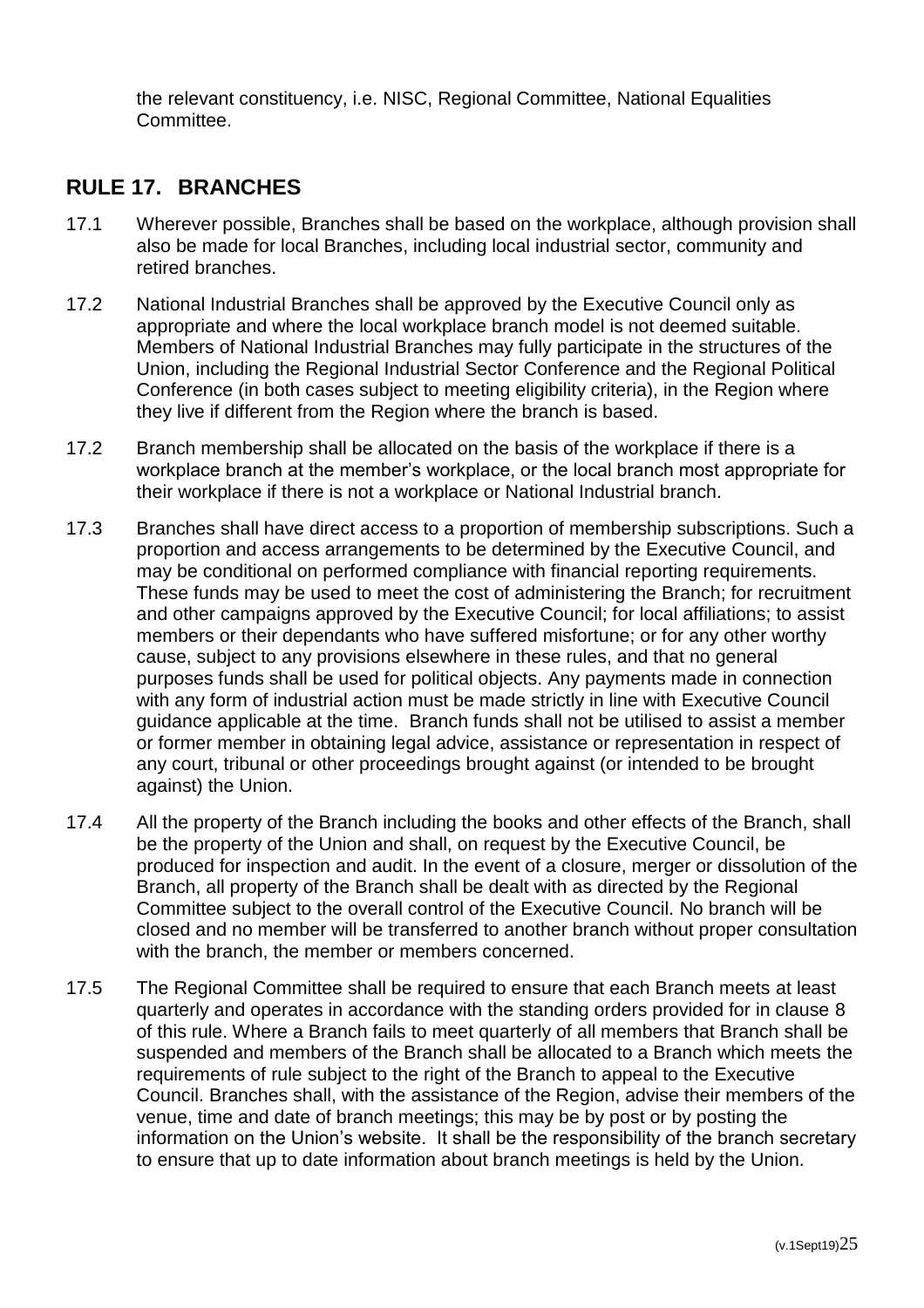- 17.6 Where deemed desirable for organisational and/or administrative reasons the Regional Committee shall be empowered to merge Branches; in the event of an appeal this will be heard by a sub-committee of the Executive Council.
- 17.7 Each Branch shall have for its management branch executive officers consisting of a Chair, a Vice-Chair (where a branch so decides), a Treasurer, an Equality Officer and a Secretary; and such other officers as the Branch may elect. They shall be elected at a Branch meeting by show of hands, or by ballot, if so decided by the meeting. The election shall take place at a branch meeting held between 1<sup>st</sup> January and 31<sup>st</sup> March in each third year and the elected candidates shall take office for three years. Casual vacancies may be filled at an ordinary Branch meeting, but notice of the impending election must be given to members of the Branch on the notice convening the meeting. The positions of Secretary and Treasurer may be held by the same member if the Branch so chooses.
- 17.8 The Executive Council shall issue standing orders to regulate the conduct of Branch meetings and business and may amend the standing orders from time to time. Those standing orders may only be varied in respect of a Branch with the prior approval of the Regional Committee. The quorum for a Branch meeting to make a decision on any matter shall be 5 members and all matters should be decided by a simple majority of those voting. If the votes are equal the proposition before the meeting shall fail.
- 17.9 The Branch chair shall preside over all meetings of the Branch and shall ensure that business is conducted in accordance with the rules and Branch standing orders. If the chair is absent from a Branch meeting, those present shall elect a substitute to take his/her place for that meeting. The chair shall be entitled to vote on all matters to be decided by the Branch but he/she shall not have a second or casting vote. The Branch secretary shall be responsible for the general administration of the Branch including maintaining the Branch membership, financial and other records in the manner required by the Executive Council, taking and preserving Branch minutes and conducting all correspondence on behalf of the Branch. On taking office the branch secretary shall provide an address where members can contact him or her. This information shall be posted on the Union's website.
- 17.10 The Branch treasurer shall be responsible for dealing with financial transactions concerning the Branch, ensuring that all payments are made in accordance with the rules of the Union, receiving contributions from members who pay at the Branch and banking monies. He/she shall provide the Branch secretary with a record of all financial transactions and shall ensure that they are accurately recorded in the Branch records and that all monies are dealt with in accordance with the rules and the instructions of the Executive Council.
- 17.11 If a Branch is unable to fill a vacancy for secretary or treasurer, the Executive Council may appoint a full time officer to fulfil the duties of that office until such time as the Branch is able to fill the position.
- 17.12 All references to "Branch" throughout these rules refer to lay member organisations. All references to Branch secretaries refer to lay officials.
- 17.13 Branch officers shall receive the fullest support and protection from the union, and an immediate enquiry shall be undertaken by the appropriate regional industrial sector or regional committee into every case of victimisation of a branch officer with a view of preventing victimisation whether open or concealed. Following the enquiry by the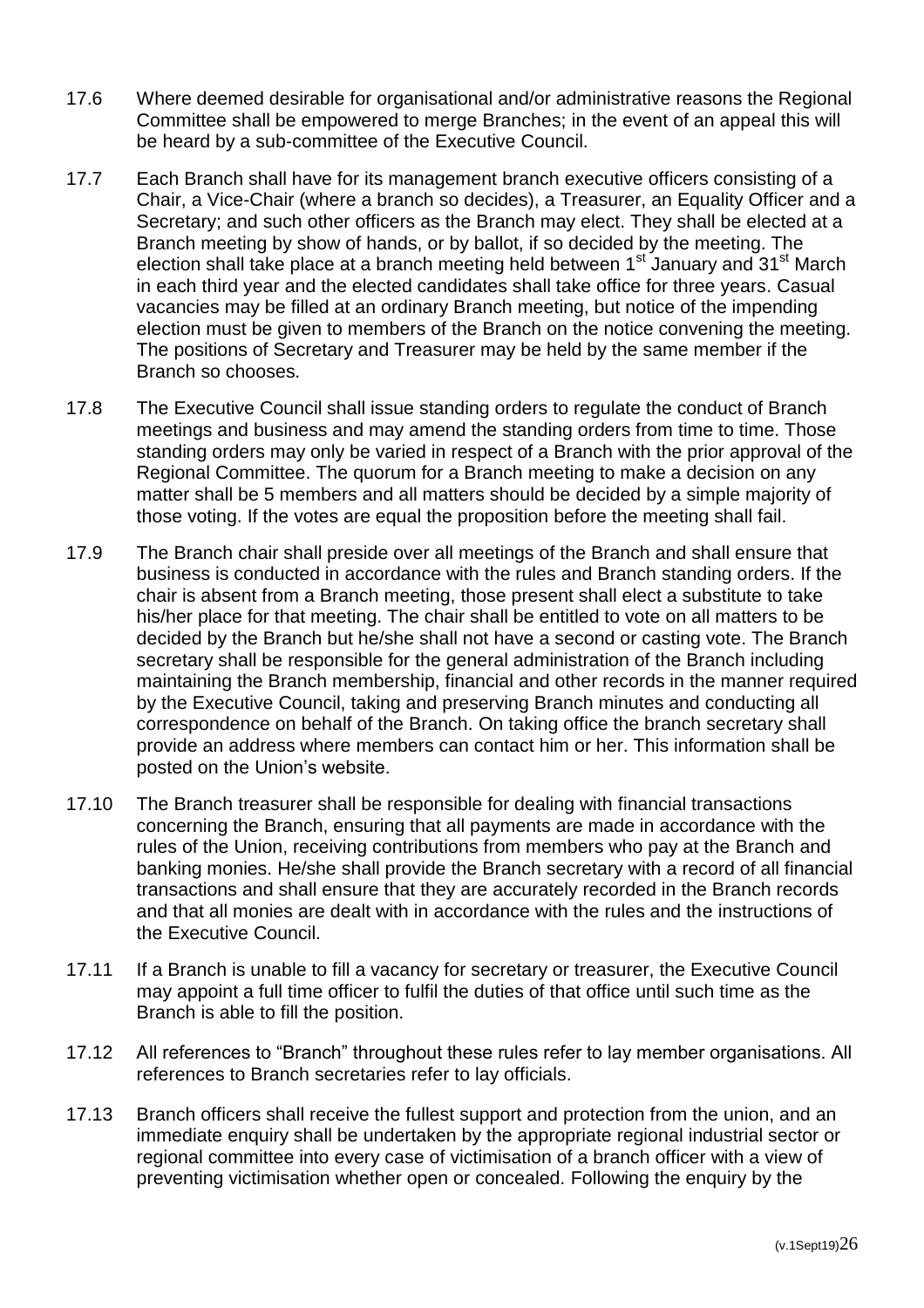Regional Industrial Sector, or the Regional Committee, a full report will be sent to the EC with recommendations.

## <span id="page-27-0"></span>**RULE 18. WORKPLACE REPRESENTATION**

- 18.1 At each workplace, the members employed at that workplace, shall elect from amongst themselves, at least every 3 years, 1 or more of the following representatives:
	- 18.1.1 Shop stewards/workplace representatives
	- 18.1.2 Safety representatives
	- 18.1.3 Learning representatives
	- 18.1.4 Equality representatives
	- 18.1.5 Environment representatives

The election shall take place at a meeting held between  $1<sup>st</sup>$  January and  $31<sup>st</sup>$  March in each third year, and the elected candidates shall take office for three years. Such workplace representatives as listed above shall be entitled to attend the triennial Regional Industrial Sector Conference.

- 18.2 The election of workplace representatives shall, where practicable, have a gender and ethnic balance at least reflecting the proportion of Black and Asian ethnic minorityand women members which they represent. Election to one representative role shall not preclude election to another such role within the same workplace.
- 18.3 The method of election shall be by such means as authorised by relevant guidance which shall be issued by the Executive Council from time to time.
- 18.4 On being elected for the first time in a particular role, each representative should within twelve months attend an appropriate union training course. On re-election, representatives are expected to continue to attend appropriate training courses as provided by the union to ensure they can best represent members**.**
- 18.5 The Executive Council may group workplaces together for the purposes of representation where the number of members at each workplace is so small that representation and bargaining for the individual workplaces is not, in the opinion of the Executive Council, practicable.
- 18.6 The constituency of a workplace representative shall be the workplace from which they were elected, or such grouping of workplaces as was defined by the Executive Council under clause 5 of this rule.
- 18.7 Following election of a workplace representative the appropriate Regional Officer shall be informed of the election by the elected representative without delay. The Regional Officer shall ensure that the Regional Industrial Sector Committee and the Union's membership department are informed of the date of the election and the identity, constituency and contact details of the elected workplace representative.
- 18.8 The Executive Council may issue guidance on the powers and procedures of the Regional Industrial Sector Committee in relation to ratification of such election. The Regional Industrial Sector Committee shall ensure compliance with such procedures.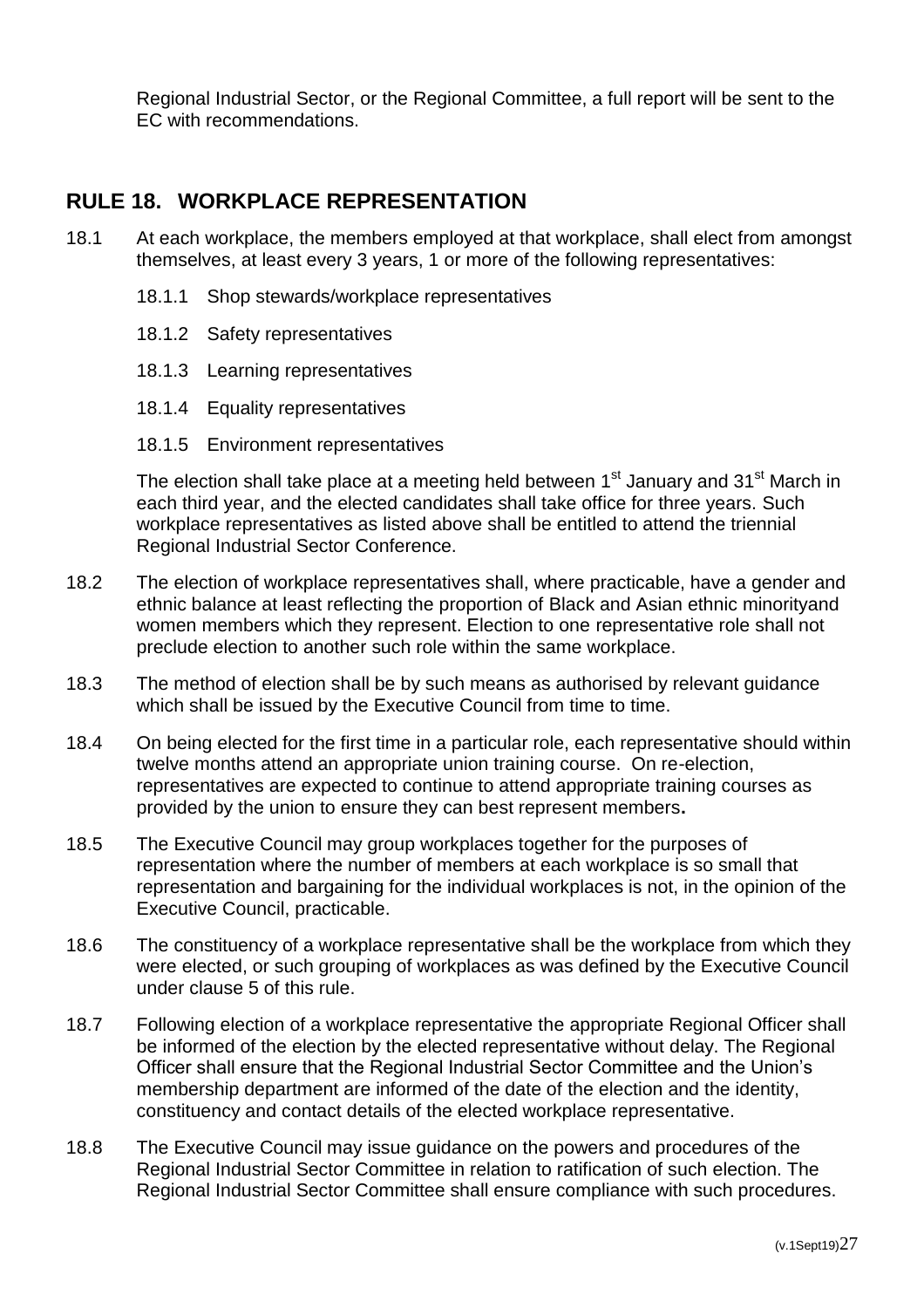18.9 Shop stewards/workplace representatives shall receive the fullest support and protection from the union, which includes the provision of a Shop Stewards Handbook/Health and Safety Handbook/Branch Officers Handbook. Officers should be able and willing to fully support shop stewards/workplace representatives facing victimisation/bullying/disciplinary action. Officers should consistently support all shop stewards/workplace representatives and where appropriate be able to provide support in legal referrals to the Union's solicitors. Officers should ensure shop stewards/workplace representatives are updated within a reasonable time. An immediate inquiry shall be undertaken by the appropriate regional industrial sector or regional committee into every case of dismissal of a shop steward with a view to preventing victimisation, either open or concealed. If it is deemed necessary, a ballot for industrial action will be convened.

## <span id="page-28-0"></span>**RULE 19. FUNDS**

- 19.1 The General Secretary and employees of the Union authorised by him/her shall subject to the endorsement of the Executive Council have authority to open and operate such bank accounts on behalf of the Union as he/she may consider appropriate.
- 19.2 Subject to clause 3 of this rule, the funds of the Union may be used in accordance with the provisions of these rules for the payment of provident benefits as defined in Section 467(2) Income and Corporation Taxes Act 1988, as that section may be amended, consolidated or re-enacted from time to time. Such provident benefits shall include the provision of legal advice and assistance.
- 19.3 No member shall be entitled to sums in excess of the limits set out in section 467(1) of the Income and Corporation Taxes Act 1988 as that section may be amended, consolidated or re-enacted from time to time.
- 19.4 The Executive Council shall publish an annual financial report providing details of the Union's income and expenditure in the previous year, this shall include an audited account of all Officers and Organisers remuneration including the pay, benefits and expenses – up to and including all Unite the Union Regional Secretaries, National Officers, Directors, Executives, Assistant General Secretaries, Deputy General Secretaries and the General Secretary, as well as details of Departmental and Regional spending, campaign costs and any other significant union expenditure.
- 19.5 All property (including all books, effects, funds or other assets) which immediately prior to the date of these rules coming in to effect was held by or in trust for or otherwise on behalf of the Amicus or TGWU Sections of the Union or the former trade unions Amicus or TGWU, or any committee, council, Branch, or other body of one of those sections or unions, shall be the property of the Union and shall be dealt with in accordance with the instructions of the Executive Council.
- 19.6 The Executive Council shall cause to be kept proper accounting records with respect to the Union's transactions, assets and liabilities and establish and maintain a satisfactory system of control of its accounting records, its cash holdings and all receipts and payments in accordance with Sections 28 and 29 of the Trade Union and Labour Relations (Consolidation) Act 1992.
- 19.7 The Accounts of the Union shall be audited at least once a year. The auditor shall be qualified in accordance with Section 34 of the Trade Union and Labour Relations Act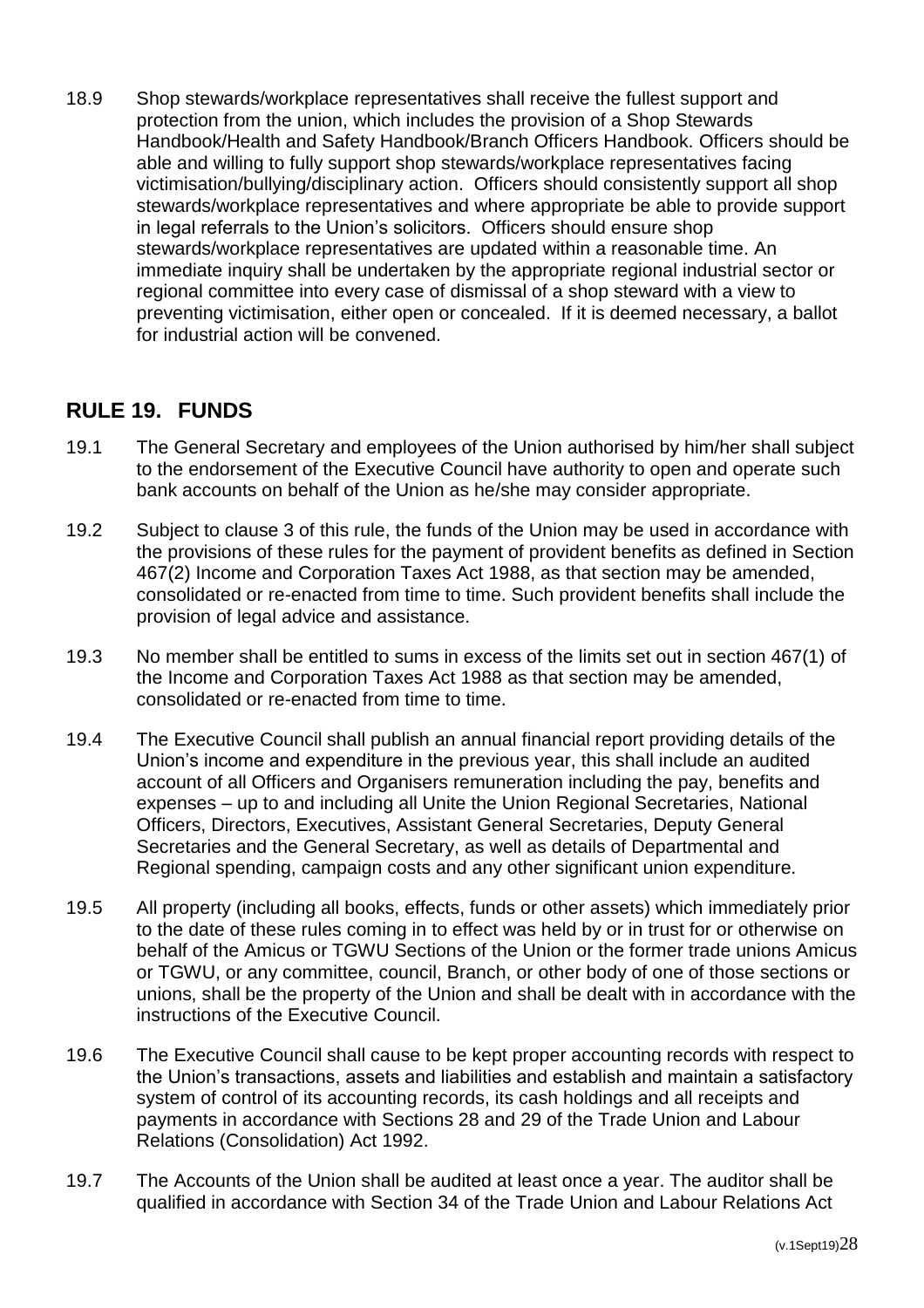(Consolidation) 1992. The appointment and removal of the auditor shall be subject to the provisions Section 35 of the Trade Union and Labour Relations (Consolidation) Act 1992.

- 19.8 No member or members, or Branch, or any committee of members shall be permitted to use the name of the Union, or any machinery of the Union, in connection with any appeal for funds or establishment of any subsidiary benefit connected with a Branch, unless the conditions stated hereunder are accepted and the requisite official sanction obtained:-
	- 19.8.1 That the accounts of such funds and all documents in connection therewith shall be open at all times to inspection by the Union accountants.
	- 19.8.2 That in the case of a regional or local appeal the permission and sanction of the Regional Committee shall be first obtained, and thereafter is subject to the endorsement of the Executive Council.
	- 19.8.3 That in the case of a national appeal the permission and sanction of the Executive Council shall be first obtained.
	- 19.8.4 Where such funds are properly raised they are included in the consolidated accounts of the Union and be subject to the requirements in clauses 1 and 2 of this rule.
- 19.9 In accordance with Section 30 of the Trade Union and Labour Relations (Consolidation) Act, 1992, any member of the Union has the right to access to any accounting records of the Union which are available for inspection and which relate to periods including a time when that person was a member of the Union.
- 19.10 There shall be a national access fund for the provision of British Sign Language/English Interpreters, communication support, or other forms of support as required by Deaf of disabled members to that they may access branch meetings, national meetings or other Union events.

## <span id="page-29-0"></span>**RULE 20. ASSETS AND TRUSTEE PROVISION**

- 20.1 All property of the Union shall be held by a trustee company specified by the Executive Council (hereinafter called the Trustee Company) in trust for the Union in accordance with the provisions of these rules. For the avoidance of doubt, the property of the Union includes all funds and assets of the Union and its constituent bodies.
- 20.2 The Trustee Company shall invest, dispose of or otherwise deal with the funds and other assets of the Union in accordance with the instructions of the Executive Council. Subject to the provisions of these rules, the Executive Council shall have complete discretion how to instruct the Trustee Company to invest, dispose of or otherwise deal with the property of the Union.
- 20.3 All property (including all books, effects, funds or other assets) which immediately prior to the date of these rules coming in to effect was held by or in trust for or otherwise on behalf of the Amicus or TGWU Sections of the Union or the former trade unions Amicus or TGWU, or any committee, council, Branch, or other body of one of those sections or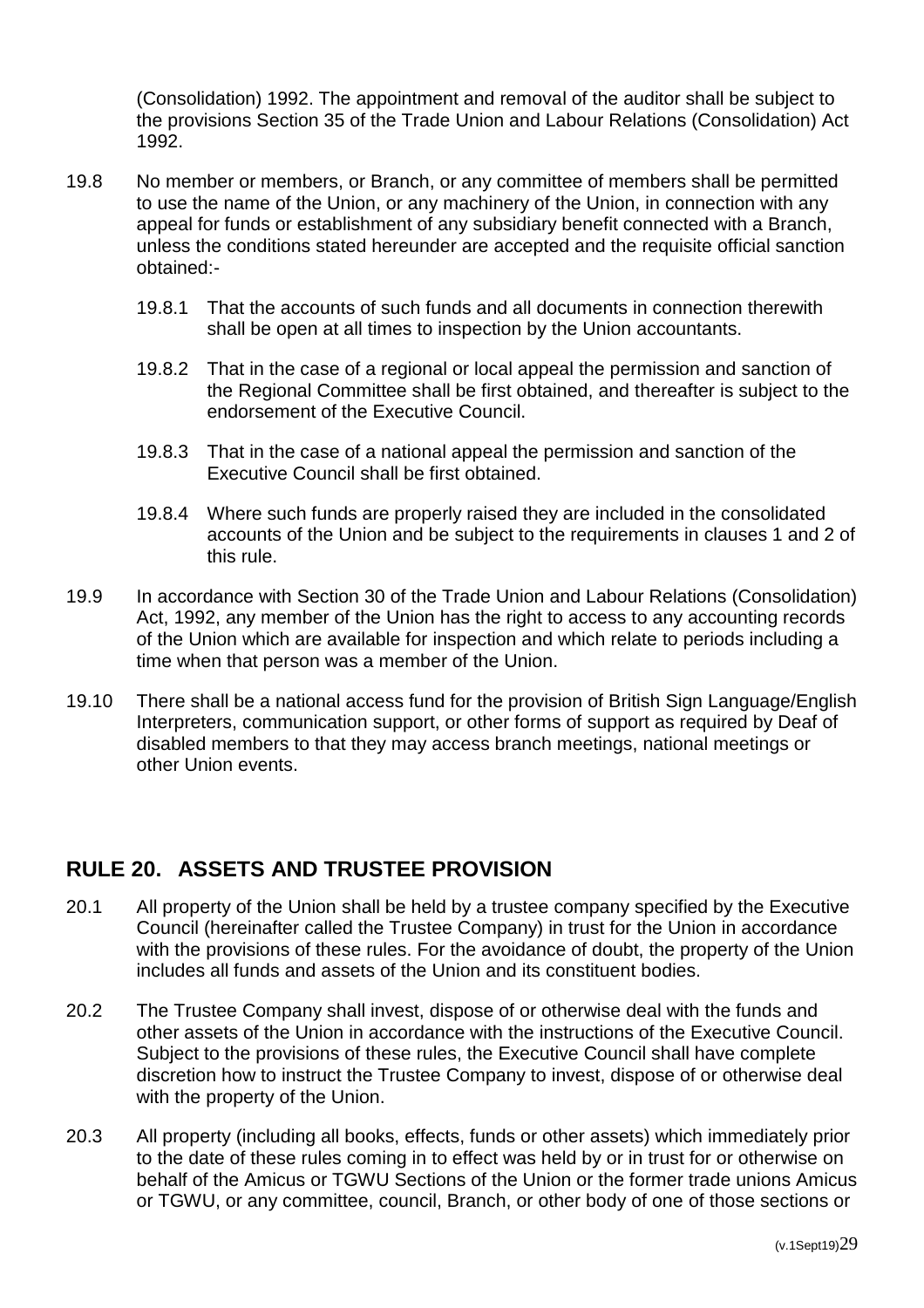unions, shall be the property of the Union and shall be dealt with in accordance with the instructions of the Executive Council.

- 20.4 Trustee
	- 20.4.1 The Trustee Company is the trustee of the Union.
	- 20.4.2 The Executive Council may appoint and remove a second trustee where necessary to facilitate disposal of Union property, and solely for such purpose.
- 20.5 Trustee Company
	- 20.5.1 The Directors of the Trustee Company shall consist of

20.5.1.1 Directors appointed by and from the Executive Council.

20.5.1.2 The General Secretary.

- 20.5.2 A Director appointed by the Executive Council may be replaced by the Executive Council at any time.
- 20.5.3 Subject to the provisions of the Companies Act 2006, the Executive Council shall appoint and may at any time replace the company secretary of the Trustee Company.
- 20.5.4 Property which immediately prior to the coming into force of these rules was vested in other trustees (whether individual or corporate) in trust for the Union shall on the date of the coming into force of these rules vest in the Trustee Company.

## <span id="page-30-0"></span>**RULE 21. EXPENSES**

A lay member engaged on Union business shall be entitled to such reasonable expenses and in such circumstances as may be decided by the Executive Council provided that the method of calculating such expenses and any subsequent alteration thereto must be reported to and shall cease to have effect unless ratified by the next Policy Conference of the Union. All expenses should be paid at the same rate and in the same manner across all disciplines i.e. constitutional committees, branches, education etc.

## <span id="page-30-1"></span>**RULE 22. POLITICAL ORGANISATION – THE LABOUR PARTY**

- 22.1 There shall be Regional and National Labour Party Liaison Committees composed of individual members of the Labour Party to co-ordinate the Union's work in the Labour Party, acting under the direction of the Executive Council.
- 22.2 Neither the Union, nor any constituent part of the Union, shall affiliate to or give support to the candidates of any other political party in Great Britain and Northern Ireland other than the Labour Party.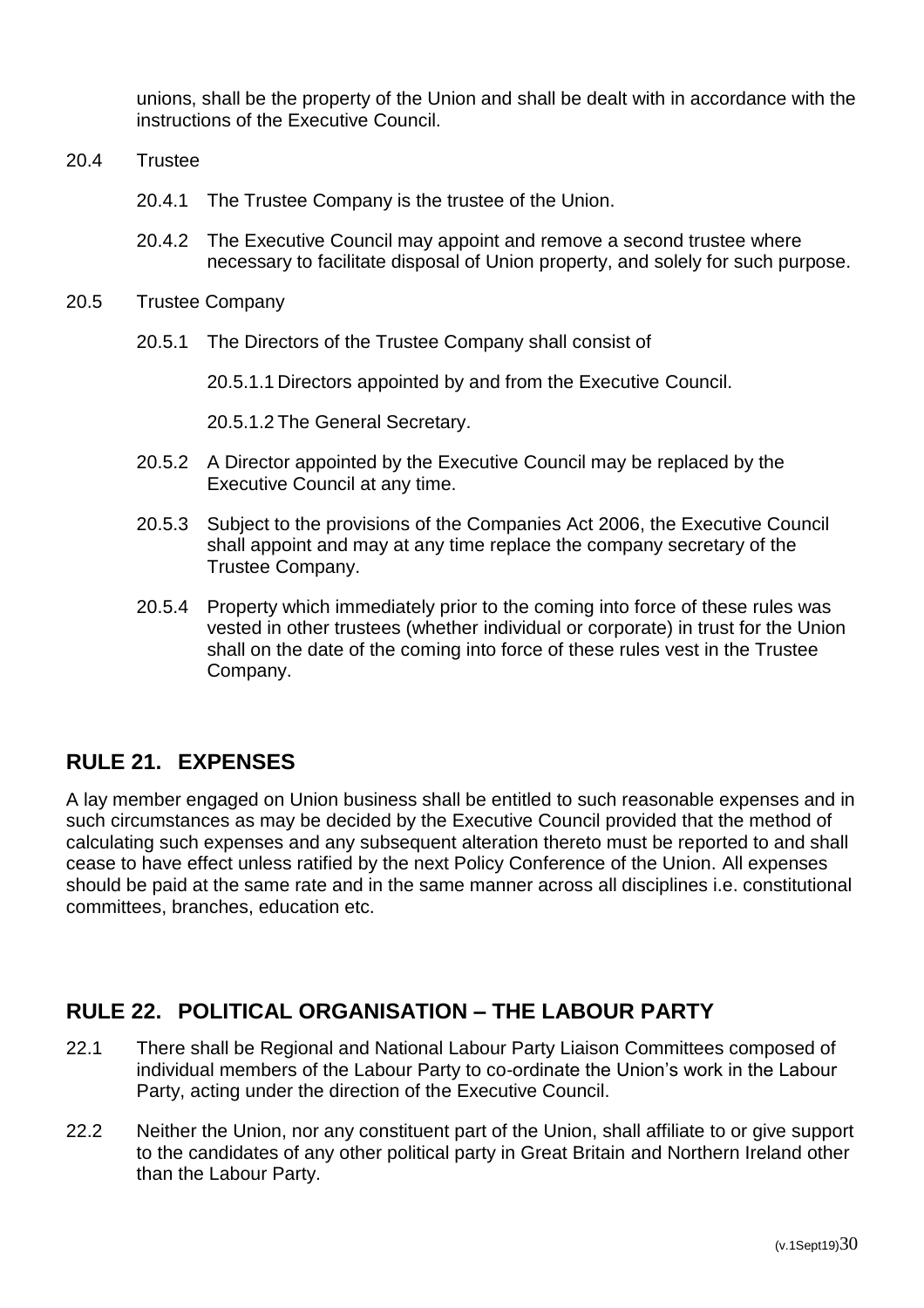- 22.3 Each Branch of the Union in Great Britain and Northern Ireland shall be entitled to affiliate and elect delegates to Constituency Labour Parties in appropriate areas subject to agreement by the Regional Labour Party Liaison Committee and approval of the Executive Council.
- 22.4 A portion of the political fund, to be determined by the Executive Council, shall be remitted to each Region. The Executive Council will provide guidance to Regional Committees as to ownership and accountability for expenditure of their portion of the political fund.
- 22.5 All Branch Constituency Labour Party delegates together with representatives from the Regional Industrial Sector Committees, Area Activist Committees, Regional Equalities Committees and the Regional Committee, who are Labour Party members, shall be entitled to attend triennial Regional Labour Party Liaison Conferences. The Regional Labour Party Liaison Conferences shall elect Regional Labour Party Liaison Committees. Retired Member Plus, Community and Young Members are eligible to stand for election to Regional Labour Party Liaison Committees subject to meeting eligibility criteria specified elsewhere in these Rules. . The size and composition of the Regional Labour Party Liaison Committees shall be determined by the Executive Council from time to time. The Regional Labour Party Liaison Committees shall also elect delegates who, together with delegates from the Executive Council, shall form a National Labour Party Liaison Committee, the size of which shall be determined by Executive Council.
- 22.6 The Executive Council shall designate a Regional Political officer in each Region, who shall act as Secretary to the Regional Labour Party Liaison Conference and Regional Labour Party Liaison Committee. Any individual Regional Political Officer may also have other responsibilities. The Executive Council is free to designate this role to a different employee at any time as it sees fit.
- 22.7 The Union shall be represented at the Labour Party Annual Conference by the National Labour Party Liaison Committee and others as determined by the Executive Council. The Regional Labour Party Liaison Committees shall represent the Union at the Labour Party regional conference.
- 22.8 The Union shall enter into Labour Party Constituency Development Plans subject to agreement by the Regional and National Labour Party Liaison Committees and sanction of the Executive Council.
- 22.9 The Union shall support a parliamentary group of Labour Party MPs who are members of the Union. Such support shall be determined by the Executive Council.
- 22.10 The Union shall maintain a panel of members wishing to seek political office including becoming member of the UK, Scottish, Welsh Assembly and European Parliaments and any such other public bodies as the Executive Council may decide. The composition, including the process and the qualifications required to become a member of the panel, shall be determined by the Executive Council.
- 22.11 The union's representation on the Labour Party's committee structure should, so far as is practicable, be made up equally of lay members and union officials, subject to ratification by the Executive Council or Regional Committee as appropriate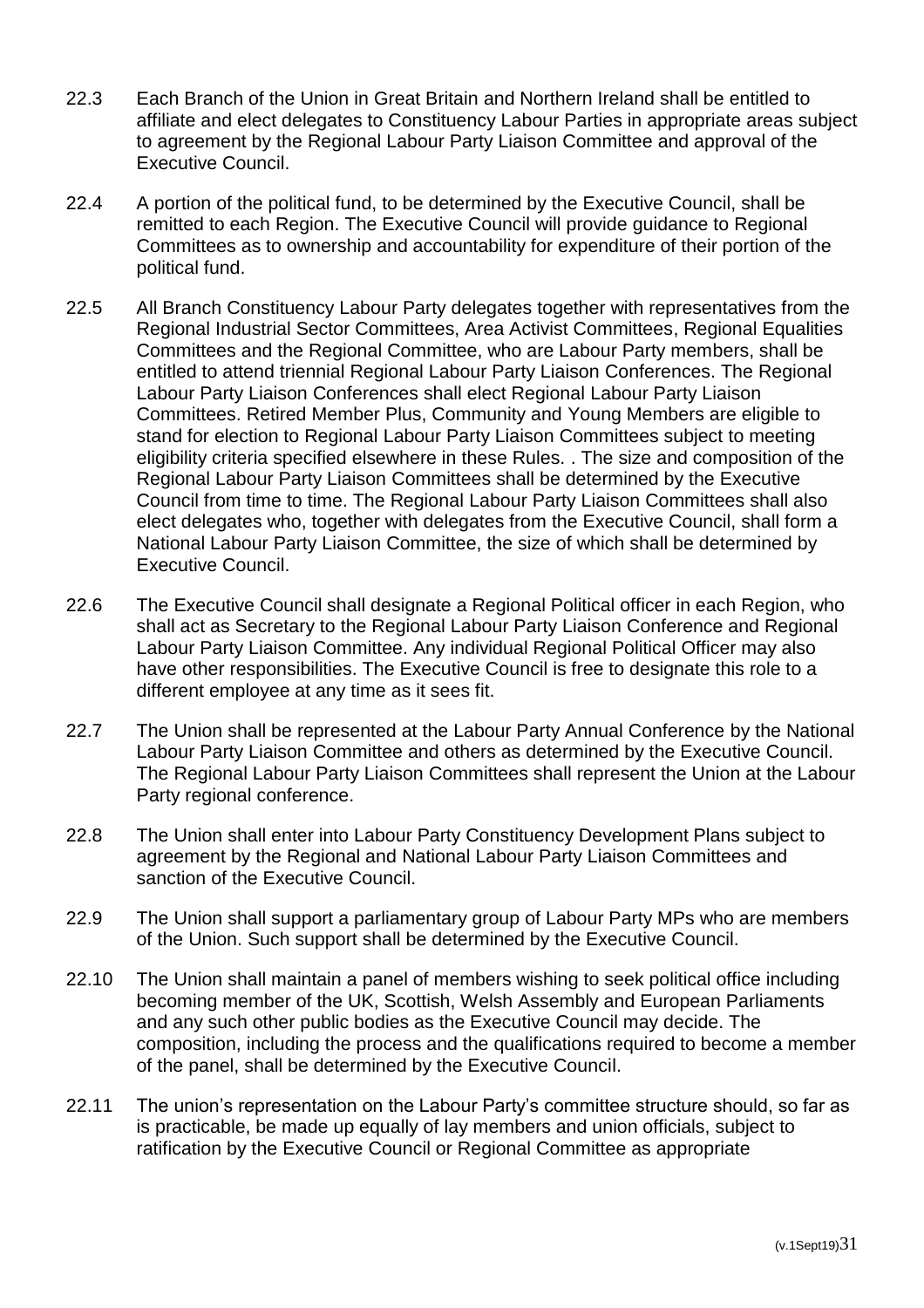## <span id="page-32-0"></span>**RULE 23. POLITICAL FUND**

#### **Political Fund – Other than in Northern Ireland**

- 23.1 The objects of the Union shall include the furtherance of the political objects to which section 72 of the Trade Union and Labour Relations (Consolidation) Act 1992 (the Act) applies, these objects are:
- 23.1.1 The expenditure of money –

23.1.1a on any contribution to the funds of, or on the payment of expenses incurred directly or indirectly by, a political party;

23.1.1b on the provision of any service or property for use by or on behalf of any political party;

23.1.1c in connection with the registration of electors, the candidature of any person, the selection of any candidate or the holding of any ballot by the Union in connection with any election to a political office;

23.1.1d on the maintenance of any holder of a political office;

23.1.1e on the holding of any conference or meeting by or on behalf of a political party or of any other meeting the main purpose of which is the transaction of business in connection with a political party;

23.1.1f on the production, publication or distribution of any literature, document, film, sound recording or advertisement the main purpose of which is to persuade people to vote for a political party or candidate or to persuade them not to vote for a political party or candidate.

- 23.2 Where a person attends a conference or meeting as a delegate or otherwise as a participator in the proceedings, any expenditure incurred in connection with his/her attendance as such shall, for the purposes of 23.1.1e above, be taken to be expenditure incurred on the holding of the conference or meeting.
- 23.3 In determining, for the purposes of paragraphs 23.1.1a to 23.1.1f, whether the Union has incurred expenditure of a kind mentioned in those paragraphs no account shall be taken of the ordinary administrative expenses of the Union.
- 23.4 In these objects
	- "candidate" means a candidate for election to a political office and includes a prospective candidate;

"contribution", in relation to the funds of a political party, includes any fee payable for affiliation to, or membership of, the party and any loan made to the party;

"electors" means electors at any election to a political office;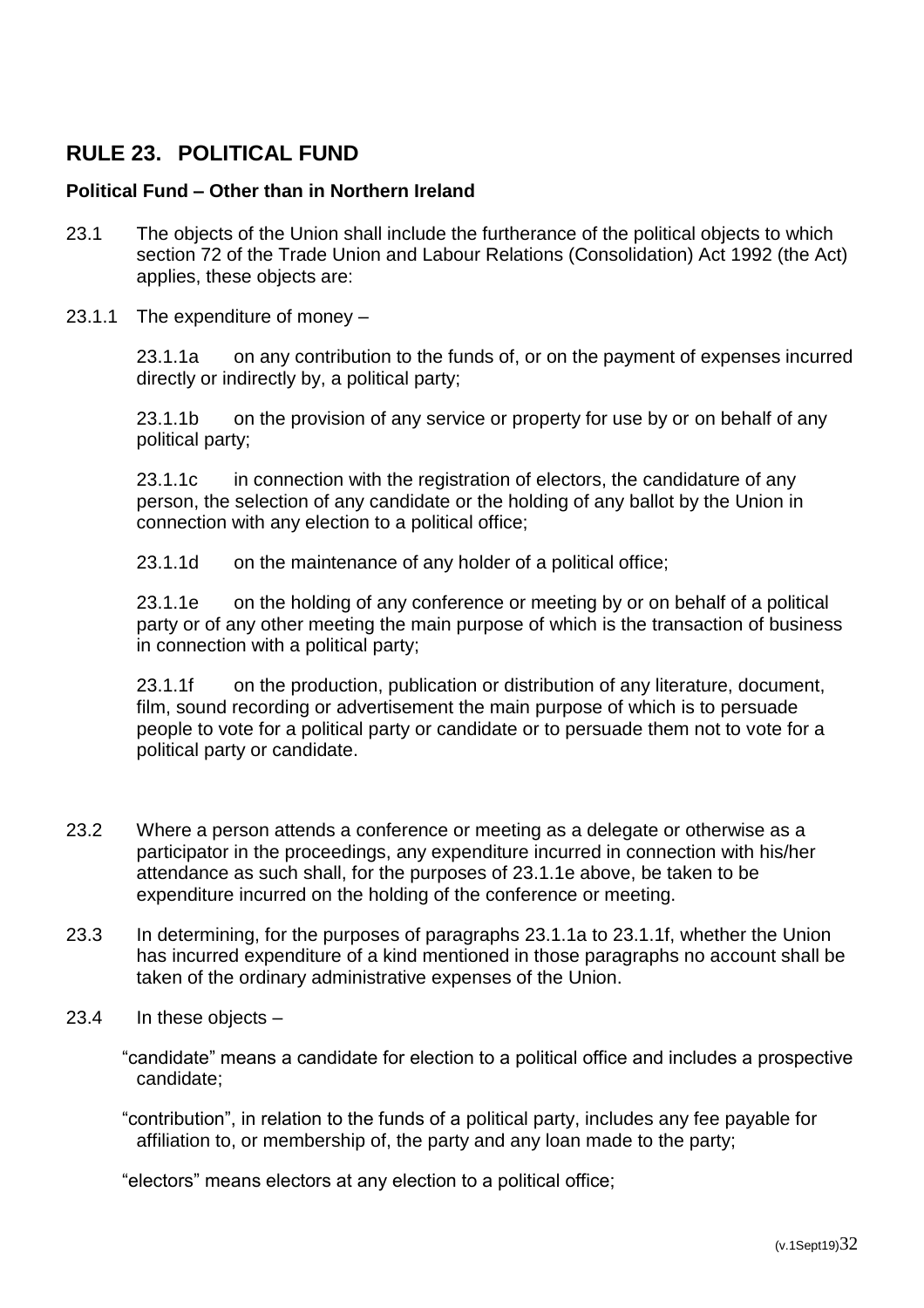"film" includes any record, however made, of a sequence of visual images, which is capable of being used as a means of showing that sequence as a moving picture;

"local authority" means a local authority within the meaning of section 270 of the Local Government Act 1972 or section 235 of the Local Government (Scotland) Act 1973; and

"political office" means the office of member of Parliament, member of the European Parliament or member of a local authority or any position within a political party.

- 23.5 Any payments in the furtherance of such political objects shall be made out of a separate fund of the Union (hereinafter called the political fund).
- 23.6 The particular rules which apply to those people that joined the Union and to political funds set up before 1st March 2018 are set out in Schedule PF1 to these rules.
- 23.7 The particular rules which apply to those people that joined the Union and to politicial funds set up after 28th February 2018 are set out in Schedule PF2 to these rules.
- 23.8 A member who is exempt from the obligation to contribute to the political fund of the union shall not be excluded from any benefits of the union, or placed in any respect either directly or indirectly under any disability or disadvantage as compared with other members of the union (except in relation to the control or management of the political fund) by reason of his being so exempt.
- 23.9 If any member alleges that s/he is aggrieved by a breach of any of these rules for the political fund, being a rule or rules made pursuant to section 82 of the 1992 Act, s/he may complain to the Certification Officer, and the Certification Officer, after making such enquiries as s/he thinks fit and after giving the complainant and the union an opportunity of being heard, may, if s/he considers that such a breach has been committed, make such order for remedying the breach as s/he thinks just in the circumstances. Any such order of the Certification Officer may, subject to the right of appeal provided by section 95 of the 1992 Act, be enforced in the manner provided for in section 82(4) of the 1992 Act.
- 23.10 Contribution to the political fund of the union shall not be made a condition for admission to the union.
- 23.11 The union shall include in the annual return that is submitted to the Certification Officer details of political expenditure as required by section 32ZB of the 1992 Act.
- 23.12 The union shall ensure that a copy of the political fund rules is available, free of charge, to any member of the union who requests a copy.

## **PF1**

#### **Rules that apply to members that joined the Union before 1st March 2018**

23.13 As soon as is practicable after the passing of a resolution approving the furtherance of such political objects as an object of the Union the Executive Council shall ensure that a notice in the following form is given to all members of the Union in accordance with this rule:-

Trade Union and Labour Relations (Consolidation) Act 1992 (as amended)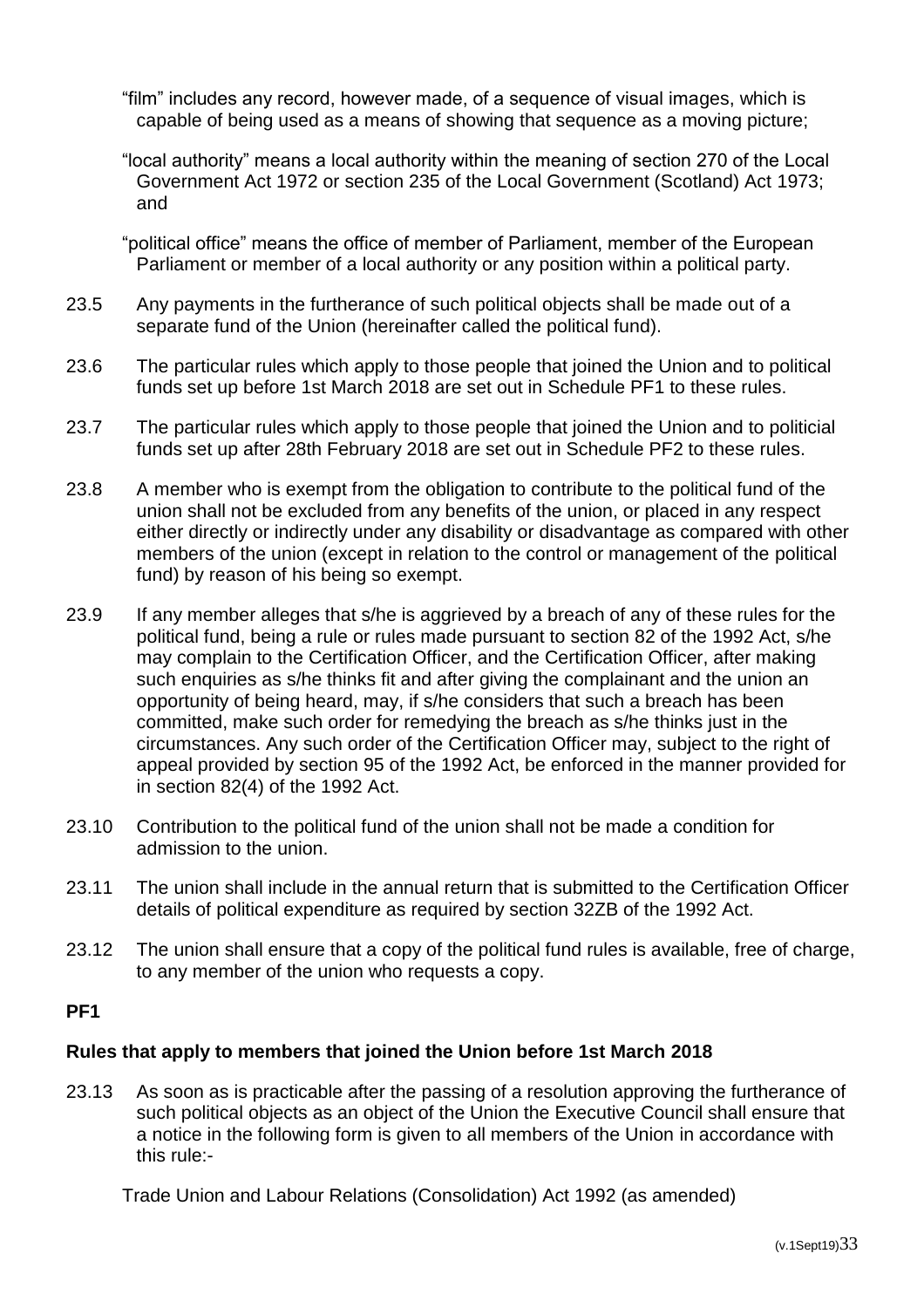**A resolution approving the furtherance of political objects within the meaning of the above Act as an object of the Union has been adopted by a ballot under the Act. Any payments in the furtherance of any of those objects will be made out of a separate fund, the political fund of the Union**

**Every member of the Union has a right to be exempt from contributing to that fund. A form of exemption notice can be obtained by or on behalf of any member either by application at, or by post from, the head office or any branch office of the Union or from the Certification Office for Trade Unions and Employers' Associations, Lower Ground Floor, Fleetbank House, 2-6 Salisbury Square, London EC4Y 8JX.** 

**This form, when filled in, or a written request in a form to the like effect, should be handed or sent to the secretary of the branch to which the member belongs.**

The notice shall be published to members by such methods as are customarily used by the Union to publish notices of importance to members and shall include the following minimum requirements. The notice shall be published in the Union's main journal which is circulated to members and be available on the Union's website. The secretary of each branch shall supply a copy to any member on request.

- 23.14 Any member of the Union may at any time give notice on the form of exemption notice specified in Clause (15) or by a written request in a form to the like effect, that he/she objects to contribute to the political fund. A form of exemption notice may be obtained by, or on behalf of, any member, either by application at, or by post from, the head office or any Branch office of the Union, or from the Certification Office for Trade Unions and Employers' Associations Lower Ground Floor, Fleetbank House, 2-6 Salisbury Square, London EC4Y 8JX.
- 23.15 The form of exemption notice shall be as follows:-

#### **Unite the Union**

#### **POLITICAL FUND EXEMPTION NOTICE**

**I hereby give notice that I object to contributing to the political fund of the Union and am in consequence exempt, in the manner provided by Chapter VI of the Trade Union and Labour Relations (Consolidation) Act 1992, from contributing to that fund.**

23.16 Any member may obtain exemption by sending such notice to the secretary of the Branch to which the member belongs and, on receiving it, the secretary shall send an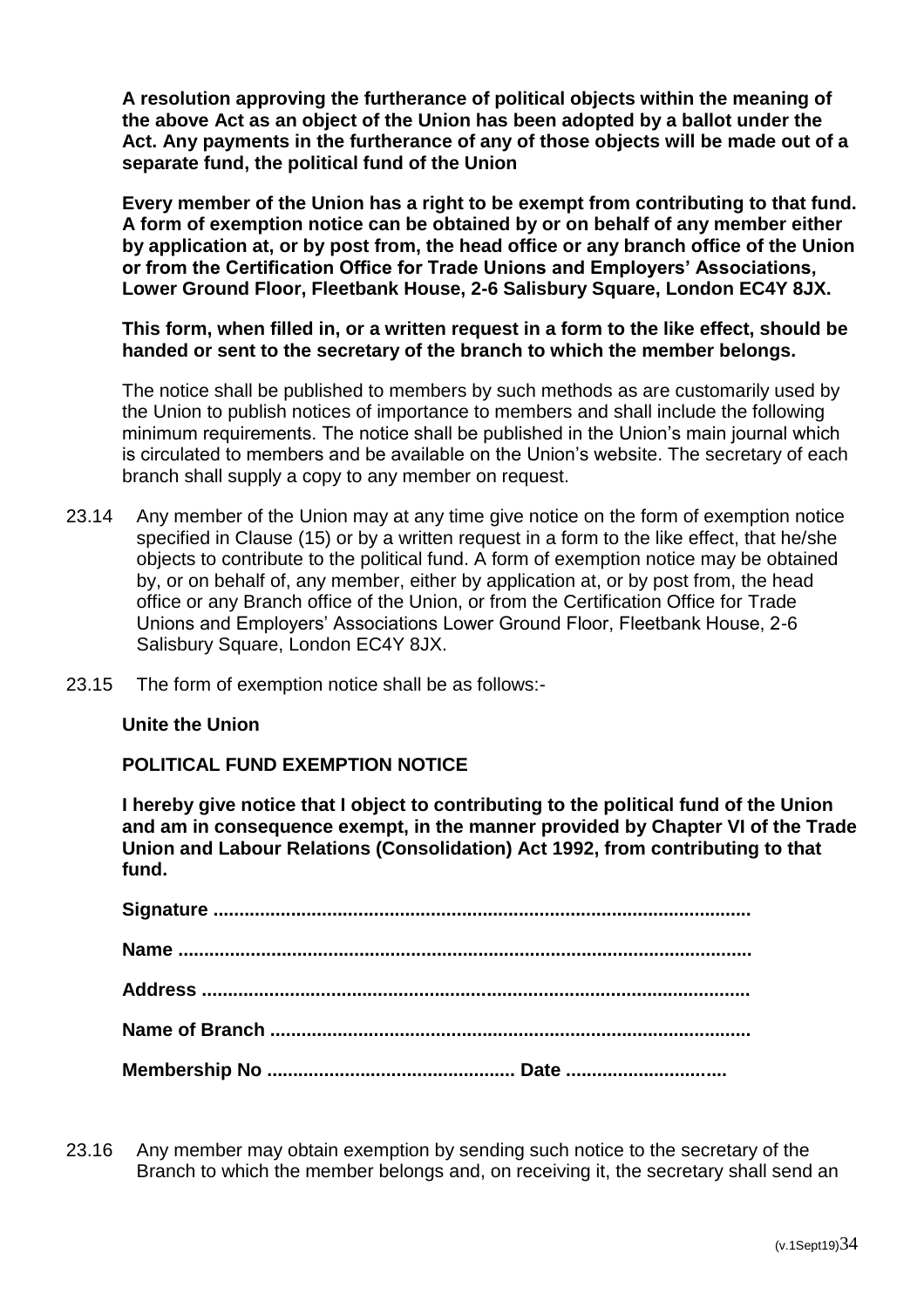acknowledgement of its receipt to the member at the address in the notice, and shall inform the General Secretary of the name and address of that member.

- 23.17 On giving such notice, a member shall be exempt, so long as his/her notice is not withdrawn, from contributing to the political fund of the Union as from either: (a) the first day of January next after notice by the member is given, or, (b) in the case of a notice given within one month after the notice given to members under Clause (13) or after the date on which a new member admitted to the Union is supplied with a copy of these rules under Clause (12) as from the date on which the member's notice is given.
- 23.18 The Executive Council shall give effect to the exemption of members to contribute to the political fund of the Union by relieving any members who are exempt from the payment of part of any periodical contributions required from the members of the Union towards the expenses of the Union as provided and such relief shall be given as far as possible to all members who are exempt on the occasion of the same periodical payment.
- 23.19 For the purposes of enabling each member of the Union to know as respects any such periodical contribution what portion, if any, of the sum payable by him/her is a contribution to the political fund of the Union, it is hereby provided that a sum equal to seventy percent of the weekly contribution rate of a full time member payable in the first week of each quarter is a contribution to the political fund and any member who is exempt shall be relieved from the payment of the said sum and shall pay the remainder of such contribution only.

## **PF2**

#### **Rules that apply to members that joined the Union after 28th February 2018**

- 23.20 A member cannot be required to make a contribution to the political fund of the union unless they have given notice of their willingness to contribute to that fund (an "opt-in notice").
- 23.21 A member of a trade union who has given an opt-in notice may withdraw that notice by giving notice to the union (a "withdrawal notice").
- 23.22 A withdrawal notice takes effect at the end of the period of one month beginning with the day on which it is given.
- 23.23 A member of a trade union may give an opt-in notice or a withdrawal notice:-

(a) by delivering the notice (either personally or by an authorised agent or by post) at the head office or a branch office of the union;

(b) by sending it by e-mail to the following email address [membership@unitetheunion.org](mailto:membership@unitetheunion.org)

(c) by completing an electronic form provided by the union which sets out the notice and sending it to the union by electronic means with instructions by the union.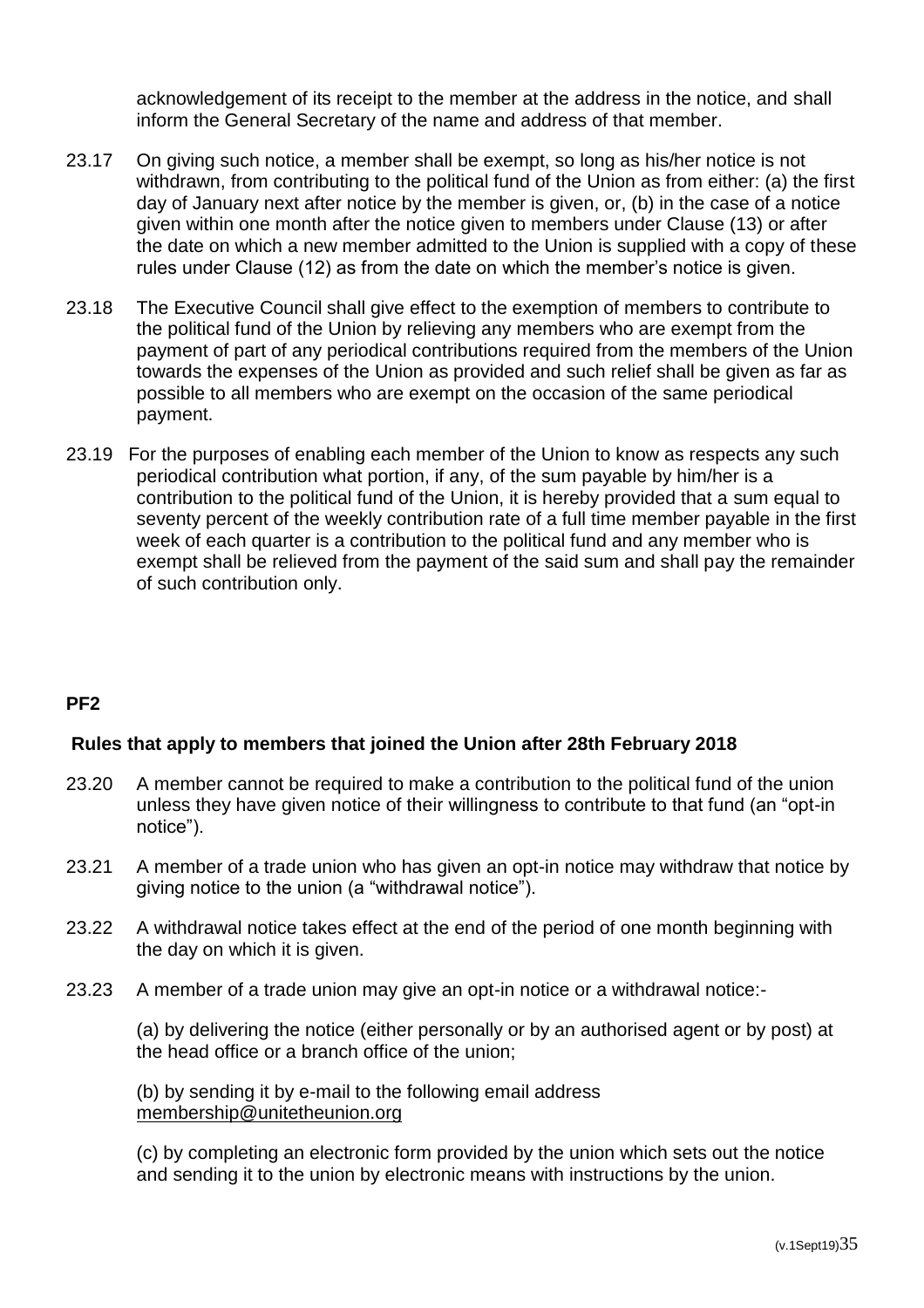(d) by any other electronic means prescribed under the 1992 Act (as inserted by the 2016 Act)

- 23.24 The union shall take all reasonable steps to secure that, not later than the end of the period of eight weeks beginning with the day on which the annual return of the union is sent to the Certification Officer, all the members of the union are notified of their right to give a withdrawal notice.
- 23.25 Such notification may be given:-
	- (a) by sending individual copies of it to members; or

(b) by any other means (whether by including the notification in a publication of the union or otherwise) which it is the practice of the union to use when information of general interest to all its members needs to be provided to them.

- 23.26 The notification may be included with the statement required to be given by Section 32A of the Trade Union and Labour Relations (Consolidation) Act 1992.
- 23.27 A trade union shall send to the Certification Officer a copy of the notification which is provided to its members in pursuance of this section as soon as is reasonably practicable after it is so provided.
- 23.28 Where the same form of notification is not provided to all the members of the union, the union shall send to the Certification Officer a copy of each form of notification provided to any of them.
- 23.29 The Executive Council shall give effect to the exemption of members to contribute to the political fund of the Union by relieving any members who are exempt from the payment of part of any periodical contributions required from the members of the Union towards the expenses of the Union as provided and such relief shall be given as far as possible to all members who are exempt on the occasion of the same periodical payment.
- 23.30 For the purposes of enabling each member of the Union to know as respects any such periodical contribution what portion, if any, of the sum payable by him/her is a contribution to the political fund of the Union, it is hereby provided that a sum equal to 10p per week or other such rate as time to time determined by the Executive Council is a contribution to the political fund and any member who is exempt shall be relieved from the payment of the said sum and shall pay the remainder of such contribution only.
- 23.31 Any form (including an electronic form) that a person has to complete in order to become a member of the union shall include:-

(a) a statement to the effect that the person may opt to be a contributor to the fund; and

(b) a statement setting to the effect that a person who chooses not to contribute to the political fund shall not, by reason of not contributing, be excluded from any benefits of the union or be placed in any respect either directly or indirectly under a disability or at a disadvantage as compared with other members of the union (except in relation to control of the political fund).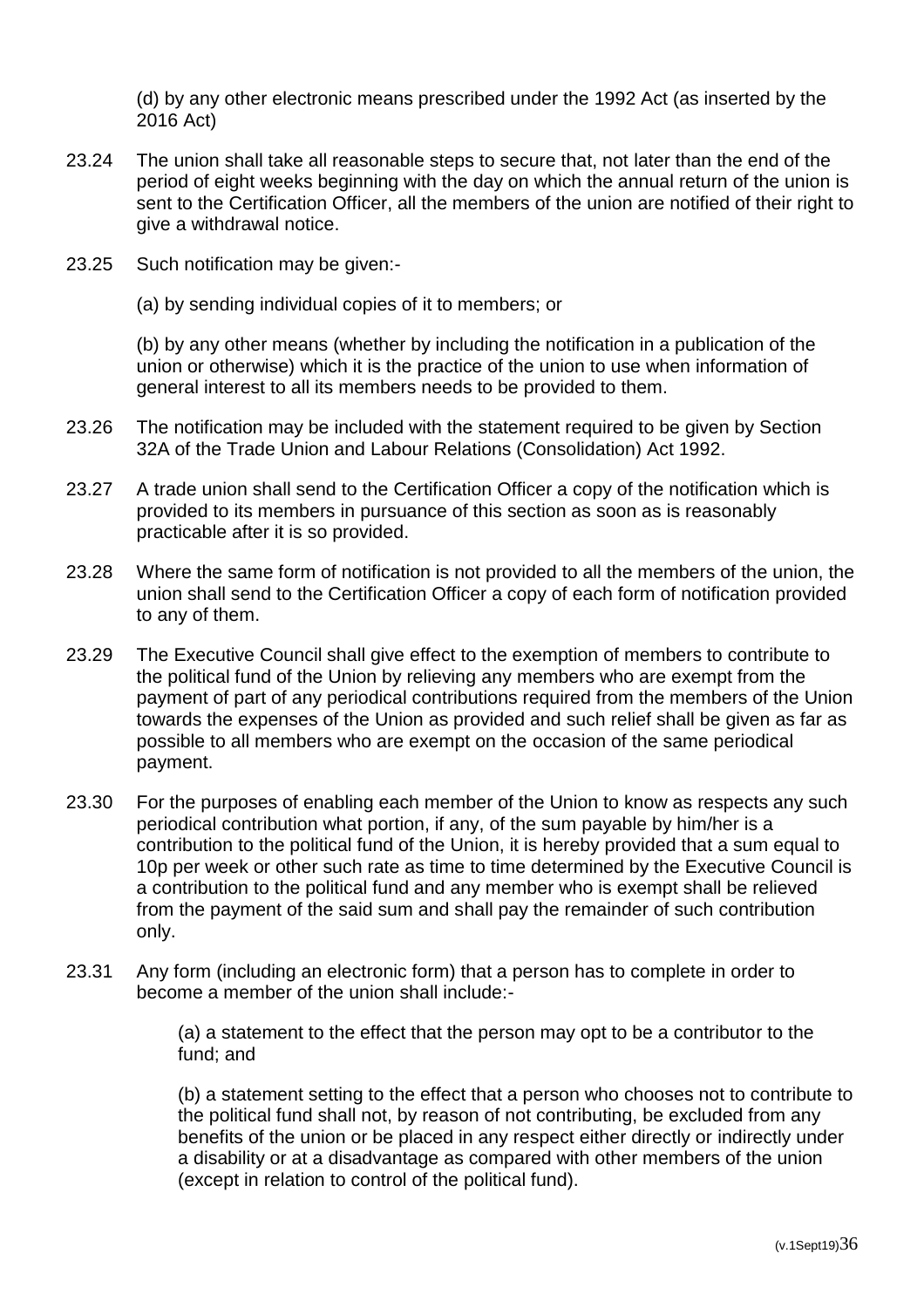- 23.32 If any member alleges that s/he is aggrieved by a breach of any of these rules for giving information to members about opting into the political fund, being a rule or rules made pursuant to section 84A of the 1992 Act, s/he may complain to the Certification Officer. Where the Certification Officer is satisfied that the union has failed to comply with a requirement of section 84A of the 1992 Act the Officer may make such order for remedying the failure as s/he thinks just under the circumstances. Before deciding the matter the Certification Officer:-
	- (a) may make such enquiries as the Officer thinks fit;

(b) must give the union, and any member of the union who made a complaint to the Officer regarding the matter, an opportunity to make written representations; and

(c) may give the union, and any such member as is mentioned in clause (b), an opportunity to make oral representations.

#### **Political Fund – Northern Ireland**

#### **Political Fund – Northern Ireland**

- 23.33 Under Article 59 of the Trade Union and Labour Relations (Northern Ireland) Order 1995 no Northern Ireland member of the union shall be required to make any contribution to the political fund of the union as defined by Clause 1 of this Rule unless he/she has given to the Union notice in writing of his/her willingness to contribute to that Fund (an "opt-in" notice)
- 23.34 Any form (including an electronic form) that a person has to complete in order to become a member of the union shall include a statement to the effect that the person may opt to be a contributor to the Fund (an "opt-in" notice)
- 23.35 A Northern Ireland member of the union who has given an opt-in notice may withdraw that notice by giving notice to the union (a "withdrawal notice")
- 23.36 A Northern Ireland member giving a withdrawal notice shall be deemed to have withdrawn as from the first day of January next after the delivery of the notice of withdrawal.
- 23.37 The notices referred to in Clause 33 -35 may be delivered personally by the member or by an authorised agent of the member, and any notice shall be deemed to have been delivered at the head or Branch office of the Union if it has been sent by post properly addressed to that office.
- 23.38 The Executive Council shall give effect to the exemption of Northern Ireland members to contribute to the political fund of the Union by relieving those members who are legally exempt from the payment of part of any periodical contributions required from the members of the Union towards the expenses of the Union as provided and such relief shall be given as far as possible to all members who are exempt on the occasion of the same periodical payment.
- 23.39 For the purpose of enabling each Northern Ireland member, who has opted to pay to the political fund, to know as respects any such periodical contribution what portion of the sum payable by him/her is a contribution to the political fund of the Union, it is hereby provided that:

(i) For members who joined before  $1<sup>st</sup>$  March 2018 a sum equal to seventy percent of the weekly contribution rate of a full time member payable in the first week of each quarter is a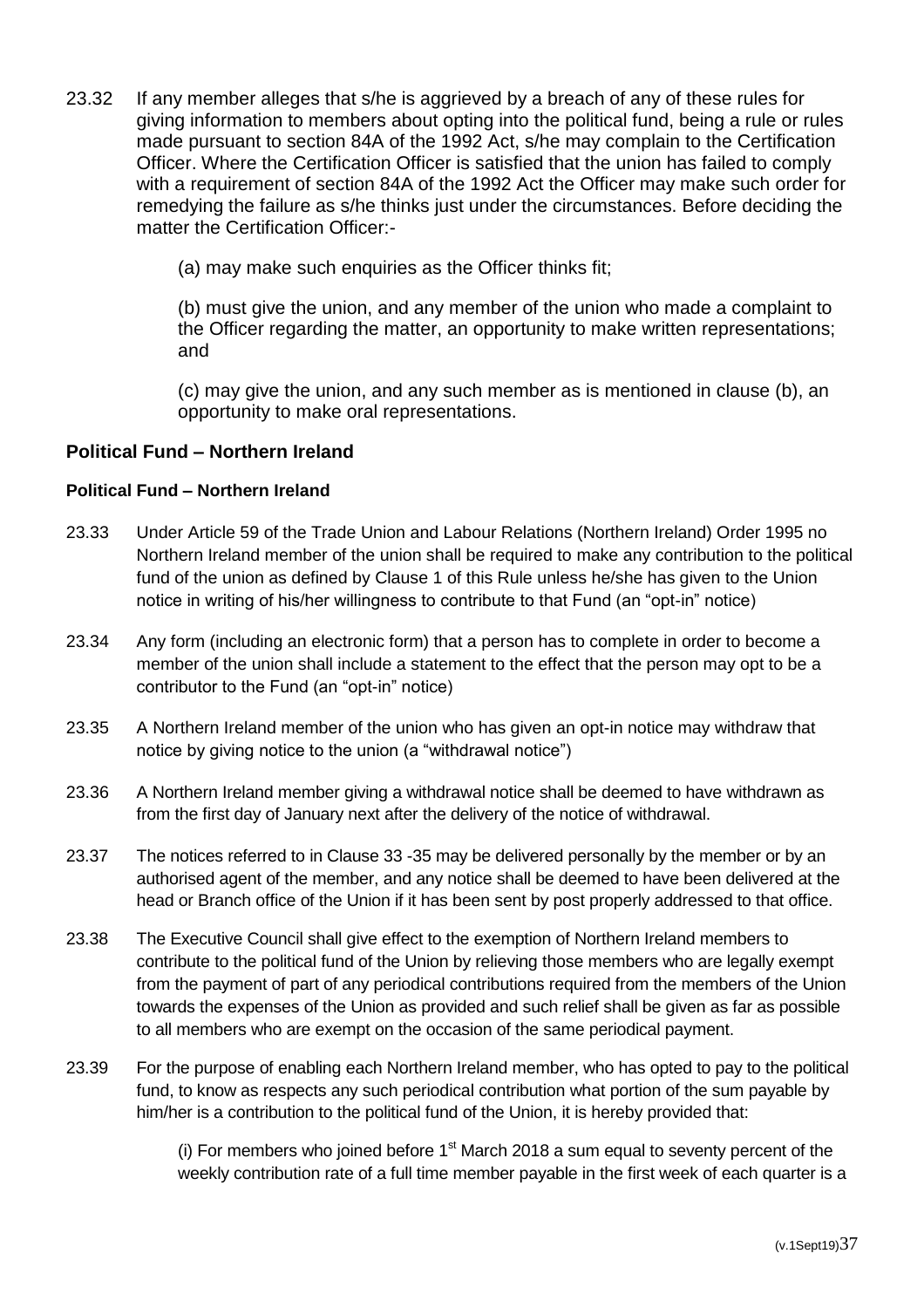contribution to the political fund and any member who is exempt shall be relieved from the payment of the said sum and shall pay the remainder of such contribution only.

(ii) For members who joined after  $1<sup>st</sup>$  March 2018 a sum equal to 10 pence per week or other such rates as from time to time determined by the Executive Council is a contribution to the political fund and any member who is exempt shall be relieved from the payment of the said sum and shall pay the remainder of such contribution only

- 23.40 Northern Ireland members who are statutorily exempt from the obligation to contribute to the political fund of the Union shall not be excluded from any benefits of the Union, or placed in any respect either directly or indirectly under any disability or disadvantage as compared with other members of the Union (except in relation to the control or management of the political fund) by reason of their being exempt.
- 23.41 Contribution to the political fund of the Union shall not be made a condition for admission to the Union.
- 23.42 If any Northern Ireland member alleges that he/she is aggrieved by a breach of any of the rules made pursuant to Article 59 of the Trade Union and Labour Relations (Northern Ireland) Order 1995 he/she may complain to the Northern Ireland Certification Officer, 10-16 Gordon Street, Belfast, BT1 2LG, under Article 57 (2) to (4) of that Order.
- 23.43 If after giving the complainant and a representative of the Union an opportunity to be heard, the Certification Officer considers that a breach has been committed, he/she may make an order for remedying it as he/she thinks just in the circumstances. Under Article 70 the Industrial Relations (N.I.) Order 1992 (as amended) an appeal against any decision of the Certification Officer may be made to the Court of Appeal on a question of law.
- 23.44 Additionally, if any Northern Ireland member alleges that he/she is aggrieved by a breach of the political fund rules made pursuant to section 82 of the Trade Union and Labour Relations (Consolidation) Act 1992 he/she may complain to the GB Certification Officer, 22<sup>nd</sup> Floor, Euston Tower, 286 Euston Road, London NW1 3JJ. If, after giving the complainant and representative of the Union an opportunity of being heard, the GB Certification Officer considers that a breach has been committed, he/she may make an order for remedying it as he/she thinks just in the circumstances. Any such order of the GB Certification Officer is subject to the right of appeal provided for by section 82 (4) of the 1992 Act.

## **Political Fund – Republic of Ireland**

- 23.45 Clauses (1) (19) (bar 5 and 6) of this rule shall have effect for all members in the Republic of Ireland subject to the following modifications:
	- 23.45.1 all references to statutory provisions therein shall be construed as references to the appropriate legislation in the Republic of Ireland.
	- 23.45.2 "political office" means the office of President, member of Dail Eireann, member of Seanad Eireann, member of the European Parliament, or any member of a local authority.
	- 23.45.3 Forms of exemption notice may be obtained at or by post from any Union office within the Republic of Ireland.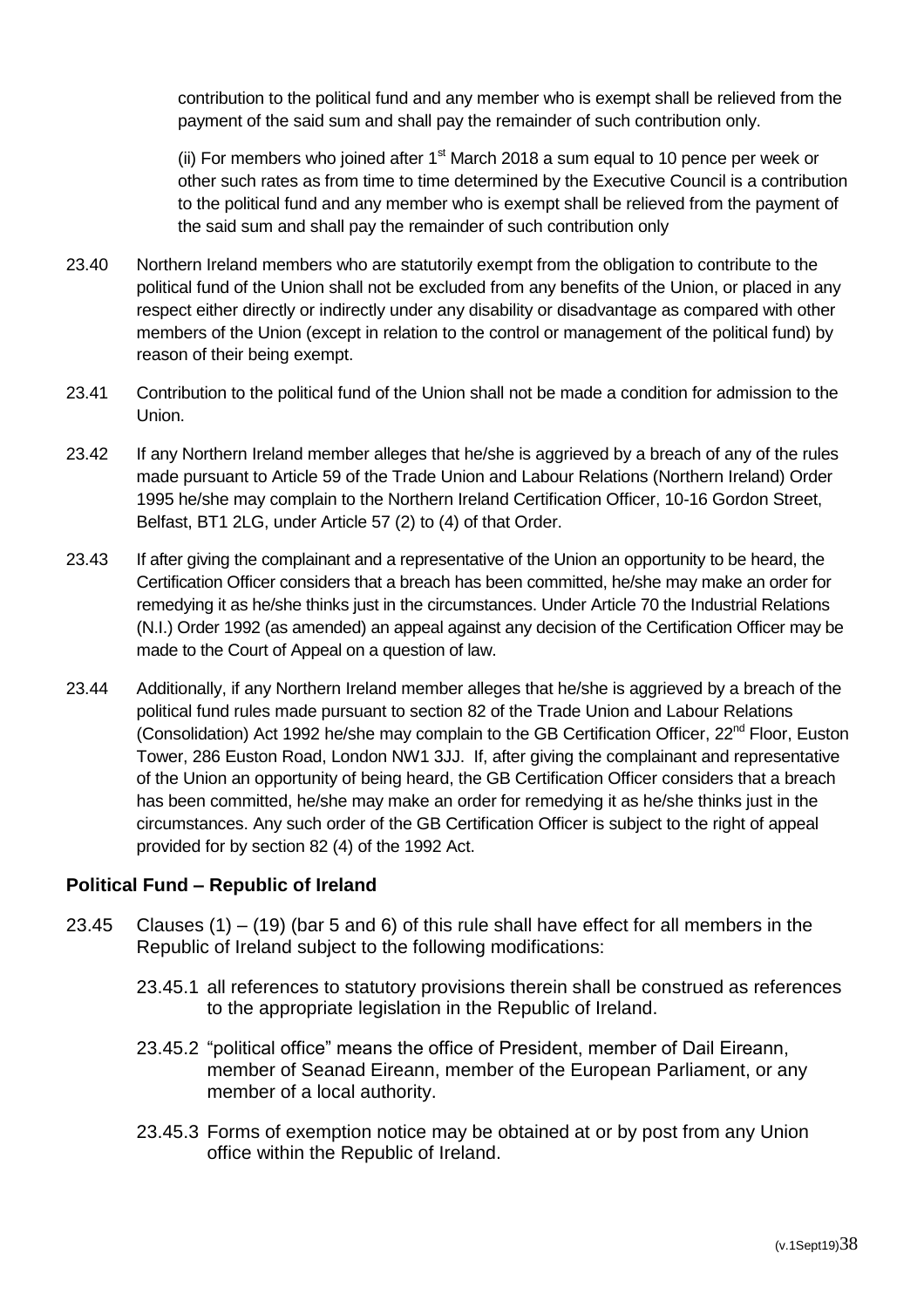23.45.4 A sufficient number of the forms of exemption notice shall be available at each office of the Union within the Republic of Ireland and any member shall be provided with a copy of such form on his/her request.

## <span id="page-39-0"></span>**RULE 24. IRELAND**

- 24.1 There shall be an Irish Executive Committee which shall make decisions in matters of an industrial or political nature which arise out of and in connection with the economic or political condition of the Republic of Ireland or Northern Ireland and which are of direct concern to members of the Union resident in the Republic of Ireland or Northern Ireland and which do not affect members of the Union not so resident. Each member of the Irish Executive Committee shall be resident in the Republic of Ireland or Northern Ireland.
- 24.2 The Irish Executive Committee shall be composed of elected lay members who are resident in the Republic of Ireland or Northern Ireland.
- 24.3 The size and composition of the Irish Executive Committee shall be determined by the Executive Council provided that the gender and ethnic balance of elected representatives at least reflect proportionality of the membership they represent.
- 24.4 The procedure for qualifications, election and nomination of representatives to the Irish Executive Committee shall be determined by the Executive Council. The Executive Council may organise constituencies both by reference to Industrial Sectors and geographic area following consultation with appropriate constitutional committees in Ireland.
- 24.5 The Irish Executive Committee shall take the place and have the powers, duties and responsibilities of the Regional Committee for Ireland. The Regional Secretary shall act as secretary to the Irish Executive Committee and shall be responsible for implementing its decisions.
- 24.6 The Irish Executive Committee shall meet once a quarter or more frequently if, in the opinion of the Regional Secretary, the business renders it necessary. The Regional Secretary is responsible for convening all meetings.
- 24.7 The Irish Executive Committee shall have power to appoint one or more subcommittees from among its members and, except where otherwise determined by the Executive Council, shall have the power to delegate to any such sub-committee all or any of its powers including therein the conduct of hearings, appeals, inquiries, investigations or any other proceedings or functions whatever which it is authorised by these rules to undertake.
- 24.8 The Executive Council, in consultation with the Irish Executive Committee, shall determine the number of delegates to be elected to the conferences/congresses of organisations in Ireland to which the Union is affiliated.
- 24.9 In alternate years to the Union's Policy Conference there shall be an Irish Policy Conference, the size and composition of which shall be determined by the Executive Council provided that the gender and ethnic balance of elected representatives at least reflect proportionality of the membership they represent.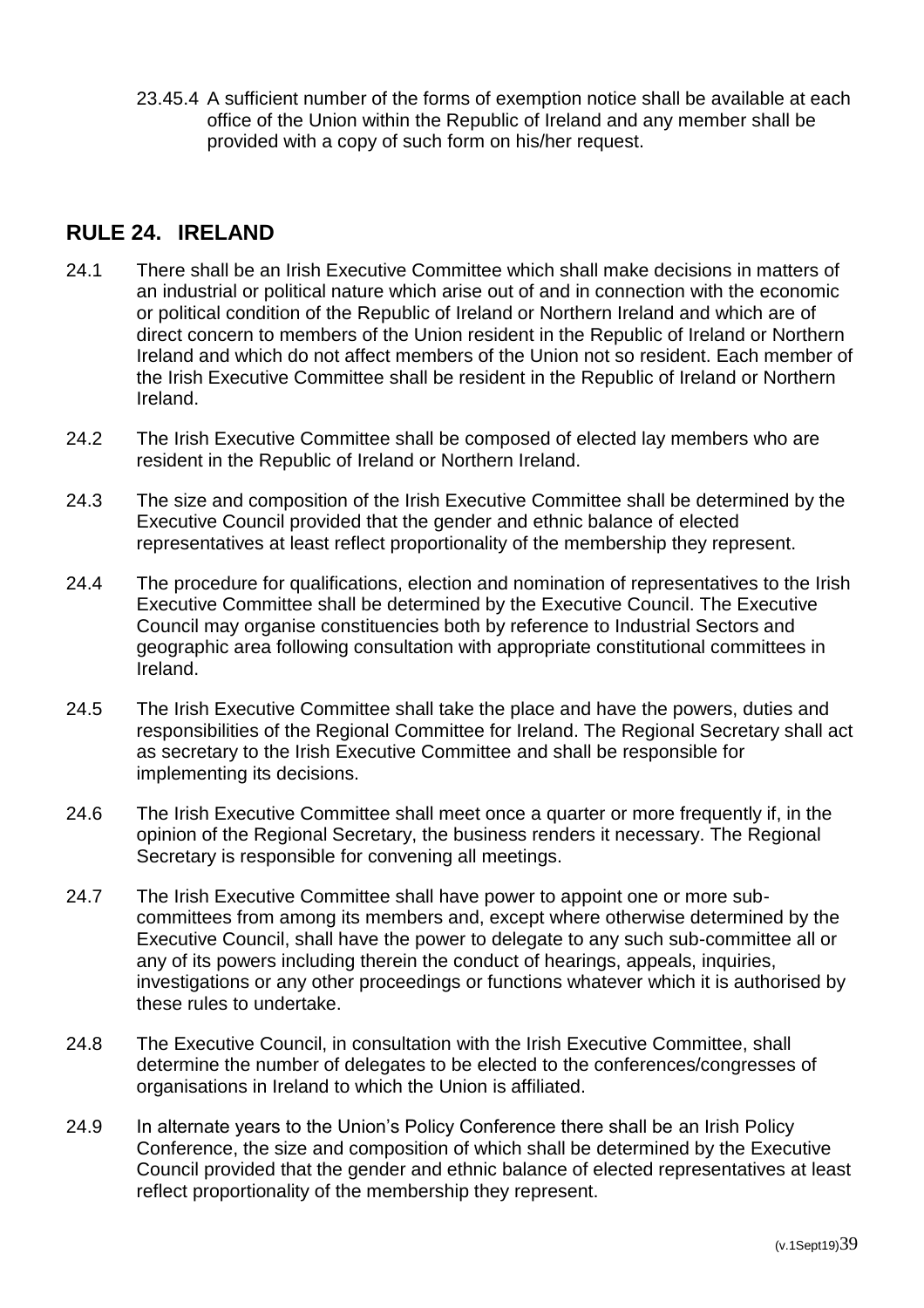- 24.10 For the purpose of electing delegates to the Irish Policy Conference the Executive Council may organise constituencies both by reference to Industrial Sectors and geographic area following consultation with Irish Executive Committee.
- 24.11 The procedure for qualifications, election and nomination of representatives to the Irish Policy Conference shall be determined by the Executive Council in consultation with the Irish Executive Committee.
- 24.12 The Irish Executive Committee shall determine the number of policy motions which may be submitted by the Branch; area regional; industrial and equalities structures, and from the Irish Executive Committee itself. The Irish Executive Committee shall submit a report to the Irish Policy Conference on the activities of the Union within Ireland.
- 24.13 The chair of the Irish Executive Committee shall chair the Irish Conference.
- 24.14 Resolutions of the Irish Conference concerning general policy matters affecting members employed in the Republic shall, provided they are not inconsistent with the general policy and objectives of the Union, constitute the policy of the Union in the Republic and shall be binding upon the Irish Executive Committee.
- 24.15 In respect of each Industrial Sector, the Executive Council shall determine, in consultation with the Irish Executive Committee, whether to convene separate Sector Conferences for the Republic of Ireland and Northern Ireland instead of convening a Regional Sector Conference for the whole of Ireland. Policy decisions of a Sector Conference for the Republic of Ireland shall decide the Union's policy in the Republic for that sector provided they are not inconsistent with the general policy and objectives of the Union.

## <span id="page-40-0"></span>**RULE 25. REPUBLIC OF IRELAND – STRIKES AND OTHER INDUSTRIAL ACTION**

- 25.1 The provisions of this rule shall apply notwithstanding any other provision contained in these rules.
- 25.2 In this rule the terms "strike" and "industrial action" shall have the same meaning as in the Industrial Relations Act 1990 of the Republic of Ireland.
- 25.3 In this rule the term "member" shall have the same meaning as elsewhere in these rules.
- 25.4 The provisions of this rule shall apply to the Republic of Ireland only.
- 25.5 The Union shall not organise, participate in, sanction or support a strike or other industrial action without a secret ballot, entitlement to vote in which shall be accorded equally to all members whom it is reasonable at the time of the ballot to believe will be called upon to engage in the strike or other industrial action.
- 25.6 The Union shall take reasonable steps to ensure that every member entitled to vote in the ballot votes without interference from, or constraint imposed by, the Union or any of its members, officials or employees and, so far as is reasonably possible, that such members shall be given a fair opportunity of voting.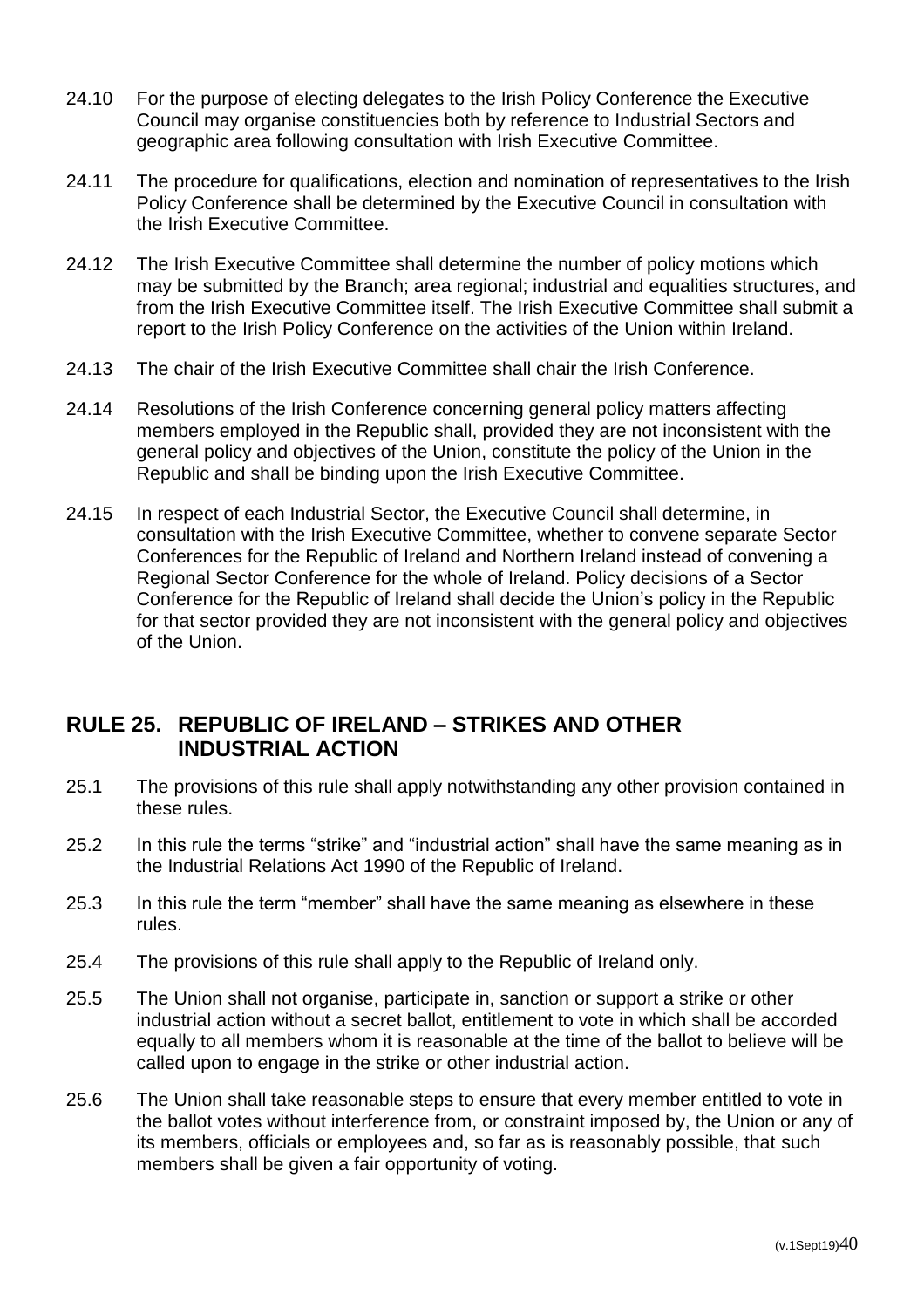- 25.7 The Irish Executive Committee shall have full discretion in relation to organising, participating in, sanctioning or supporting a strike or other industrial action notwithstanding that the majority of those voting in the ballot, including an aggregate ballot referred to in clause (8) of this rule, favours such strike or other industrial action.
- 25.8 The Irish Executive Committee shall not organise, participate in, sanction or support a strike or other industrial action against the wishes of a majority of the Union's members voting in a secret ballot, except where, in the case of a ballot by more than 1 trade union, an aggregate majority of all the votes cast favours such strike or other industrial action.
- 25.9 Where the outcome of a secret ballot conducted by the Union or in the case of ballots conducted by the Union and any number of other trade unions which are affiliated to the Irish Congress of Trade Unions an aggregate majority of all the votes cast is in favour of supporting a strike organised by another trade union, a decision to take such supportive action shall not be implemented by the Union without the sanction of the Irish Congress of Trade Unions.
- 25.10 As soon as practicable after the conduct of a secret ballot the Union shall take reasonable steps to make known to the members of the Union entitled to vote in the ballot:
	- 25.10.1 the number of ballot papers issued
	- 25.10.2 the number of votes cast
	- 25.10.3 the number of votes in favour of the proposal
	- 25.10.4 the number of votes against the proposal, and
	- 25.10.5 the number of spoiled votes.
- 25.11 Nothing in this rule shall constitute an obstacle to negotiations for the settlement of a trade dispute nor the return to work by members of the Union party to the trade dispute, and any decision take in accordance with this rule to organise, participate in, sanction or support a strike or industrial action may be rescinded or amended without the necessity of a further ballot of the members concerned.

## <span id="page-41-0"></span>**RULE 26. ISLE OF MAN**

The Union shall Register with the relevant Isle of Man authorities in accordance with the laws applying thereto including the Trade Unions Act 1991.

## <span id="page-41-1"></span>**RULE 27. MEMBERSHIP DISCIPLINE**

- 27.1 A member may be charged with:
	- 27.1.1 Acting in any way contrary to the rules or any duty or obligation imposed on that member by or pursuant to these rules whether in his/her capacity as a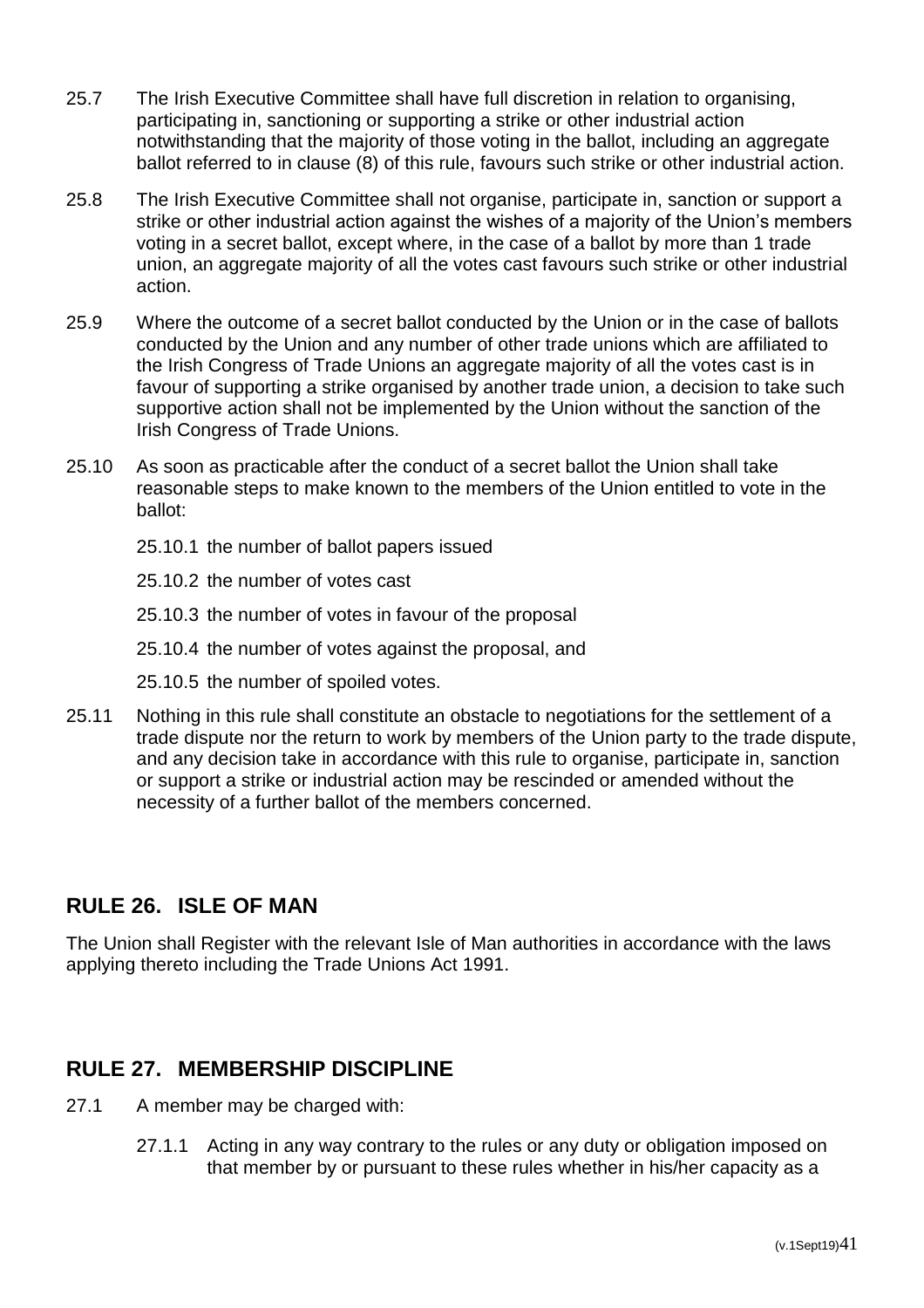member, a holder of a lay office or an employee of the Union or otherwise bringing the Union into disrepute.

- 27.1.2 Being a party to any fraud on the Union or any misappropriation or misuse of its funds or property.
- 27.1.3 Knowingly, recklessly or in bad faith providing the Union with false or misleading information relating to a member or any other aspect of the Union's activities.
- 27.1.4 Inciting, espousing or practising discrimination or intolerance amongst members on grounds of race, ethnic origin, religion, age, gender, disability or sexual orientation.
- 27.1.5 Bringing about injury to or discredit upon the Union or any member of the Union including the undermining of the Union, branch or workplace organisation and individual workplace representatives or branch officers.
- 27.1.6 Obtaining membership of the Union by false statement material to their admission into the Union or any evasion in that regard.
- 27.1.7 Breach of the Union's policies onharassment, dignity and respect, which will include cyber bullying and harassment**.**
- 27.2 Disciplinary Hearings shall be organised and conducted under directions issued by the Executive Council. These directions ensure that the process is fair and conducted in accordance with the principles of natural justice.
- 27.3 A charge under this rule may be heard by a Branch, Branch Committee (where so determined by the Branch), Regional Committee or the Executive Council. The Executive Council may delegate to a sub-committee of the Executive Council. It would be usual practice that disciplinary charges would be heard at branch level in the first instance. Disciplinary charges deemed to be of a serious nature may be initiated by the Regional committee or Executive Council.

27.3.1 Serious allegations of breach of Clauses 27.1.1. to 27.1.7 may be referred directly to the General Secretary. The General Secretary will appoint a senior employee of the Union to conduct an investigation which may lead to disciplinary charges being laid on behalf of the Executive Council.

27.3.2 Allegations of serious breaches of clauses 27.1.1 to 27.1.7 which are considered to be vexatious, malicious or defamatory may be considered a breach of Rule and liable to be referred to this disciplinary procedure.

27.4 The Executive Council or the relevant Regional Committee may suspend a member charged under this rule from holding any office or representing the Union in any capacity pending its decision. A member shall be given written notice (or, if the member was informed verbally confirmation in writing) of any such suspension as soon as is reasonably practicable. In cases of a serious nature, as a precautionary measure, a member under investigation prior to disciplinary charges being laid may be suspended from holding office or representing the union in any capacity.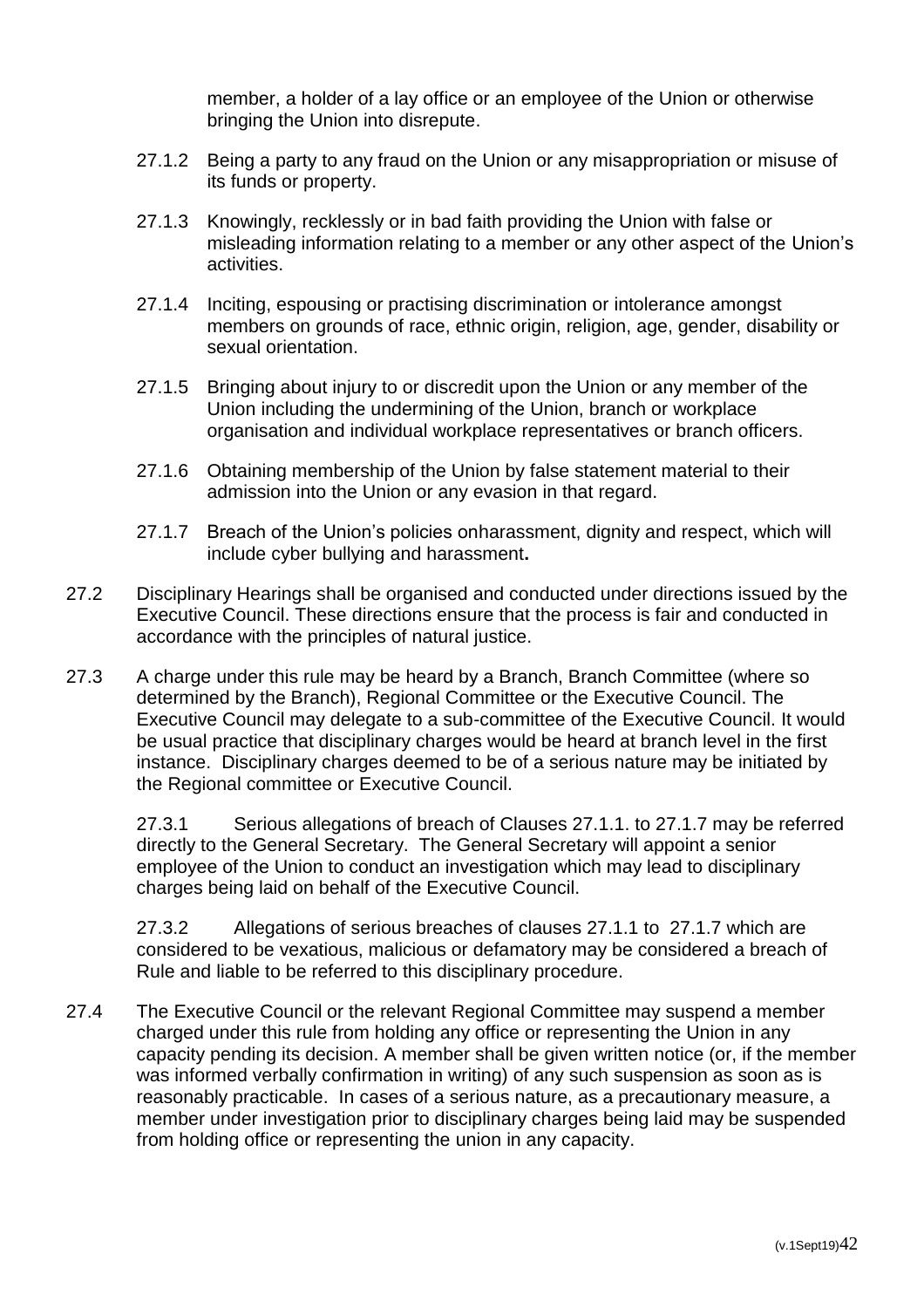27.4.1 A member under disciplinary investigation or charged with a disciplinary offence, including workplace representatives or branch officers suspended from holding office, may not attend:

- Meetings of his/her own branch;
- Meetings of other branches of the Union; or,
- Constitutional committee meetings of the Union

Other than as part of the disciplinary process as set out in this Rule.

27.4.2 If allegations against a member are proven to be unfounded they will be restored in good standing. If appropriate, their credentials will be restored.

- 27.5 The range of disciplinary sanctions shall include the following:
	- 27.5.1 censure;
	- 27.5.2 withdrawal of workplace credentials;
	- 27.5.3 removal from office;
	- 27.5.4 barring from holding office and
	- 27.5.5 expulsion.
- 27.6 The full range of disciplinary sanctions shall be available to the Executive Council and Regional Committees; however the range of disciplinary sanctions for other bodies shall be limited to the following:
	- 27.6.1 Branch, shall have the power to censure;
- 27.7 Appeals
	- 27.7.1 A member shall have the right to appeal against any disciplinary sanctions.
	- 27.7.2 In the case of a sanction imposed by a Branch, or Branch Committee, the appeal shall be to the Regional Committee, whose decision shall be final.
	- 27.7.3 In the case of a sanction imposed by a Regional Committee the appeal to shall be to the Executive Council, whose decision shall be final.
	- 27.7.4 In the case of disciplinary action initiated by the Executive Council the appeal shall be to an Appeals Committee elected from the Policy Conference, whose decision shall be final. Such an Appeals Committee shall be constituted on the basis of at least one delegate from each Region, under a procedure to be agreed by the Executive Council. There shall be an eligibility criterion to serve on the Appeals Committee of at least 5 years continuous membership of the Union .
- 27.8 An employee may not be charged under this rule in respect of any alleged act or omission in connection with the performance of his/her duties as a full time officer and/or employee of the Union. Complaints against employees shall be investigated under the Members' Complaints Procedure agreed by the Executive Council and if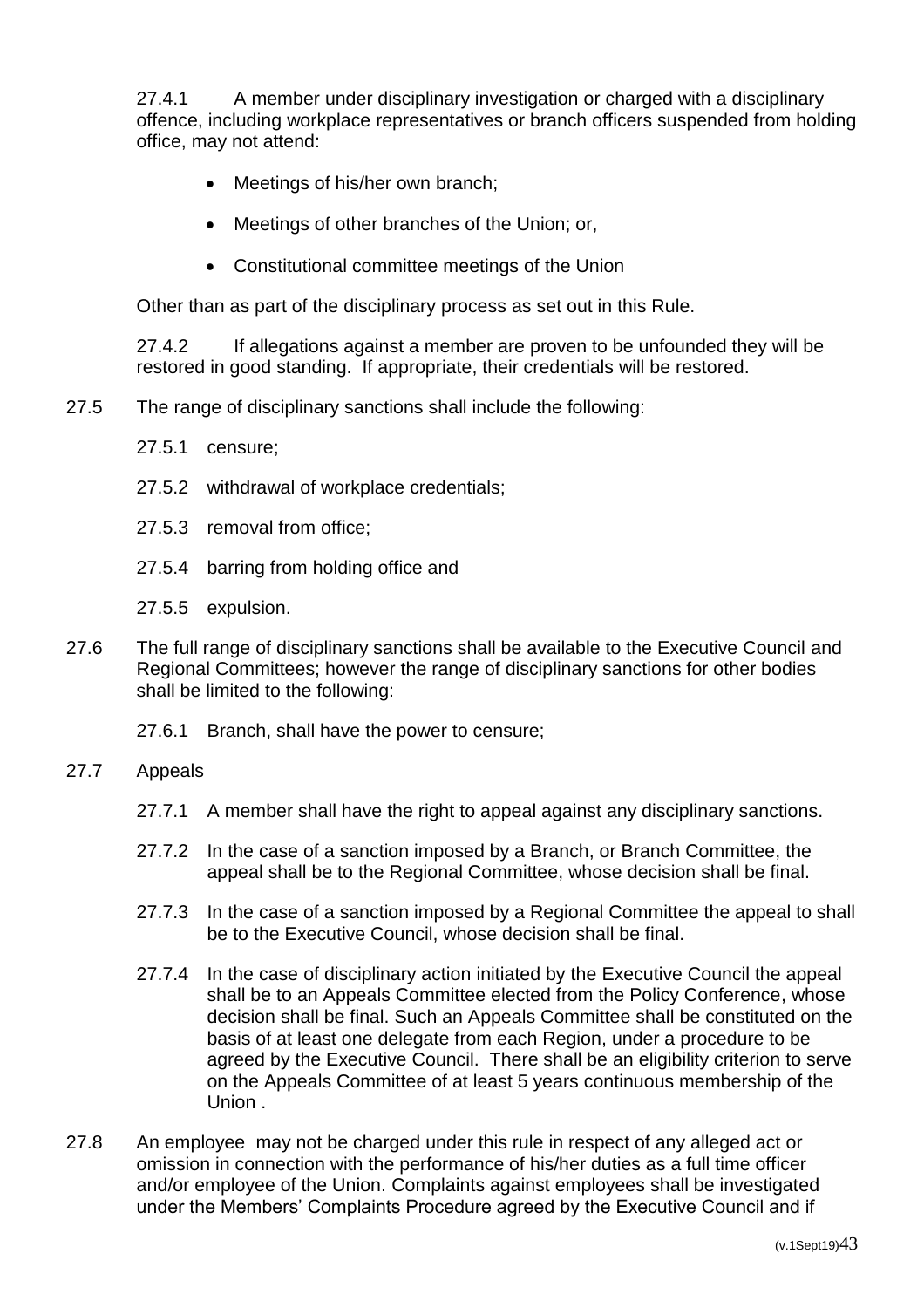disciplinary action is deemed appropriate this shall be executed under the procedures negotiated with employees' representative bodies for that purpose.

## <span id="page-44-0"></span>**RULE 28 COMMUNITY/STUDENT MEMBERS**

- 28.1 Unite Community Membership shall be open to all not in paid employment as well as those not seeking employment. The sections aims are to organise, campaign, protest and mobilise, both independently as well as alongside our industrial, young and retired members, in order to progress matters of interest and/or concern to our community and wider industrial membership, provided that such activities are not inconsistent with the general policy and objectives of the Union.
- 28.2
- 28.2 Other than vocational students, who shall be organised within the appropriate industrial sector, Community and Student Members shall be organised in local groups and wider Area Community Branches. In each Region there shall be Regional Community Campaign Forum meetings as appropriate, in order to plan, coordinate, organise and evaluate campaigns and activities. There shall be National Community Campaign Forum meetings as appropriate, drawn from activists at the regional level.
- 28.3 Each Regional Community Campaign Forum shall elect an observer to sit on the Regional Committee, who shall not have voting rights at that committee.
- 28.4 Each Regional Community Campaign Forum may submit a motion to be considered by the Regional Committee.
- 28.5 Where there is a Regional Community Campaign Forum and the Community Membership is large and resilient enough the Executive Council may decide to transform the forum into a Regional Community Membership Committee.
- 28.6 There shall be a national conference of Community Members held every two years. The Executive Council shall be responsible for convening this conference which shall be made up of delegates elected by the Regional Community Campaign Forums. The decisions of this conference will be subject to ratification by the Executive Council.
- 28.7 The National Community Campaign Forum shall elect an observer to the National Labour Party Liaison Committee.

28.8 When the Executive Council is content that the Community Membership is of a sufficient size they may elect an observer from the National Community Campaign Forum to the Executive Council.

28.9 Community/Student Member activists are entitled to attend Area Activists Meetings and the Regional Labour Party Liaison Conference (if Unite GC delegates) and to stand for election for at least 2 defined Community/Student Member seats on Area Activist Committees and Regional Labour Party Liaison Committees, elected by Community/Student Members attending the Meeting.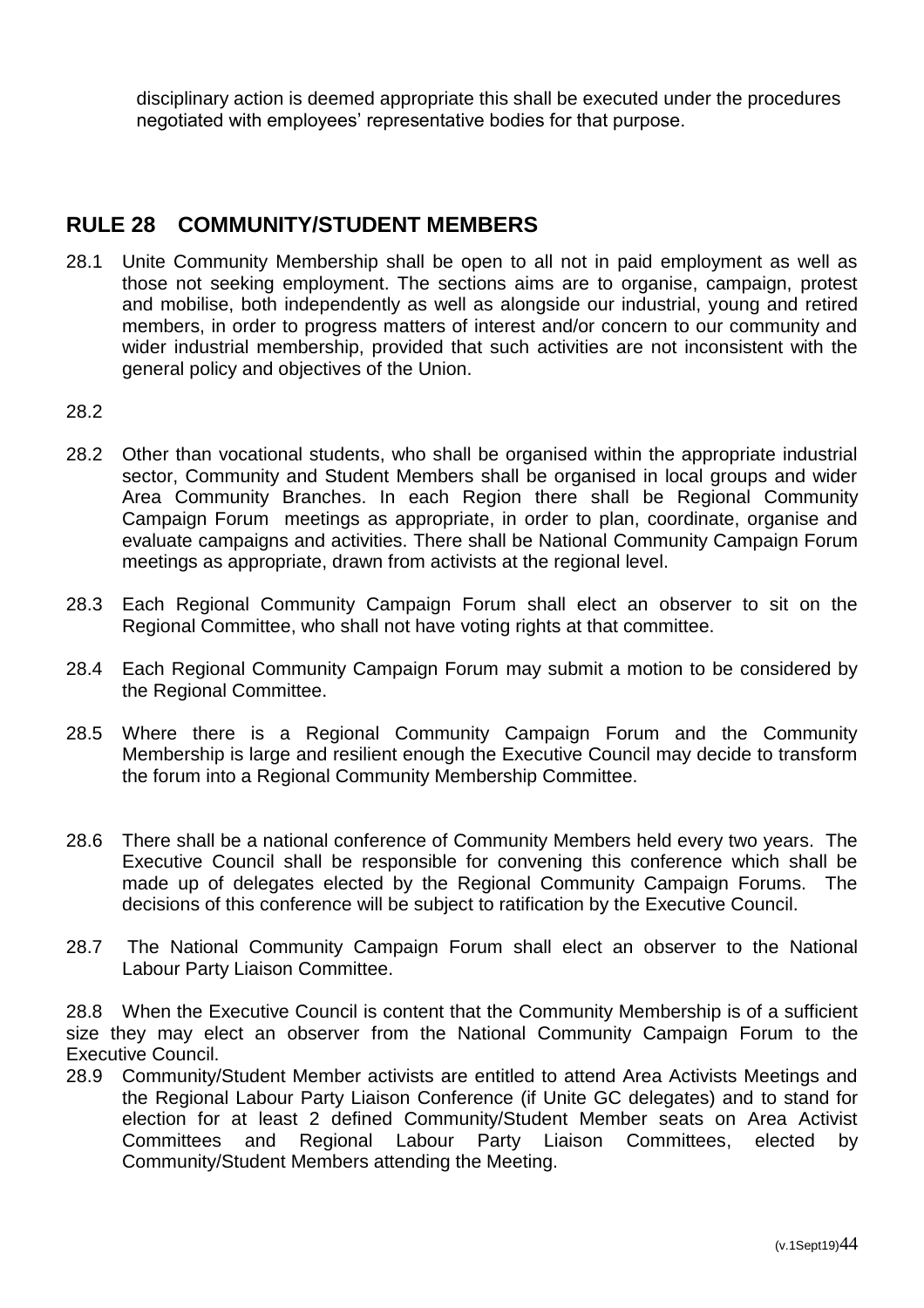## <span id="page-45-0"></span>**RULE 29 SCOTLAND**

- 29.1 There shall be a Scottish Executive Committee which shall make decisions in matters of an industrial or political nature which arise out of and in connection with the economic or political condition of the Scotland and which are of direct concern to members of the Union in Scotland and which do not affect other members of the Union.
- 29.2 The size and composition of the Scottish Executive Committee shall be determined by the Executive Council provided that the gender and ethnic balance of elected representatives at least reflect proportionality of the membership they represent.
- 29.3 The procedure for qualifications, election and nomination of representatives to the Scottish Executive Committee shall be determined by the Executive Council. The Executive Council may organise constituencies both by reference to Industrial Sectors and geographic area following consultation with appropriate constitutional committees in Scotland.
- 29.4 The Scottish Executive Committee shall take the place and have the powers, duties and responsibilities of the Regional Committee for Scotland. The Regional Secretary shall act as secretary to the Scottish Executive Committee and shall be responsible for implementing its decisions.
- 29.5 The Scottish Executive Committee shall meet once a quarter or more frequently if, in the opinion of the Regional Secretary, the business renders it necessary. The Regional Secretary is responsible for convening all meetings.
- 29.6 The Scottish Executive Committee shall have power to appoint one or more subcommittees from among its members and, except where otherwise determined by the Executive Council, shall have the power to delegate to any such sub-committee all or any of its powers including therein the conduct of hearings, appeals, inquiries, investigations or any other proceedings or functions whatever which it is authorised by these rules to undertake.
- 29.7 The Executive Council, in consultation with the Scottish Executive Committee, shall determine the number of delegates to be elected to the conferences/congresses of organisations in Scotland to which the Union is affiliated.
- 29.8 In alternate years to the Union's Policy Conference there shall be a Scottish Policy Conference, the size and composition of which shall be determined by the Executive Council provided that the gender and ethnic balance of elected representatives at least reflect proportionality of the membership they represent.
- 29.9 For the purpose of electing delegates to the Scottish Policy Conference the Executive Council may organise constituencies both by reference to Industrial Sectors and geographic area following consultation with Scottish Executive Committee.
- 29.10 The procedure for qualifications, election and nomination of representatives to the Scottish Policy Conference shall be determined by the Executive Council in consultation with the Scottish Executive Committee.
- 29.11 The Scottish Executive Committee shall determine the number of policy motions which may be submitted by the Branch; area regional; industrial and equalities structures, and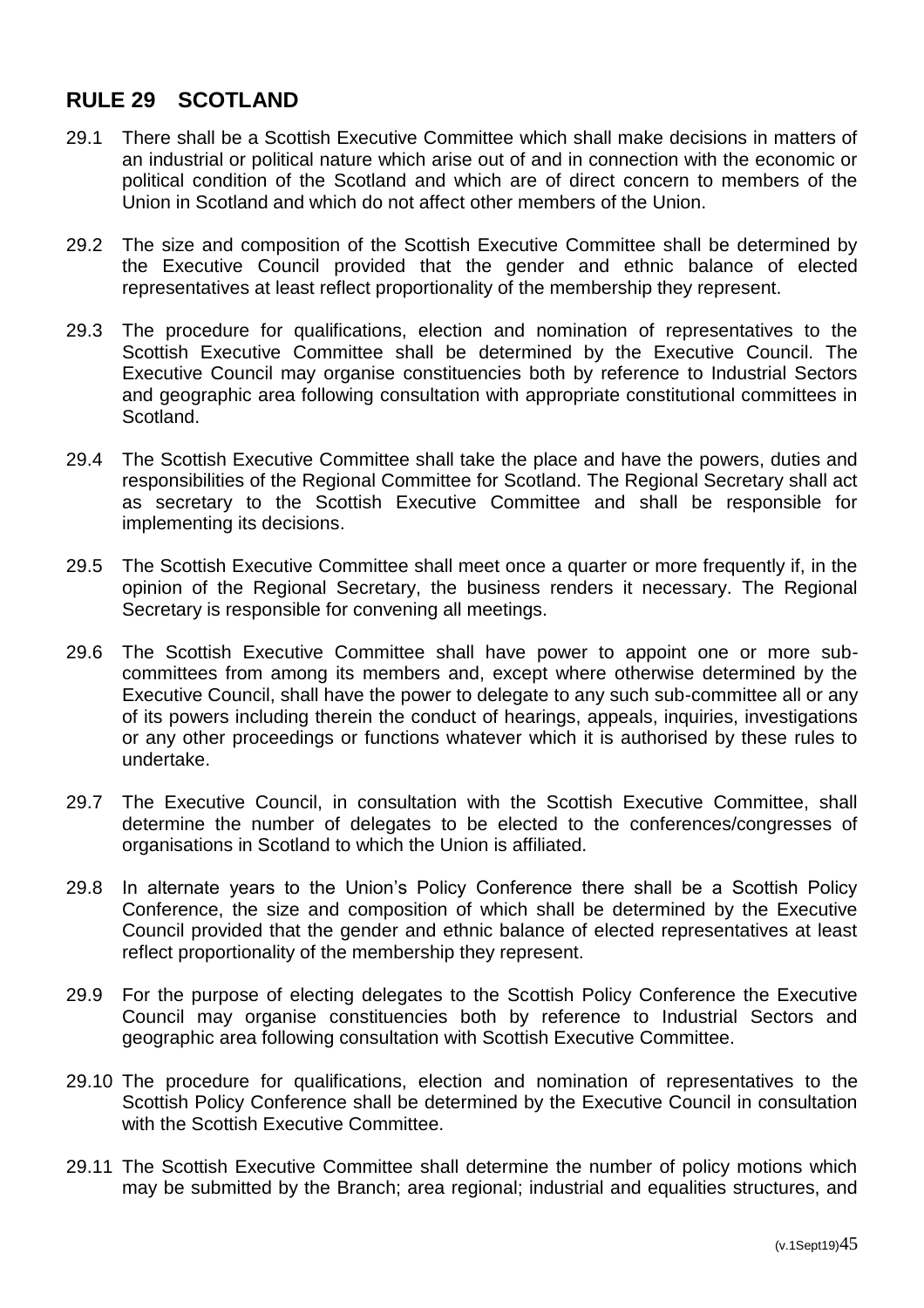from the Scottish Executive Committee itself. The Scottish Executive Committee shall submit a report to the Scottish Policy Conference on the activities of the Union within Scotland.

- 29.12 The chair of the Scottish Executive Committee shall chair the Scottish Conference.
- 29.13 Resolutions of the Scottish Conference concerning general policy matters affecting members employed in the Scotland shall, provided they are not inconsistent with the general policy and objectives of the Union, constitute the policy of the Union in the Scotland and shall be binding upon the Scottish Executive Committee.

## <span id="page-46-0"></span>**RULE 30 GIBRALTAR**

- 30.1 Gibraltar shall have an Area Activist Meeting of lay members comprised of elected representatives from companies, sectors and branches based in Gibraltar. The first of these meetings in an electoral period shall elect a Gibraltar Committee for the purposes of local administration; the size and composition of which will be subject to the approval of the Executive Council. The Gibraltar Committee shall elect from its number an observer delegate to the Executive Council and who will brief the Gibraltar Committee after each Executive Council.
- 30.2 The Executive Council can agree where industrially, organisationally or politically relevant for observer or voting delegates to attend other constitutional committees and/or conference whether permanently or periodically. Such an undertaking would also extent to other appropriate delegations elected from regional constitutional committees.

## <span id="page-46-1"></span>**RULE 31. OFFICIAL ANNOUNCEMENTS**

The Union shall maintain a website and posting information on this website, together with either by post or e-mail to branch secretaries, all members of Regional Industrial Sector Committees, National Industrial Sector Committees, regional and national committees, shall be the official means of making announcements to members on matters of general interest concerning the affairs of the Union.

## <span id="page-46-2"></span>**RULE 32. VOLUNTARY DISSOLUTION**

- 31.1 The Union may be dissolved by a resolution supported by not less than 80% of votes cast in a postal ballot of all the members.
- 31.2 After discharging all debts and liabilities the remaining assets of the Union, if any, shall be distributed equally between the members at the date of dissolution on the basis of their complete years of membership, each year comprising one share, unless the members when voting for dissolution shall have resolved to the contrary.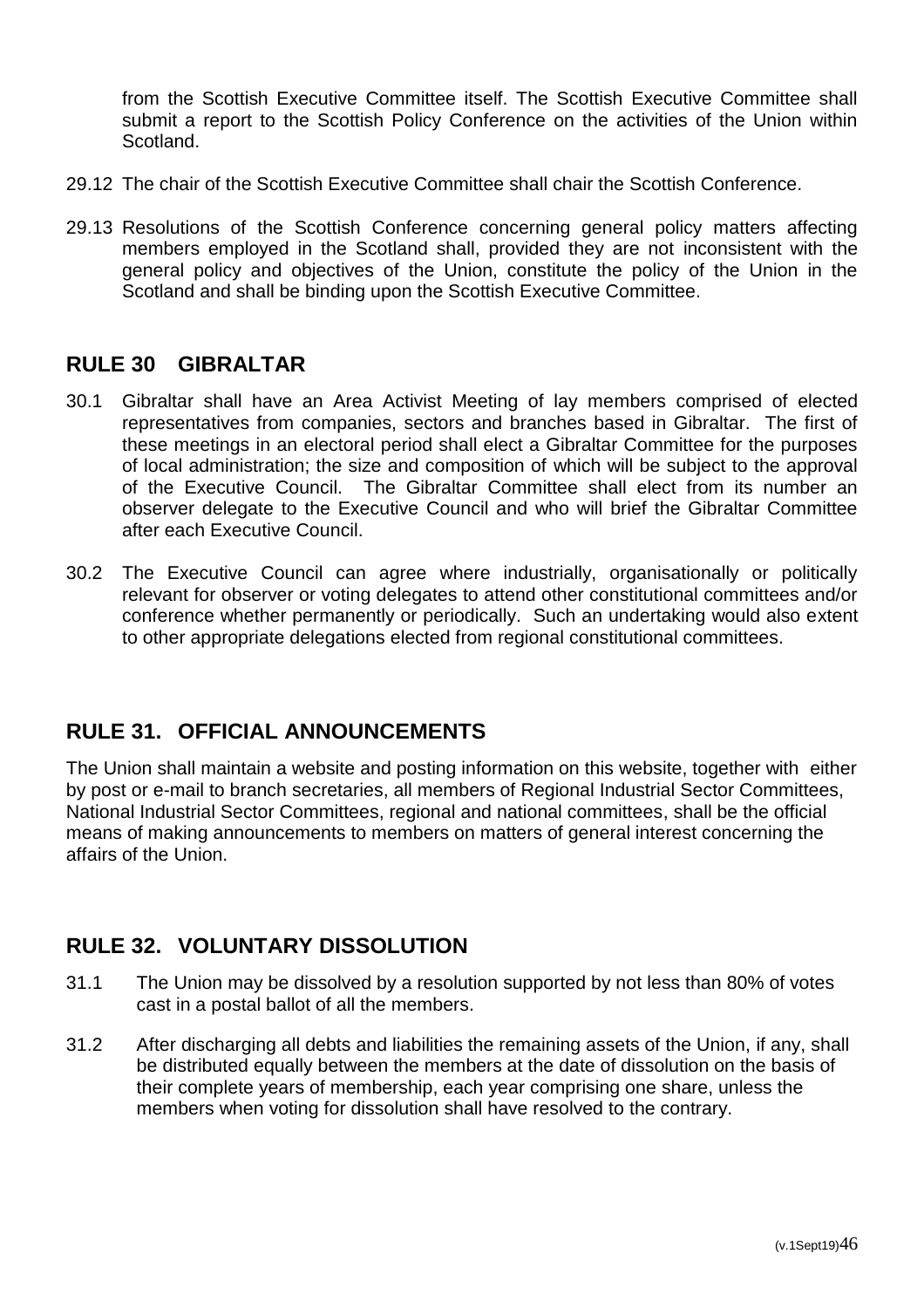# <span id="page-47-0"></span>**RULE 33. EXERCISE OF UNION POWERS IN THE PENSION SCHEMES**

Any power which continues to be exercisable by a sponsoring employer or by any body, officer or employee of that sponsoring employer by reference to the trust deeds and rules of the Unite Ireland Pension Scheme or of any legacy union pension scheme which has been merged directly or indirectly into the Unite Pension Scheme shall be exercisable by the Union. Any power which is exercisable by the Union under these trust deeds and rules or under the trust deeds and rules which govern the Unite Pension Scheme from time to time shall be exercisable by the Executive Council or by an individual or body to whom the Executive Council has delegated this power in writing on any basis which it decides.

# <span id="page-47-1"></span>**RULE 34. HEALTH AND SAFETY**

- 34.1 Each Region shall have an annual Regional Health and Safety Conference' all accredited Health and Safety representatives within the region to be invited to the Regional Conference.
- 34.2 Each Regional Committee to constitute a Regional Health & Safety Committee.
- 34.3 Two Health and Safety representatives from each region to be elected to a National Health & Safety Committee that will meet annually and provide a report to the Executive Council.
- 34.4 There will be one National Health and Safety Conference every three years made up from 20 accredited Health and Safety Representatives per Region.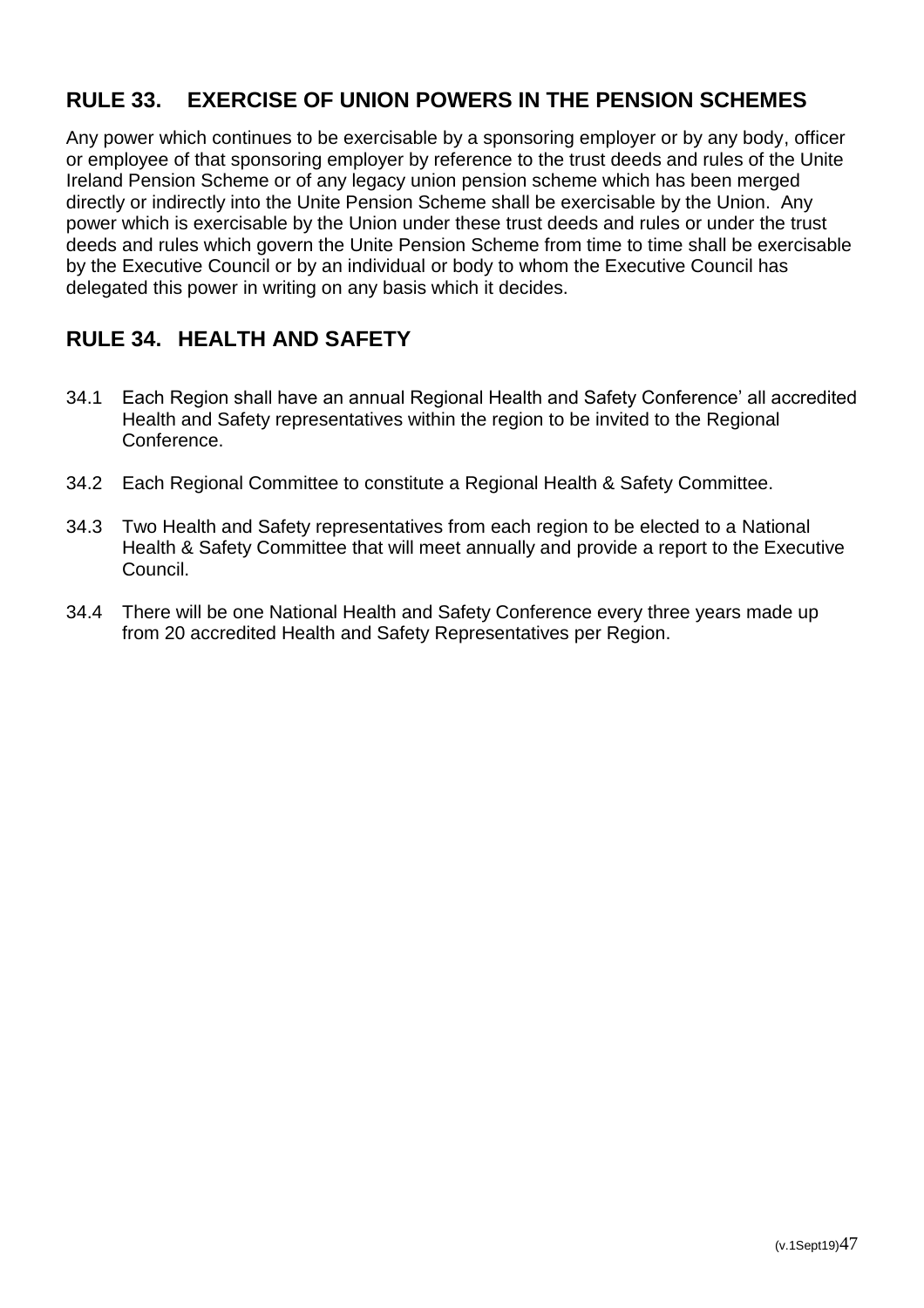## <span id="page-48-0"></span>**EXECUTIVE COUNCIL GUIDANCE - NOTICE TO MEMBERS:**

The Executive Council issues guidance on the implementation of several of the rules contained in this book. This guidance is updated from time to time as required. The rule book should therefore be read in conjunction with the Executive Council Guidance on Rules.

The Executive Council Guidance is published on the Unite website. The relevant page can be reached using this link:

**<http://www.unitetheunion.org/growing-our-union/about-us/structure/>**